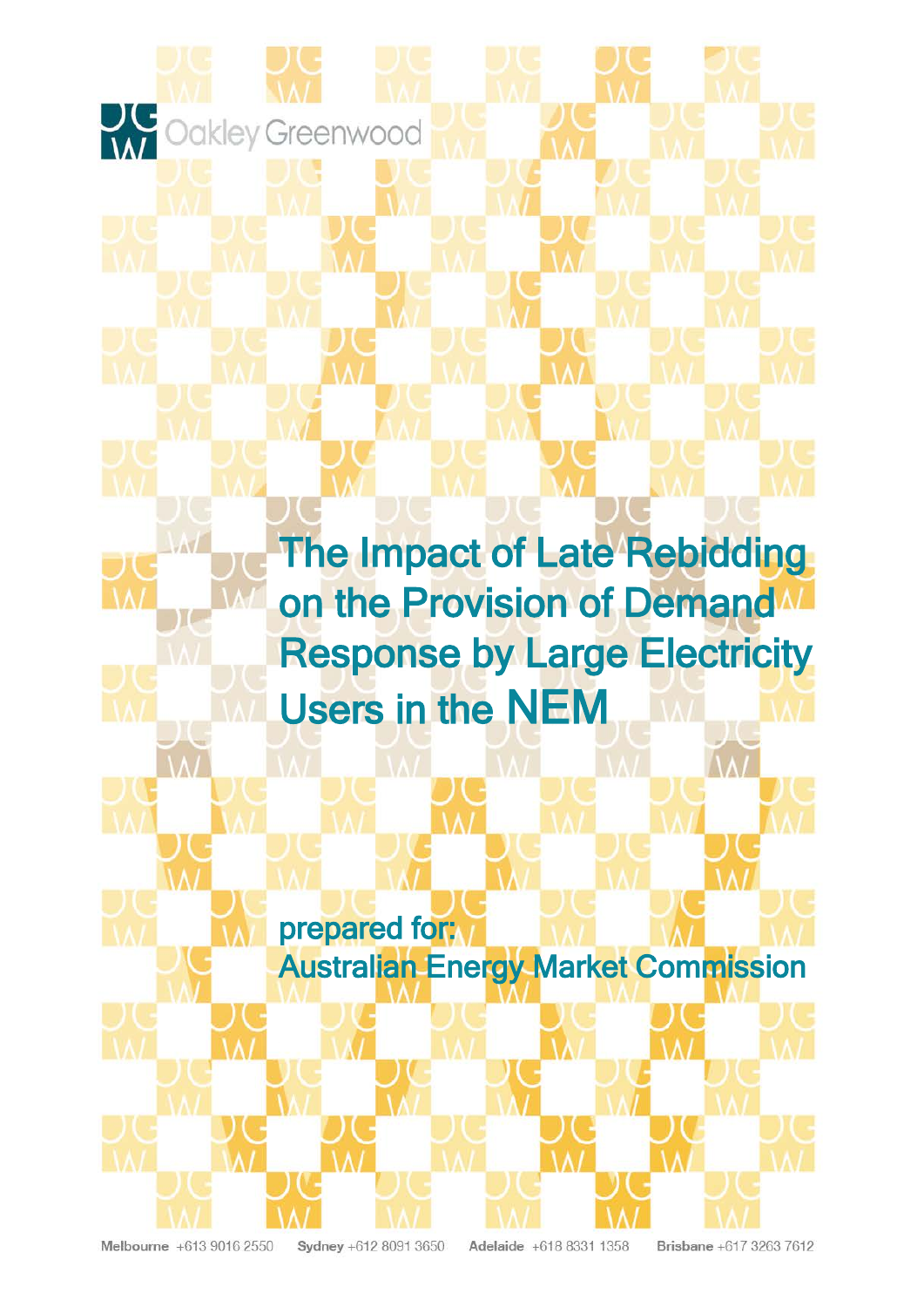

# **DISCLAIMER**

This report has been prepared for the Australian Energy Market Commission (AEMC) as an input to its consideration of the Bidding in Good Faith Rule Change request.

The analysis and information provided in this report is derived in whole or in part from information prepared by a range of parties other than Oakley Greenwood (OGW), and OGW explicitly disclaims liability for any errors or omissions in that information, or any other aspect of the validity of that information. We also disclaim liability for the use of any information in this report by any party for any purpose other than the intended purpose.

## DOCUMENT INFORMATION

| Project            | The Impact of Late Rebidding on the Provision of Demand<br>Response by Large Electricity Users in the NEM                            |
|--------------------|--------------------------------------------------------------------------------------------------------------------------------------|
| Client             | <b>Australian Energy Market Commission</b>                                                                                           |
| <b>Status</b>      | <b>Final Report</b>                                                                                                                  |
| Report prepared by | Lance Hoch (lhoch@oakleygreenwood.com.au)<br>Michael Zammit (mzammit@imsservices.com.au)<br>Ed Smith (esmith@oakleygreenwood.com.au) |
| Date               | 25 November 2014                                                                                                                     |

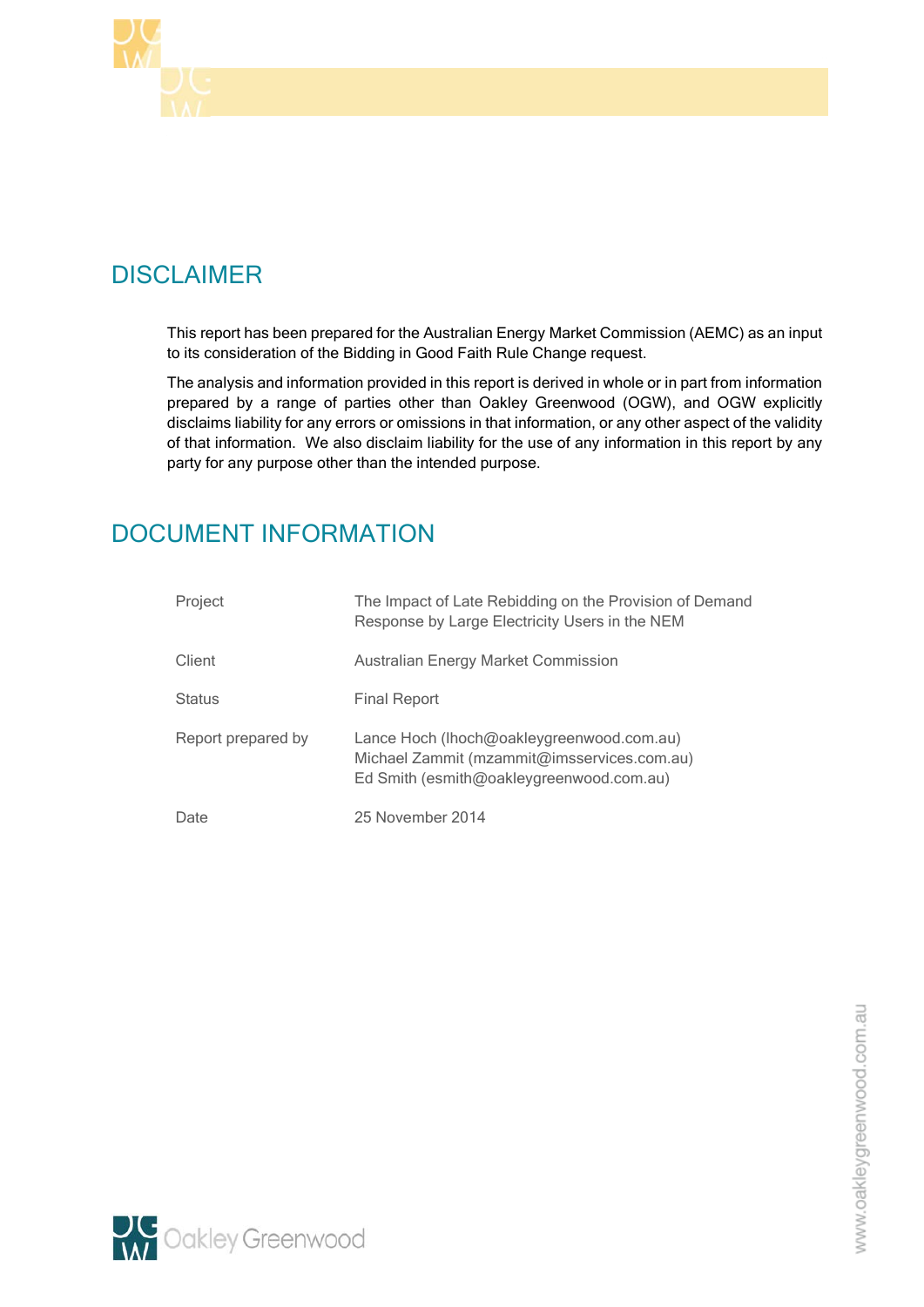

# Table of CONTENTS

| 1. |      |                                                                                               |  |  |  |  |  |
|----|------|-----------------------------------------------------------------------------------------------|--|--|--|--|--|
|    | 1.1. |                                                                                               |  |  |  |  |  |
|    | 1.2. |                                                                                               |  |  |  |  |  |
|    | 1.3. |                                                                                               |  |  |  |  |  |
| 2. |      |                                                                                               |  |  |  |  |  |
|    | 2.1. |                                                                                               |  |  |  |  |  |
|    | 2.2. |                                                                                               |  |  |  |  |  |
|    | 2.3. |                                                                                               |  |  |  |  |  |
| 3. |      |                                                                                               |  |  |  |  |  |
|    | 3.1. |                                                                                               |  |  |  |  |  |
|    | 3.2. |                                                                                               |  |  |  |  |  |
|    | 3.3. |                                                                                               |  |  |  |  |  |
|    | 3.4. |                                                                                               |  |  |  |  |  |
|    | 3.5. |                                                                                               |  |  |  |  |  |
|    | 3.6. |                                                                                               |  |  |  |  |  |
|    |      | 3.6.1                                                                                         |  |  |  |  |  |
|    |      | 3.6.2.<br>Nature of the risks and rewards of the different commercial arrangements22          |  |  |  |  |  |
|    |      | Existing DR potential not being realised and future opportunities for DR<br>3.6.3.            |  |  |  |  |  |
|    | 3.7. |                                                                                               |  |  |  |  |  |
|    |      | 3.7.1                                                                                         |  |  |  |  |  |
|    |      | 3.7.2.<br>The nature of late rebidding on DR in the context of the NEM's                      |  |  |  |  |  |
|    |      | Implications for DR of the late rebidding currently being experienced in the NEM 32<br>3.7.3. |  |  |  |  |  |
|    |      |                                                                                               |  |  |  |  |  |



i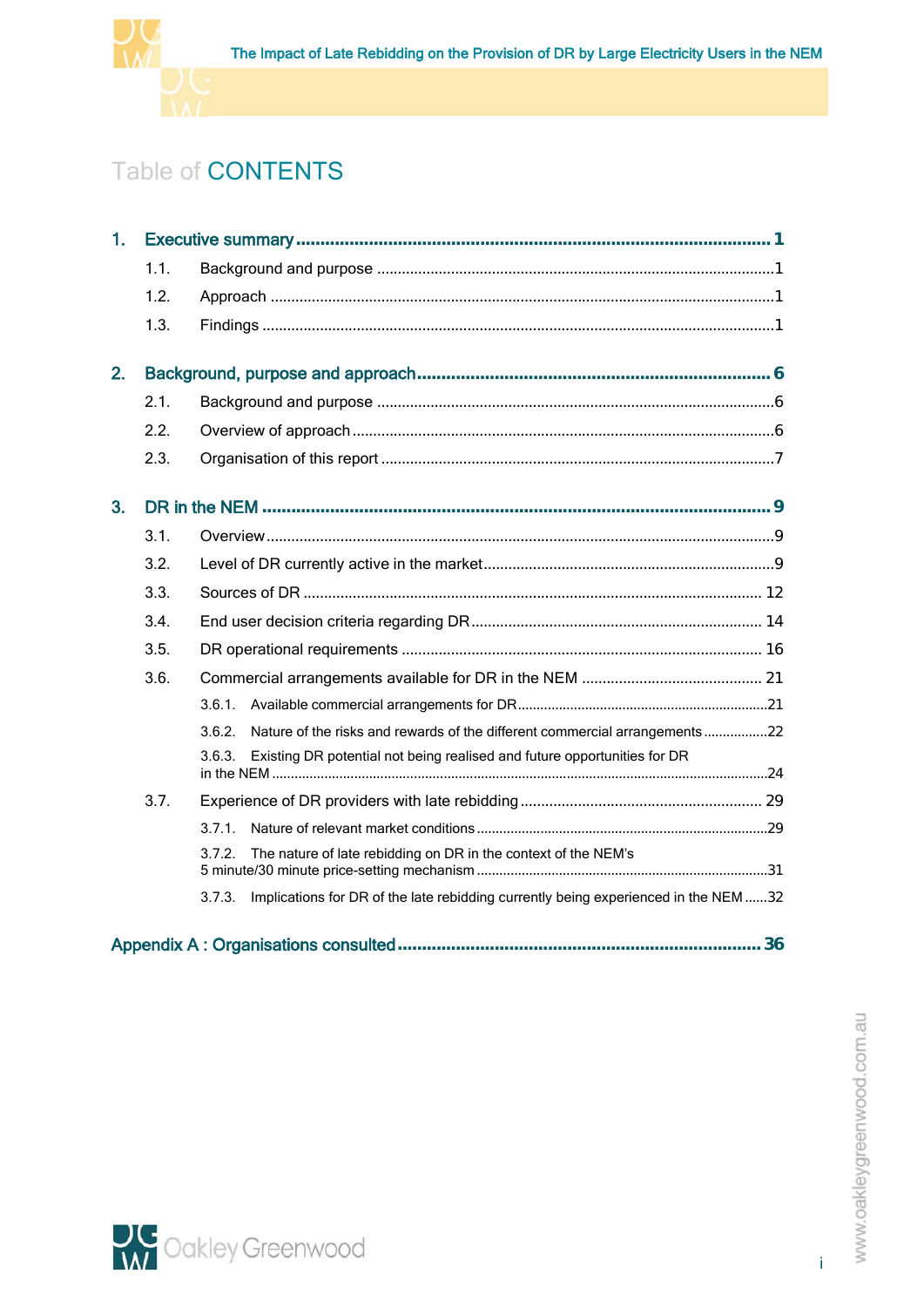



# Table of FIGURES

| Figure 1: Estimated MW of DR available in Winter 2014, by region and spot price  11           |  |
|-----------------------------------------------------------------------------------------------|--|
| Figure 2: Estimated MW of DR available in Summer 2014-15, by region and spot price  11        |  |
|                                                                                               |  |
|                                                                                               |  |
| Figure 5: An example of the impact of late rebidding on 5-minute Dispatch Interval prices and |  |

# Table of TABLES

| Table 3: Approximate effect of notice period on the realisable proportion of available DR  18 |  |
|-----------------------------------------------------------------------------------------------|--|
| Table 4: ClimateWorks estimate of DR potential by sector and process where DR return equals   |  |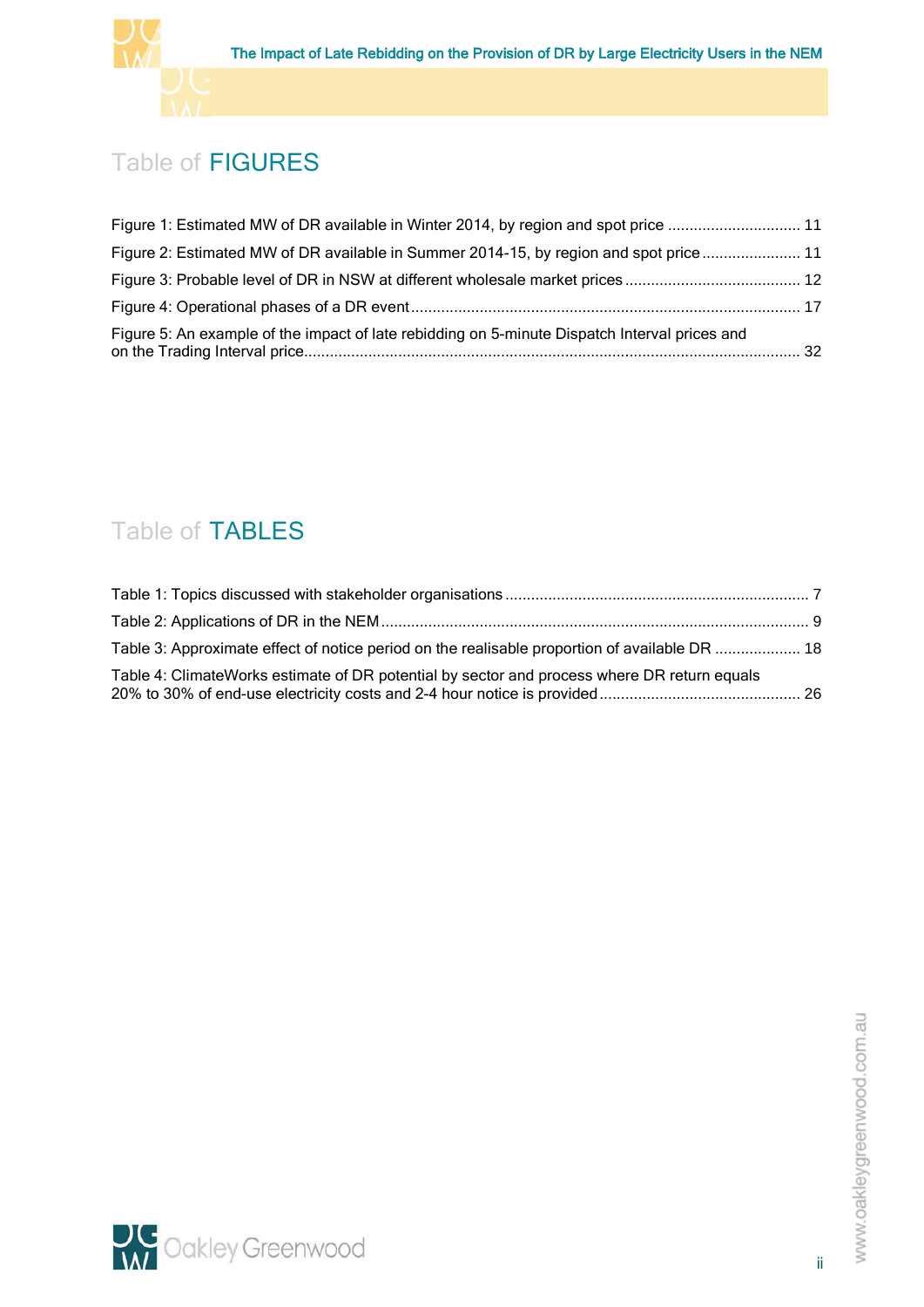

## <span id="page-4-0"></span>1. Executive summary

## 1.1. Background and purpose

<span id="page-4-1"></span>In its consideration of the Bidding in Good Faith Rule Change that was proposed by the South Australian Government in December 2013 the AEMC recognised that rebidding may pose challenges for or reduce the value received by end-use customers that provide demand response into the wholesale market. In the simplest terms, when rebidding occurs it can change the financial returns realised from Demand Response (DR). Where rebidding reduces the financial returns from DR or makes it difficult for large end users to respond in a way that allows them to use their DR as they had planned, it may discourage both current and potential providers of DR.

In response, the AEMC engaged Oakley Greenwood to investigate the impact generator rebidding has on:

- **large users in the NEM, and**
- <span id="page-4-2"></span> $\blacksquare$  the incentives and returns to those users to engage in DR.

### 1.2. Approach

The assessment requested by the AEMC was undertaken through a combination of the following sources:

- $\blacksquare$ the knowledge and experience of the OGW project team in DR issues and operations within the NEM and elsewhere,
- $\blacksquare$ relevant secondary sources such as reports, presentations and articles, and individual consultations with 22 key organisations<sup>[1](#page-4-4)</sup> representing a broad cross-section of stakeholders including DR aggregators and advisors, electricity retailers, individual firms that consume significant amounts of electricity, organisations that represent large energy users, electricity distribution businesses, and the Australian Energy Market Operator (AEMO).

## 1.3. Findings

 $\overline{a}$ 

#### <span id="page-4-3"></span>Over-supply of generation capacity has depressed returns for DR

The present material over-supply of generation capacity in the NEM has resulted in historically low wholesale market spot prices, and a reduction in price volatility. The combination of these factors provides significantly less revenue over the course of a year to DR providers as compared to what had been available in the past.

#### Rebidding adds a new risk to DR and is very difficult to address with DR

However, all of the organisations that were consulted in this assignment mentioned that they have observed other departures in market price and market price movement in the present market as compared to previous times particularly in South Australia and Queensland. These include:

 $\blacksquare$ significantly less correlation between supply/demand conditions and price than characterised the market previously;

<span id="page-4-4"></span><sup>1</sup> Appendix A lists the organisations that were consulted.



www.oakleygreenwood.com.au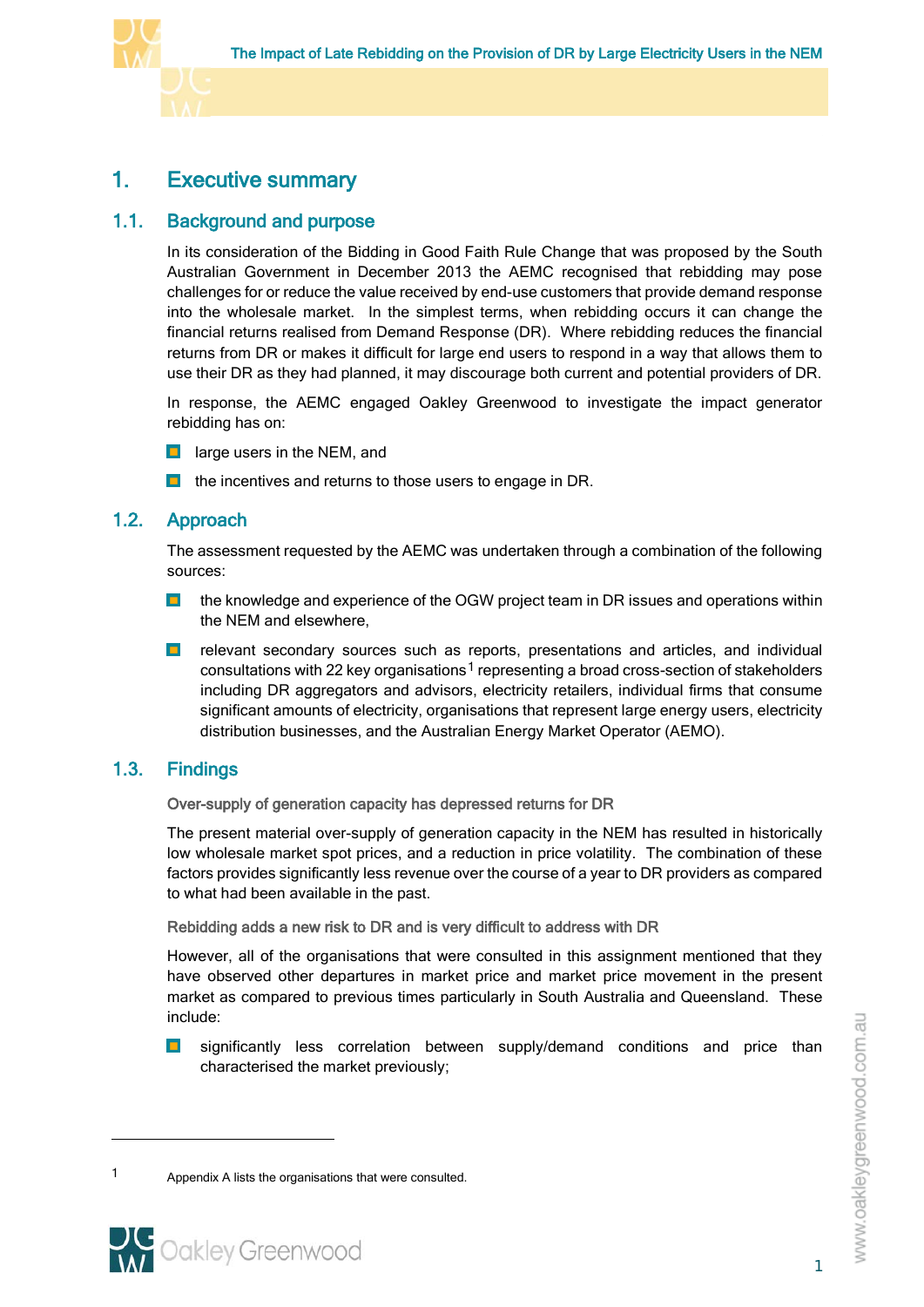

- $\blacksquare$ significant increases in spot price occurring at times they have not tended to occur in previous years;
- $\blacksquare$ those periods of high price being quite short in duration as compared to previously, and
- $\blacksquare$ those periods of significant price increase tending to occur in the last one or two 5-minute Dispatch Intervals of a given 30-minute Trading Interval.

Taken together, these factors have resulted – according to the organisations consulted – in it having become much harder to foresee and predict with any acceptable level of accuracy when a period of sufficiently high price to warrant the dispatch of DR is likely to occur.

Those interviewed agreed that the recent instances of late rebidding seem to be caused by base load generators who shift volumes (and sometimes prices) in their rebids. Other generators and sophisticated DR proponents can often see a pattern that precedes these rebids, which do not always succeed. They are most likely to succeed, however, when peaking plant is not running, and as a result, there are fewer generators who can react to put discipline on price.

Virtually all of the organisations consulted felt that these short durations of high spot price, which occur at times that would not be expected given general supply/demand conditions, are the product of bidding behaviour the purpose of which is to increase generator revenue in a market environment characterised by sub-standard returns. Organisations consulted differed markedly, however, on

- $\blacksquare$ whether they saw this as price manipulation or rational economic market behaviour, and
- $\blacksquare$ whether they felt anything should be done to limit such behaviour, and if so what sort of things should be done.

The impact of late rebidding on an end-use customer that provides DR within the NEM's 5 minute/30-minute price setting mechanism is different depending on whether the rebid occurs toward the beginning or the end of a 30-minute Trading Interval.

The figure below illustrates a late rebid that occurs in the last 5 minutes of a Trading Interval, as discussed in further detail below.



Assume a 1MW DR participant is monitoring prices and can immediately curtail their load on the appearance of a price spike. They will be expecting a price of \$65/MW for the Trading Interval based on the observed prices in the first five 5-minute intervals. However, at the last 5 minute interval the price reaches \$12,000/MWh and at that point the customer curtails their load.

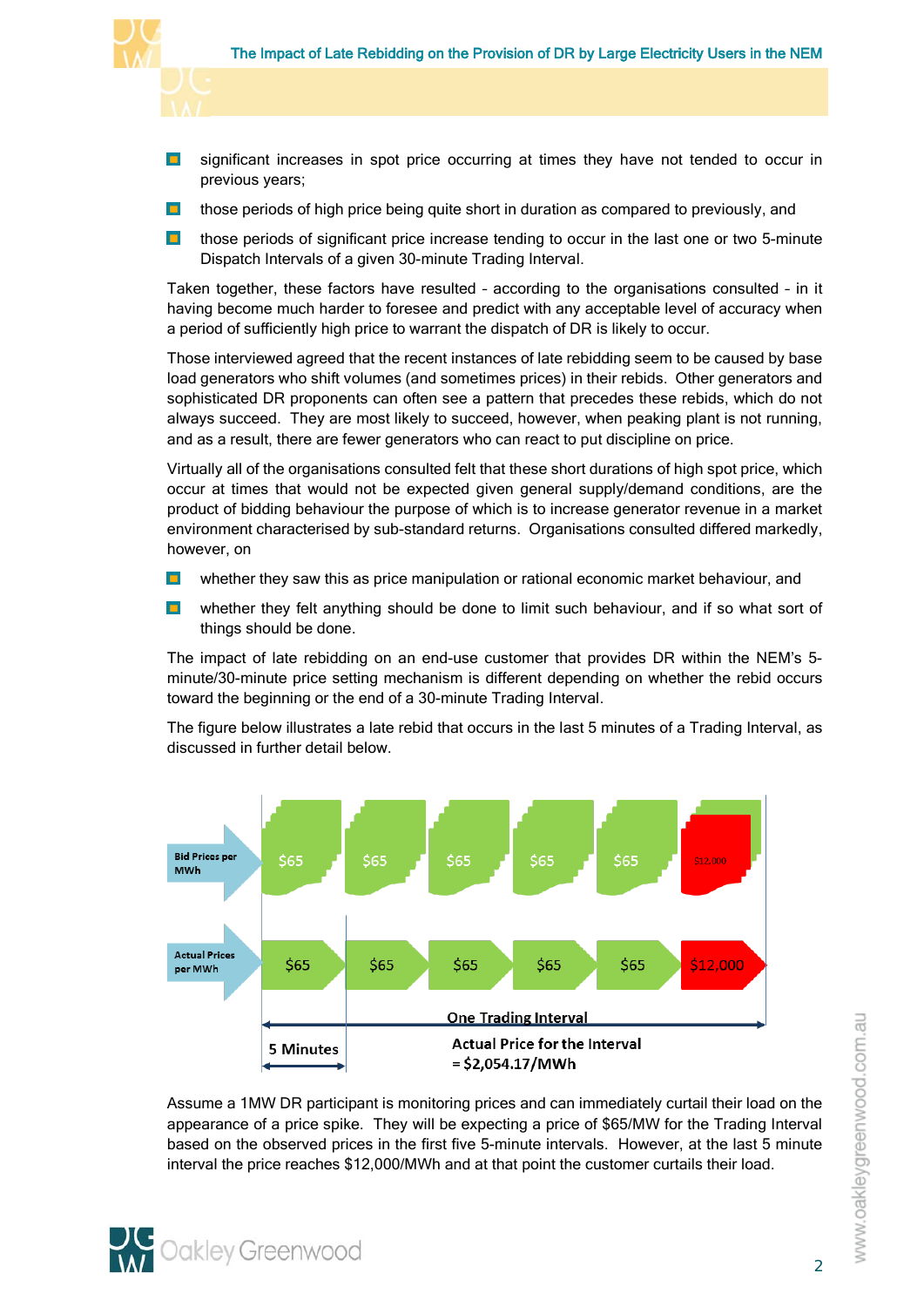

Assuming that the 1MW load is the entire site load, then the customer has exposed its load to an average Trading Interval cost of \$2,054.17/MWh for an average load of 833kW (i.e., 5/6ths of 1 MW) which equates to a total price of \$855.90 for the half hour.

But it is also possible (in fact more likely) that customer needs 5 to 10 minutes to curtail that same 1MW of load. In that case they would miss the event entirely and therefore expose their full 1MW of load to the average price, and their cost for that half hour would be \$1,027.08.

Rebidding is reducing the amount of DR that can operate effectively in the market

More generally, responding to these events limits the use of DR to those resources that can take action very quickly upon notification of a potential high price event and ramp down facility demand very quickly.

The aggregators and retailers that were consulted who are relatively active in working with customers to identify, arrange and deliver DR all reported that the only DR that can respond to these price events – and the only resources they are actively dispatching any more – are those that can deliver their target DR levels within 30 or preferably 10 minutes. One of these respondents reported that this has reduced the effective amount of DR available from his customers by 95%.

Even where customers can respond, the nature of these high price events makes them extremely risky to the end user as shown in the example above. Because these events are hard to predict, the choice is to either (a) dispatch DR whenever there is a chance of such an event in order to avoid the high price that is likely to last for one or two Dispatch Intervals but influence the price that will be applied to all electricity consumed by the customer in that Trading Interval, or (b) to only respond when the price event is definite.

The primary risk in the former situation is that the high price may not eventuate and any effort or loss in production experienced by the DR provider will have essentially been wasted. It is also the case this entails significantly more monitoring and, where the DR is dispatched in response to a notification from a retailer or an aggregator, there will be significantly more notifications than previously, which requires more attention from the end-use DR provider – but for less return. Some interviewees also reported that repeated requests to dispatch when the predicted highpriced event does not materialise and/or when one such event is missed (because it appears too late in the Trading Interval) causes frustration from within their company. The increased risk and transaction costs that were reported in some cases make the end-use customer reconsider offering DR at all.

The primary risk in the latter situation is that DR is not dispatched, and the party at risk (the customer if they are exposed to pool price, or the retailer in the case of a retailer program) is exposed to the spot price for the full load.

#### Rebidding is also problematic for peaking generators

It was also mentioned that late rebidding poses similar problems for peaking generators as it does for DR providers. Peakers need to be generating at times when the caps they sell will be called on, as it is the spot revenue that provides the funds for payments against the cap. Because the rebid high price events are hard to predict and have generally occurred at times when peakers do not typically generate, several peakers have 'missed' high price events, entailing significant financial payouts uncompensated by pool revenue. It was reported that in response, one peaker has reconfigured its plant to allow it to go to full load within a few minutes. This required a material capital expenditure and on-going costs to keep the generator spinning at a minimum level. However, the generator in question felt these costs were justified on commercial grounds including the avoidance of risk and increased flexibility of operation.

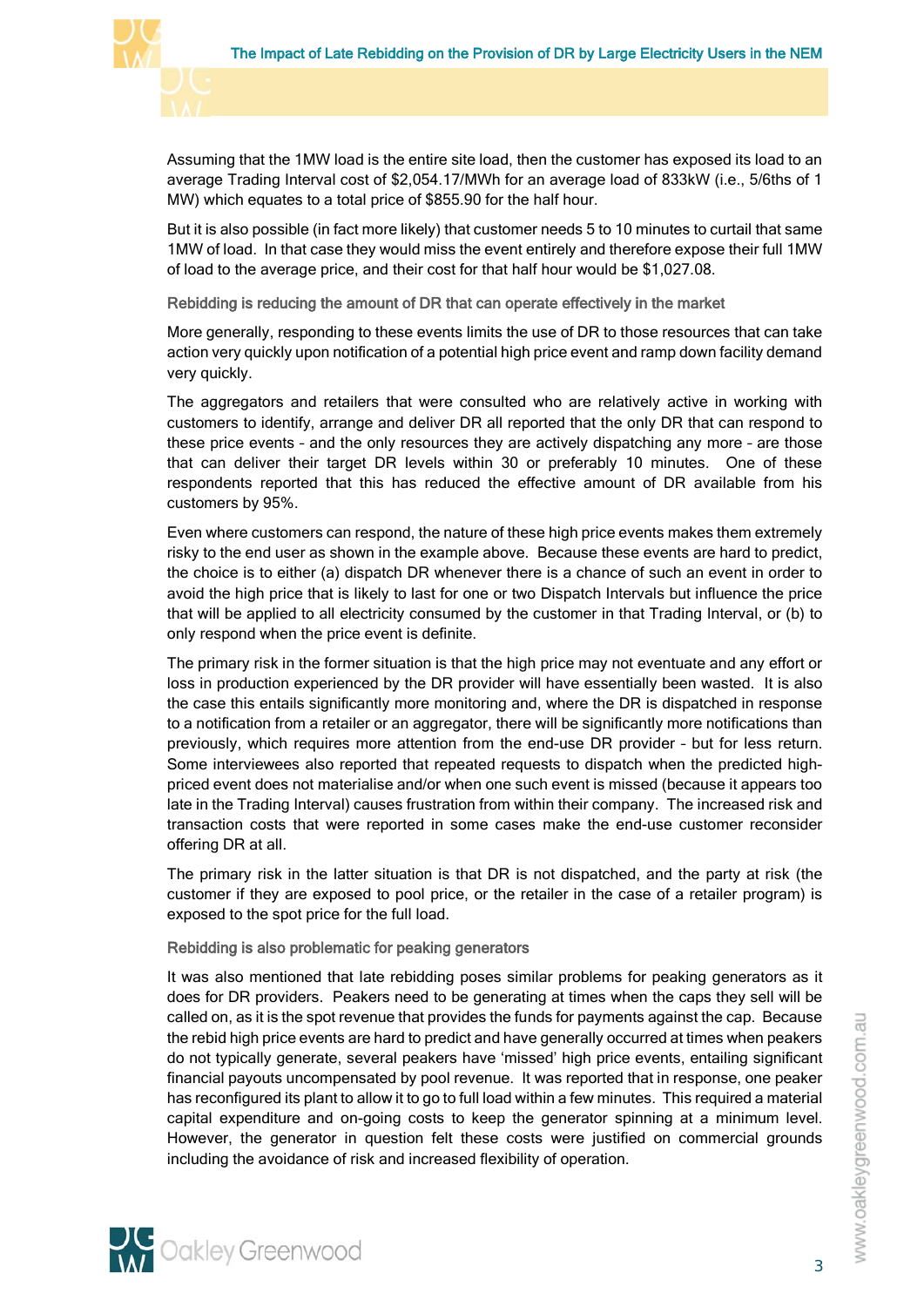

Actions taken by peakers to function in an environment of rebidding can be seen as the market correcting itself or as an exercise that adds costs without any additional market benefit

Some of those interviewed – generally retailers associated with generation businesses -- cited this as a self-correcting aspect of the market: one party finds a way to gain competitive advantage and another finds a way to counteract it. These respondents felt this was evidence that the market does not need intervention. They also expressed the view that interventions should be avoided wherever possible on the grounds that they often have unforeseen and distortionary effects.

Others, while recognising that such a response could mitigate the impact of the current instances of late rebidding, questioned whether such a solution was in the best long-term interests of consumers, as it will, of necessity, increase costs while providing no net benefit to consumers. Those respondents tended to see the current form of late rebidding as an abuse of market power[2.](#page-7-0) Their view was that in these instances a generator was exploiting a temporal and in some cases a geographic position in which no other party can respond to the resulting price signal. These respondents felt that this was a product of the incumbency position of the causal generator in the bid stack and the technical limitations on other parties to respond. In short, they saw these events as 'cash grabs' rather than responses to supply/demand conditions.

Some form of gate closure was seen as a means of mitigating the problems associated with late rebidding behaviour, reinforcing the relationship between prices and supply/demand conditions and providing a better environment for the operation of DR.

In one of the interviews conducted early in the project the idea of an early gate closure was put forward as a possible 'fix' for the late rebidding problem. It was noted that there is no other energy-only market that operates without a gate closure mechanism, along with some sort of balancing mechanism to respond to supply/demand mismatches that arise after gate closure. It was recognised that the timing of the gate closure would be critical. For best results, the gate closure would need to be early enough to allow other generators and customers with DR capability to respond, but short enough to allow bids to be based on as good information as possible about supply/demand conditions and to limit the volume of adjustments needing to be handled in the balancing mechanism.

Several of the respondents – generally retailers associated with generation businesses -- were not in favour of any gate closure. They cited the self-correcting possibilities of the market and also (a) felt it is imperative that analysis be undertaken to determine whether the rebidding was actually producing any material disbenefit in the market before deciding there is a 'problem' that needs to be fixed, and (b) expressed concern that changing this basic aspect of the market could be costly and engender further distortions with more significant impacts than the original 'problem' caused by rebidding.

<span id="page-7-0"></span><sup>2</sup> It should be noted that in economics there is a technical definition of market power. The definition generally includes reference to the ability of a firm (or firms) to manipulate the price of a good or service such that it is persistently and consistently above long-run marginal cost. The term as used by those interviewed may not have been meant in this technical sense, but was certainly used to reflect pricing that these respondents felt was both opportunistic and inappropriate (i.e., not in accordance with the intent of the market design or Rules).



www.oakleygreenwood.com.au

 $\overline{a}$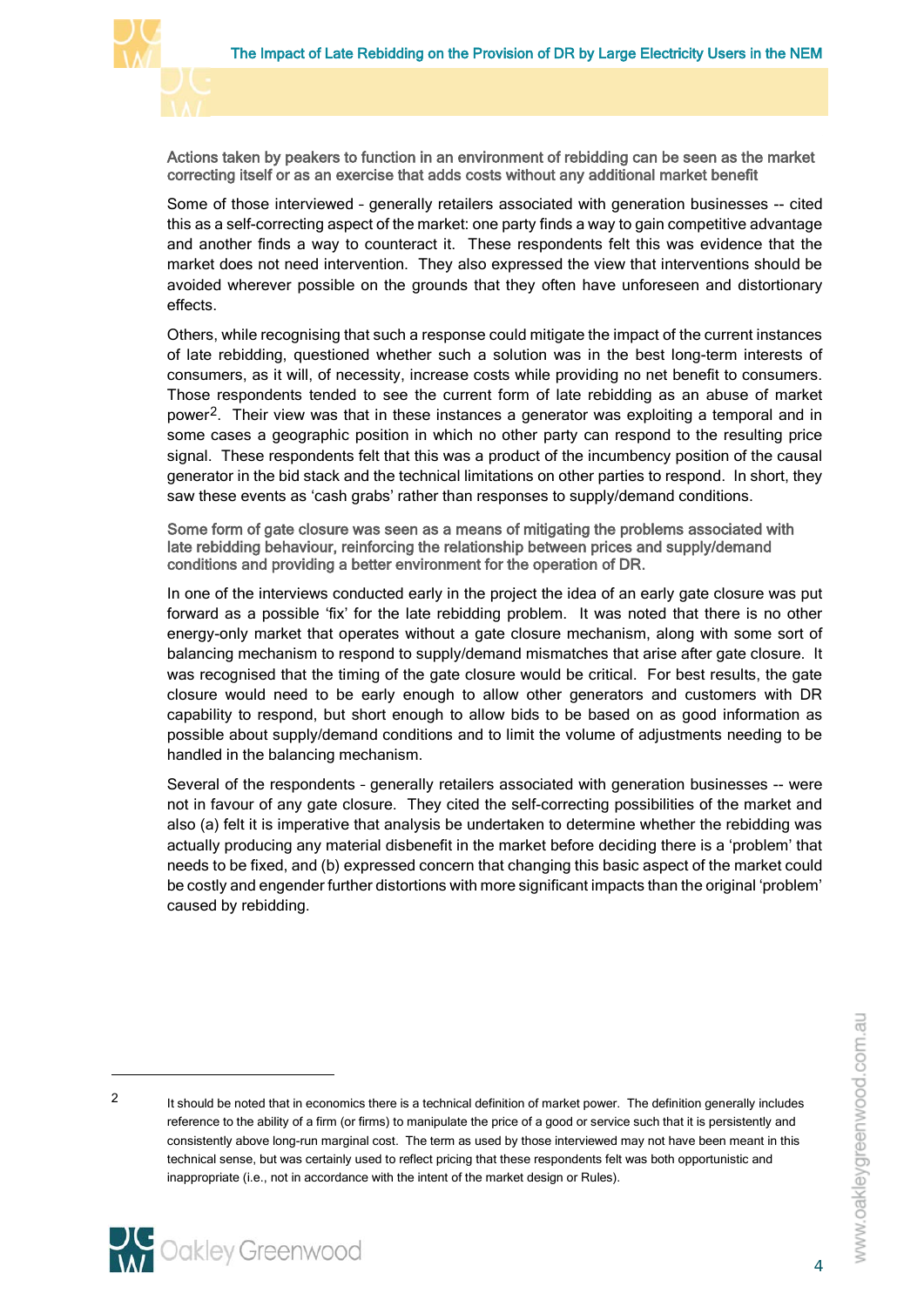

All of the aggregators and large customer that provide DR that were interviewed and even one or two of the retailers felt that a gate closure anywhere from 30 minutes to 2 hours prior to the Trading Interval should be considered as a means for improving the ability of DR (and peaking generation) to make a positive contribution to the NEM. Most felt that 1 hour would provide the best compromise for providing a better basis for DR while avoiding undue volumes needing to be dealt with through a balancing mechanism<sup>[3](#page-8-0)</sup>.

<span id="page-8-0"></span><sup>3</sup> It is worth noting in this regard that the Southwest Power Pool in the US introduced a 5 minute settlement with a 10 minute gate closure earlier this year. Early indications are that this appears to have negated the need for a balancing market. While this is a very interesting and potentially useful result, it should be noted that (a) it is an early result, and (b) it does not mean that this result would be experienced in other markets or that any gate closure interval longer than 10 minutes will necessarily require a balancing mechanism.



 $\overline{a}$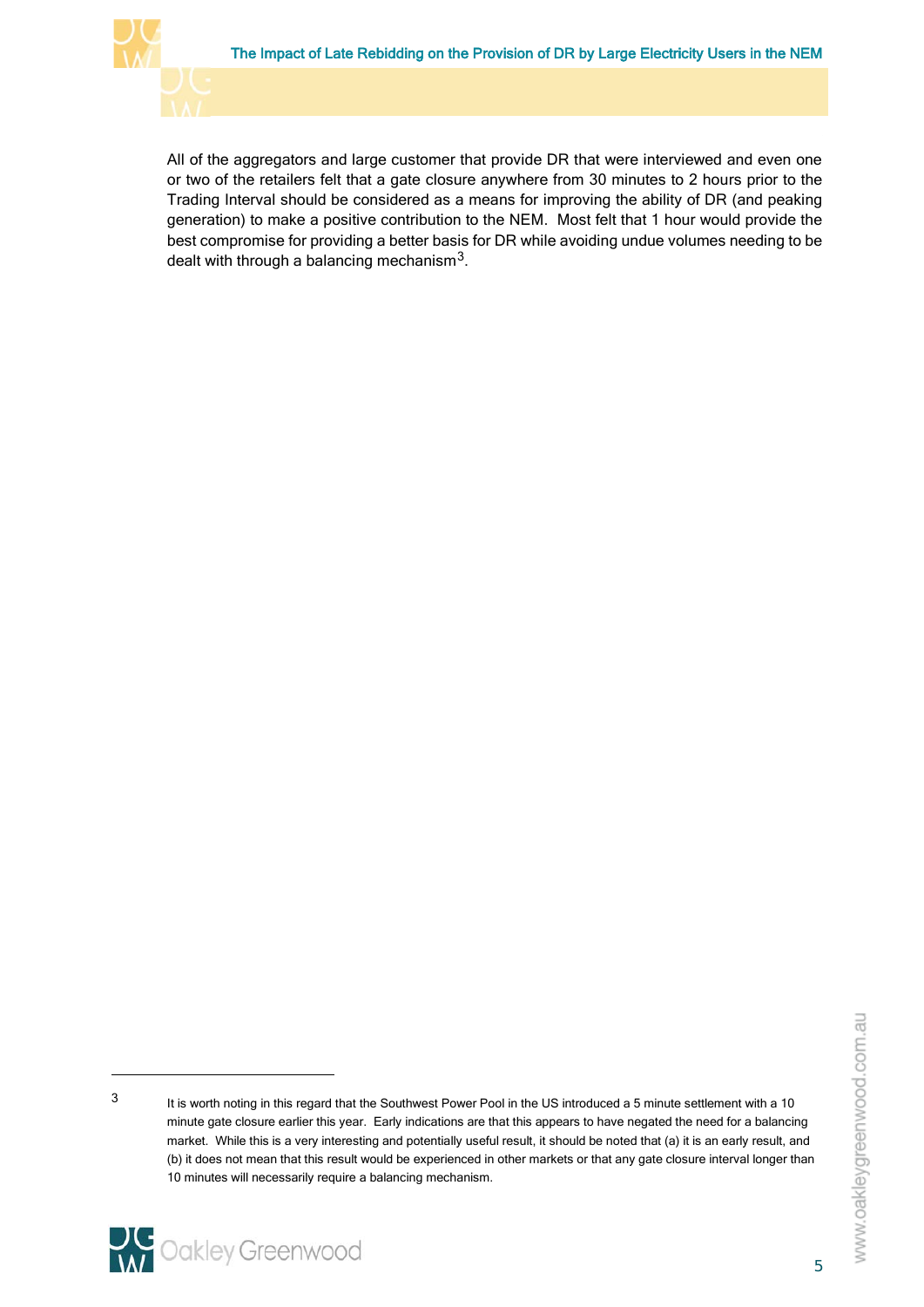



## <span id="page-9-0"></span>2. Background, purpose and approach

## 2.1. Background and purpose

<span id="page-9-1"></span>On 17 December 2013, the South Australian Government submitted a Rule Change request to the Australian Energy Market Commission (AEMC) in relation to the bidding in good faith provisions contained in section 3.8.22A of the National Electricity Rules (rules).

The rules require that a generator makes all its bids and rebids in good faith such that, at the time of making the bid, the generator must have a genuine intention to honour that bid if the material conditions and circumstances upon which the bid is based remain unchanged.

The Rule Change request proposes changes to the good faith provisions that would require generators to demonstrate what material circumstances had changed as the basis for their rebid. In addition, the proposed rule would require generators to take into account all existing material circumstances when making a bid and, if there is a change to any of those material circumstances, to reflect those changes in rebids as soon as practicable.

The AEMC recognises that rebidding may pose challenges for or reduce the value received by end-use customers that provide DR into the wholesale market. In the simplest terms, when rebidding occurs it can change the financial returns realised from DR. Where rebidding reduces the financial returns from DR or makes it difficult for large end users to respond in a way that allows them to use their DR as they had planned, it may discourage both current and potential providers of DR.

As a result, the AEMC, as part of its assessment of this Rule Change request, engaged Oakley Greenwood to investigate the impact generator rebidding has on:

- **L** large users in the NEM, and
- <span id="page-9-2"></span> $\blacksquare$  the incentives and returns to those users to engage in DR.

## 2.2. Overview of approach

The assessment requested by the AEMC was undertaken through a combination of the following sources:

- $\blacksquare$ the knowledge and experience of the OGW project team in DR issues and operations within the NEM and elsewhere,
- $\blacksquare$ relevant secondary sources such as reports, presentations and articles, and
- $\blacksquare$ individual consultations with 22 key organisations<sup>[4](#page-9-3)</sup> representing a broad cross-section of stakeholders including DR aggregators and advisors, electricity retailers, individual firms that consume significant amounts of electricity, organisations that represent large energy users, and electricity distribution businesses. We also consulted with the Australian Energy Market Operator (AEMO). While consultation with AEMO was not required by the scope of the project, it we seen as being valuable given the polarised opinions noted in the submissions to the proposed Rule Change.

The interviews were conducted in person wherever possible. Where a face-to-face interview was not possible due the need for interstate travel that could not be arranged, the interviews were undertaken over the phone.

<span id="page-9-3"></span><sup>4</sup> Appendix A lists the organisations that were consulted.



www.oakleygreenwood.com.au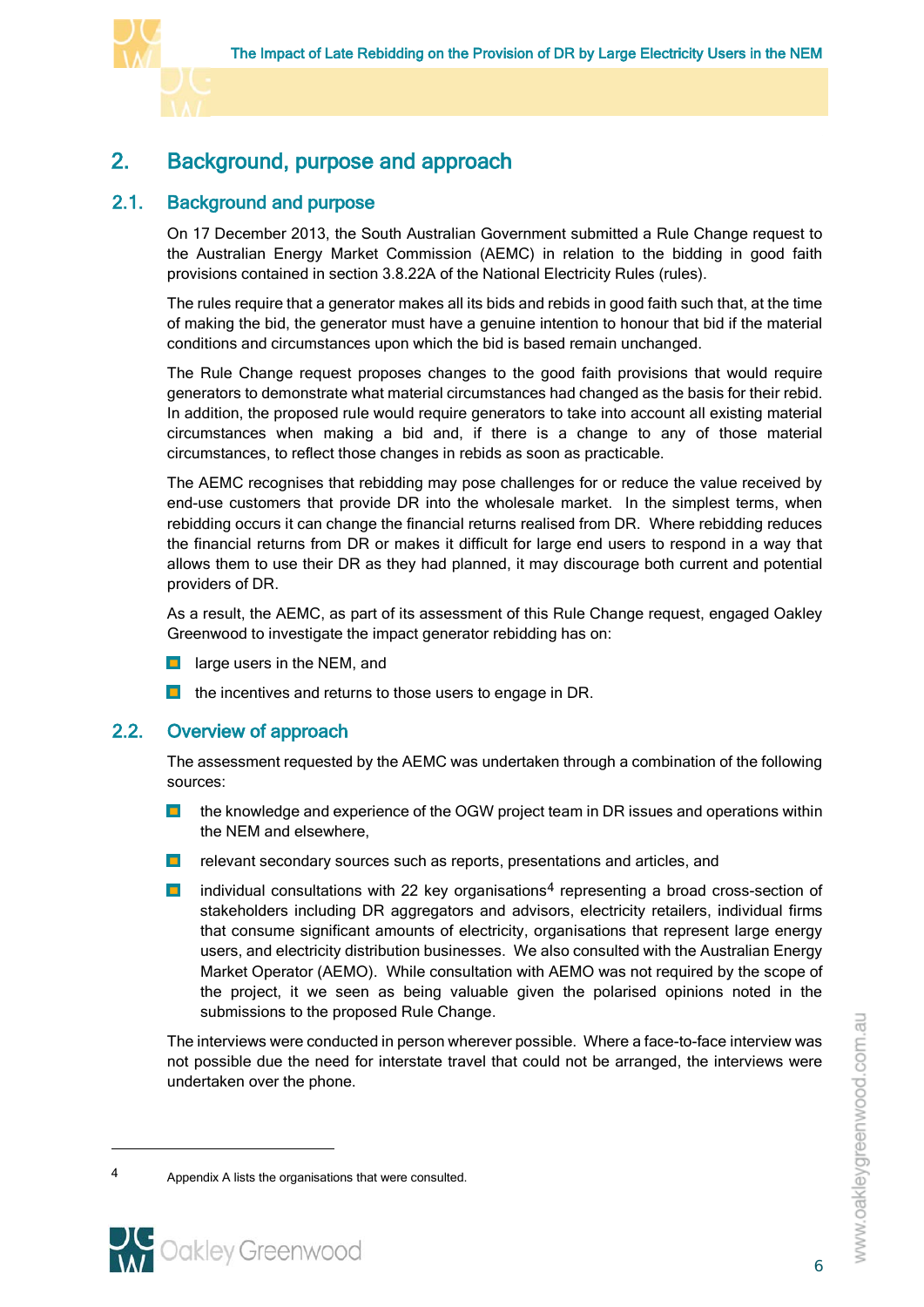

A consistent approach was taken in conducting the interviews in order to ensure that the views of each stakeholder organisation were sought on all topics of interest. Those topics are shown in [Table 1](#page-10-1) below. The open-ended approach used in the interviews made for candid discussions and allowed the flow of the interview and the amount of follow-up undertaken on each topic to be adjusted to best suit the perspective and experience of the individual interviewee. It also allowed additional, related topics to surface. Where they did, those topics were then incorporated into subsequent interviews, as appropriate, to get input from other perspectives.

<span id="page-10-1"></span>Table 1: Topics discussed with stakeholder organisations

- 1) The amount of DR currently made available in MW (i.e., the total capacity of DR that has been agreed to be exercised). To the extent possible, we also hope to be able to disaggregate that DR capability by state, and the sources of the DR itself, into the following categories:
	- a) On-site dispatchable generation
		- i) Synchronous
		- ii) Break before make
	- b) Temporary fuel switch
	- c) Load cycling or temporary consumption reduction
	- d) Load curtailment or rescheduling
- 2) The operational characteristics of that DR, including:
	- a) the amount of notice required and how it is provided
	- b) minimum ramp times required
	- c) minimum, maximum and expected average dispatch duration per event
	- d) number of events and total hours of dispatch expected or available annually
	- e) how and when notification is provided regarding the amount of DR provided and compensation achieved in each event
	- f) whether these parameters vary materially across the various sources of DR mentioned above
- 3) The nature of the commercial arrangements under which this DR is provided, including
	- a) Whether it is through spot exposure on the part of the end user, or through an arrangement whereby a retailer or network business provides a payment
	- b) At what spot price the DR is made available
	- c) Whether the compensation provided for the DR is based only on dispatch or whether it is accompanied by an availability payment or option fee
	- d) Opt-in/opt-out provisions, if any
- 4) The factors that are most important to end users when first considering whether or not to enter into DR arrangements
- 5) Whether late –rebidding (if it has occurred) has affected the amount and/or type of DR that is able to be deployed
- 6) Outcomes experienced in providing DR, in particular whether that experience has changed over time and how current DR conditions compare to previous years, with particular consideration of whether and to what extent generation over supply and late –rebidding have changed that experience.

## 2.3. Organisation of this report

<span id="page-10-0"></span>Section [3](#page-12-0) of this report provides the key findings of the study. Topics addressed include:

- $\blacksquare$ The level of DR currently active in the NEM
- $\blacksquare$ The specific end uses that provide the source of DR

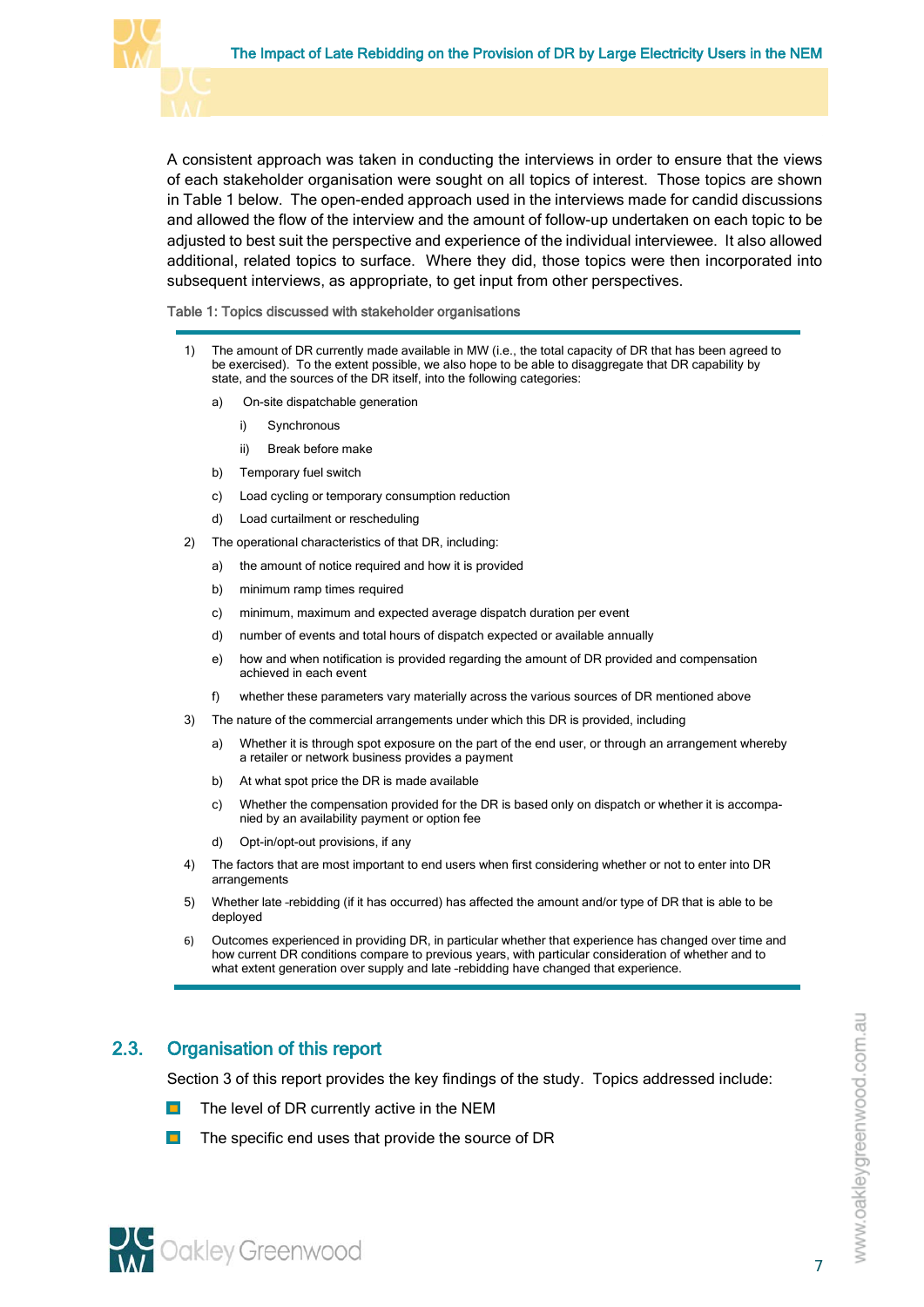

- $\blacksquare$ The decision criteria that large end-user consumers apply when considering whether to enter into arrangements to provide DR
- $\blacksquare$ The operational requirements of DR provision
- $\blacksquare$ The commercial arrangements that are (or have been) available for the provision of DR in the NEM, including the nature of the risks and rewards of the various available commercial arrangements
- $\blacksquare$ The experience that large consumers who are currently providing DR and aggregators of DR (both retailers and third-party aggregators) have had in the past year or two with late rebidding, including the implications of these experiences for DR in the NEM.

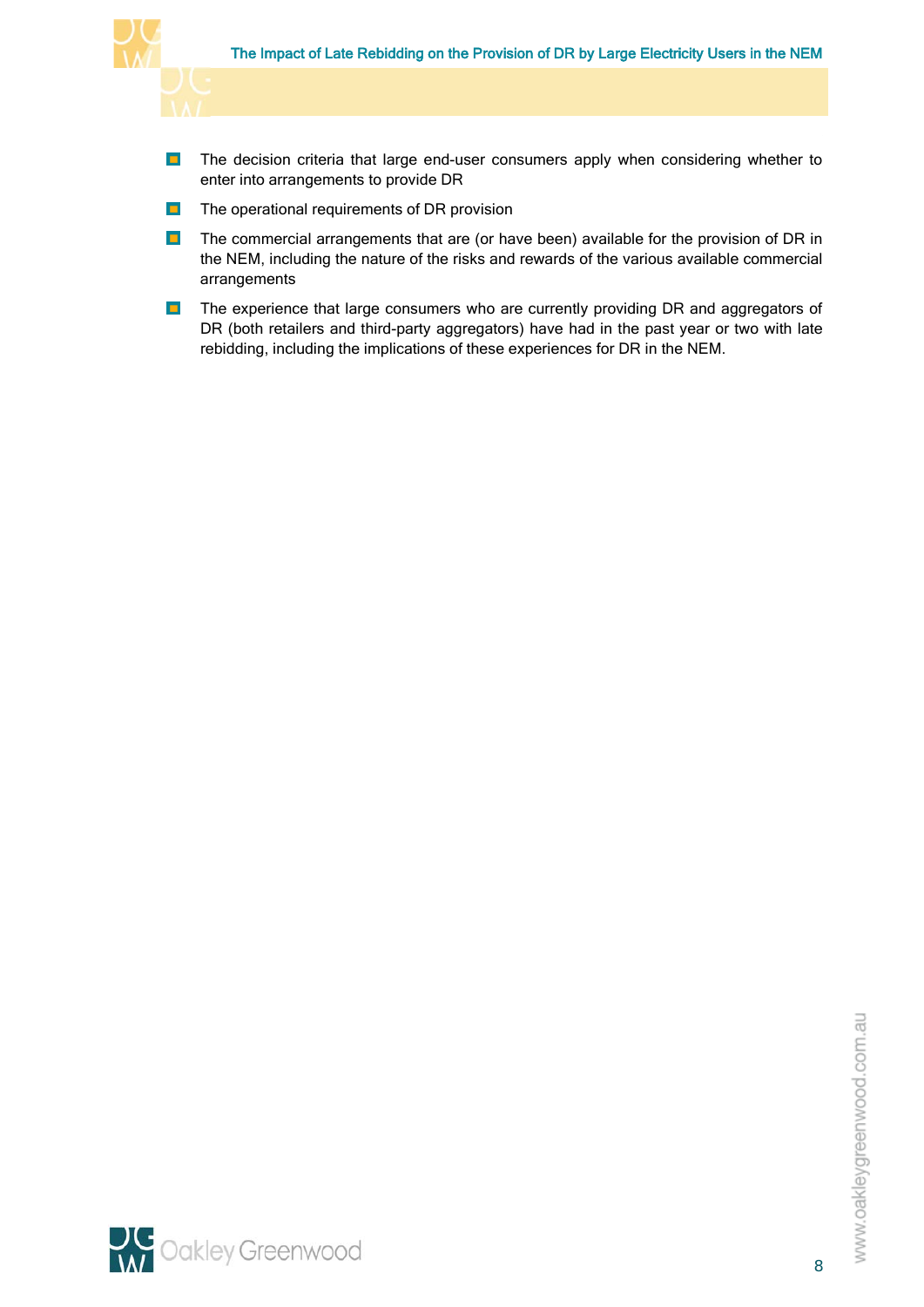

## <span id="page-12-0"></span>3. DR in the NEM

### 3.1. Overview

<span id="page-12-1"></span>DR for the purpose of this study is defined as a change made in electricity consumption by a large-volume consumer in response to real- (or near real-) time conditions in the electricity supply chain. Those conditions can be defined by:

- price (as in the case of wholesale market price, or a Critical Peak Demand network price),  $\blacksquare$ or
- $\blacksquare$ operating conditions (such as the need to control frequency or relieve congestion in a local area of a distribution or transmission network).

The consumer may be directly exposed to a price signal – as in the case where the consumer has exposure to wholesale spot price, or where a network has a Critical Peak Demand – or may change consumption in response to a request from another party in the electricity supply chain. That request could be triggered by either a price signal or an operating condition affecting that party. This can include a network business' need to relieve congestion in a part of its network at a time of peak demand, a retailer's exposure to high pool price and/or its potential income from contract position settlement, or the market operator's need to control frequency fluctuations.

[Table 2](#page-12-3) provides an overview of the potential applications of DR in the electricity supply chain.

| DR application    | <b>Description</b>                                                                                                                                                 | How implemented                                                                                                                                                                                                                        |
|-------------------|--------------------------------------------------------------------------------------------------------------------------------------------------------------------|----------------------------------------------------------------------------------------------------------------------------------------------------------------------------------------------------------------------------------------|
| Economic dispatch | Participation of DR in the energy market to<br>reduce exposure to high spot prices                                                                                 | Customers can take exposure to<br>pool price or participate in a program<br>in which they reduce consumption<br>upon notification from their retailer                                                                                  |
| Network support   | Provision of a non-network means for<br>managing constraints, reducing load at risk,<br>deferring capex augmentation requirements, or<br>providing voltage support | Actively supported by recent<br>regulatory requirements and<br>incentives applicable to network<br>businesses, including the RTT-T and<br>RIT-D, STPIS, DMEGIS, and the<br>requirement to develop and<br>implement DM engagement plans |
| Frequency control | Curtailing load to restore frequency                                                                                                                               | Can only be provided through a<br>retailer                                                                                                                                                                                             |
| Frequency keeping | Monitoring the system frequency and curtailing<br>and restoring load to increase or decrease<br>load respectively to maintain a predetermined<br>frequency setting | Can only be provided through a<br>retailer                                                                                                                                                                                             |
| Reserve capacity  | Capacity in excess of demand in case of a<br>supply side shortage                                                                                                  | <b>Reliability and Emergency Reserve</b><br>Trader (RERT)                                                                                                                                                                              |

<span id="page-12-3"></span>

|  | Table 2: Applications of DR in the NEM |  |  |  |
|--|----------------------------------------|--|--|--|
|  |                                        |  |  |  |

## 3.2. Level of DR currently active in the market

<span id="page-12-2"></span>Of the applications of DR listed in [Table 2](#page-12-3) above, it is only economic dispatch that is likely to be affected by late rebidding. This is the case because it is the only application of DR in which wholesale spot price serves as the price signal.

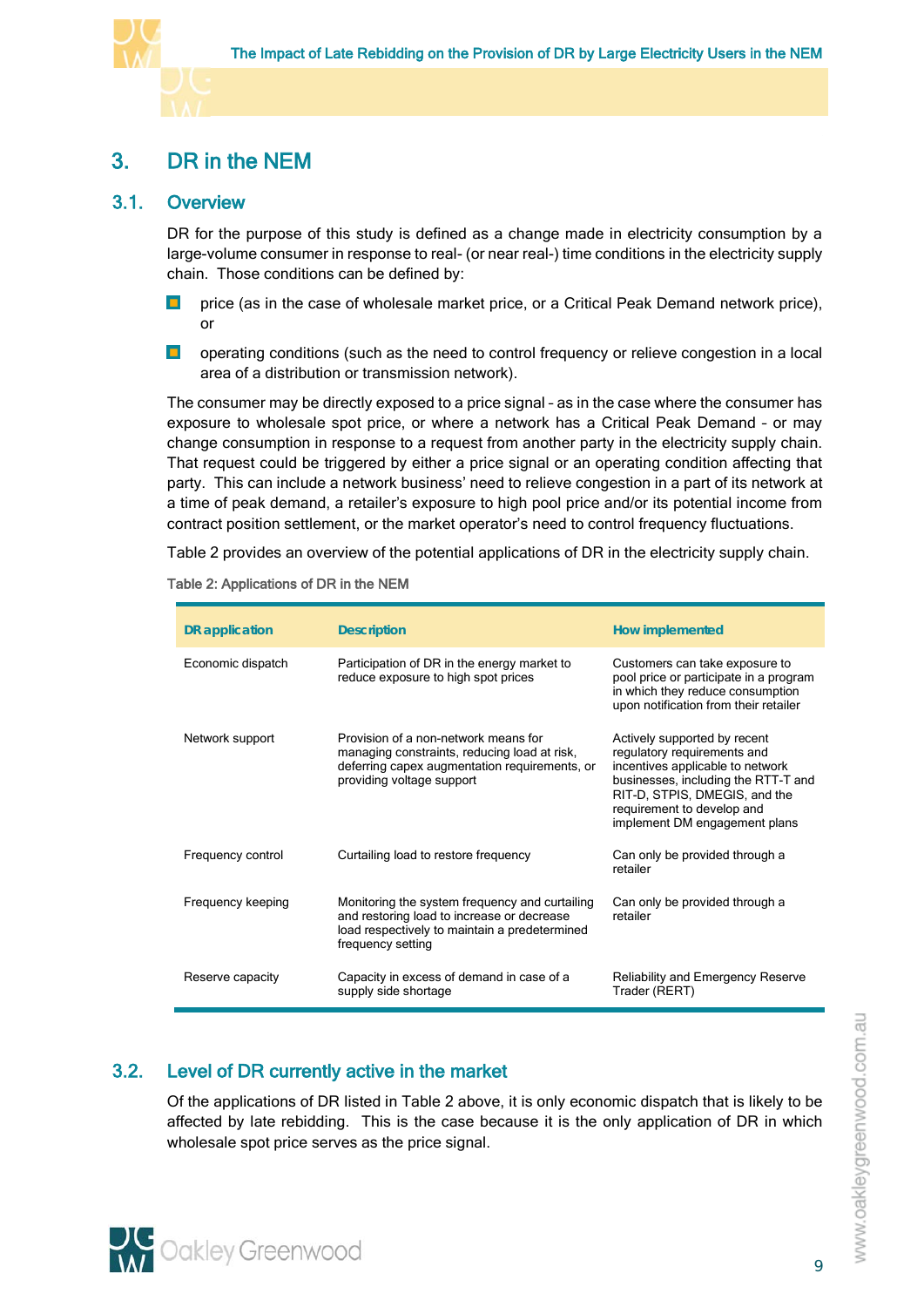

The amount of DR that is currently being exercised for the purpose of economic dispatch is difficult to assess for a number of reasons<sup>[5](#page-13-0)</sup>, including the following:

- $\blacksquare$ Not all of the available DR may be exercised in response to any single price event – The customer's ability and/or willingness to provide DR on any particular occasion will depend on a number of factors in addition to the price being offered. The factors include their production requirements and commitments at the time, and the flexibility of their production and ancillary processes. As a result, DR at the level of an individual customer generally needs to be seen as a probable rather than a firm resource. The response of an individual customer could be, at worst, binary, in fact (a) some customers can provide a variable amount of DR, meaning that it is not all or nothing, and (b) as the number of potential providers of DR increases, there is likely to be a proportion of that aggregate potential that is likely to be available on any particular event characterised by a specific wholesale market price level. This can allow DR on an aggregated basis to have a level of essentially firm response (defined as a decimal fraction of aggregate 'nameplate' DR capacity) $6$ .
- $\mathbf{m}_{\mathrm{c}}$ Disclosure of this information provides no commercial advantage for (and can pose at least some risk of commercial disadvantage to) parties seeking to exercise DR as a means for responding to wholesale market price movements.

AEMO has estimated the amount of DR that is active in the wholesale market of the NEM through two approaches $7$ :

- **D** Analysis of half-hourly metered data for large industrial loads from January 2000 to March 2014 – The analysis identified those periods when the regional wholesale price exceeded specific price levels (i.e., \$300/MWh, \$500/MWh, \$1,000/MWh, and \$7,500/MWh). DR was estimated by calculating the difference between the customer's observed demand in the hours where these threshold prices pertained and the customer's average daytime demand<sup>[8](#page-13-3)</sup> for the same day.
- $\blacksquare$ The results of surveys undertaken in 2013 and 2011 with network companies, retailers and DSP aggregators – These surveys provided an estimate of the level of demand-side participation available and being delivered by smaller customers.

The estimates obtained from both segments were combined to provide estimates of the amount of DR available in each NEM region, by season, as shown in [Figure 1](#page-14-0) and [Figure 2](#page-14-1) below.

<span id="page-13-3"></span><span id="page-13-2"></span><sup>8</sup> Daytime demand is defined as occurring being between 7:00 AM and 8:00 PM and includes only those hours in which spot price is below \$300/MWh. Overnight hours are excluded from the analysis because it is possible that some customers might have increased demand then in response to the availability of lower overnight prices. Where that is the case, inclusion of overnight demand levels would result in an under-estimate of the level of demand response being provided by those customers.



<span id="page-13-0"></span><sup>5</sup> Identifying the amount of DR contracted for network support in the NEM is significantly easier, by contrast, because it is generally available in reports published by network businesses.

<span id="page-13-1"></span> $6$  Where a specific target level of DR is needed (as in the case of DR for deferral of network augmentation) an amount equal to about 110% to 115% of the requirement will generally be contracted to allow for non- or under-performance at individual sites. This rises to about 150% where the DR resource must be available for prolonged periods and/or dispatched over several consecutive days.

<sup>7</sup> See Chapter 7 of AEMO's Forecasting Methodology Information Paper, National Energy Forecasting Report 2014, July 2014, for further detail on AEMO's assessment of the amount of DR currently available in the NEM.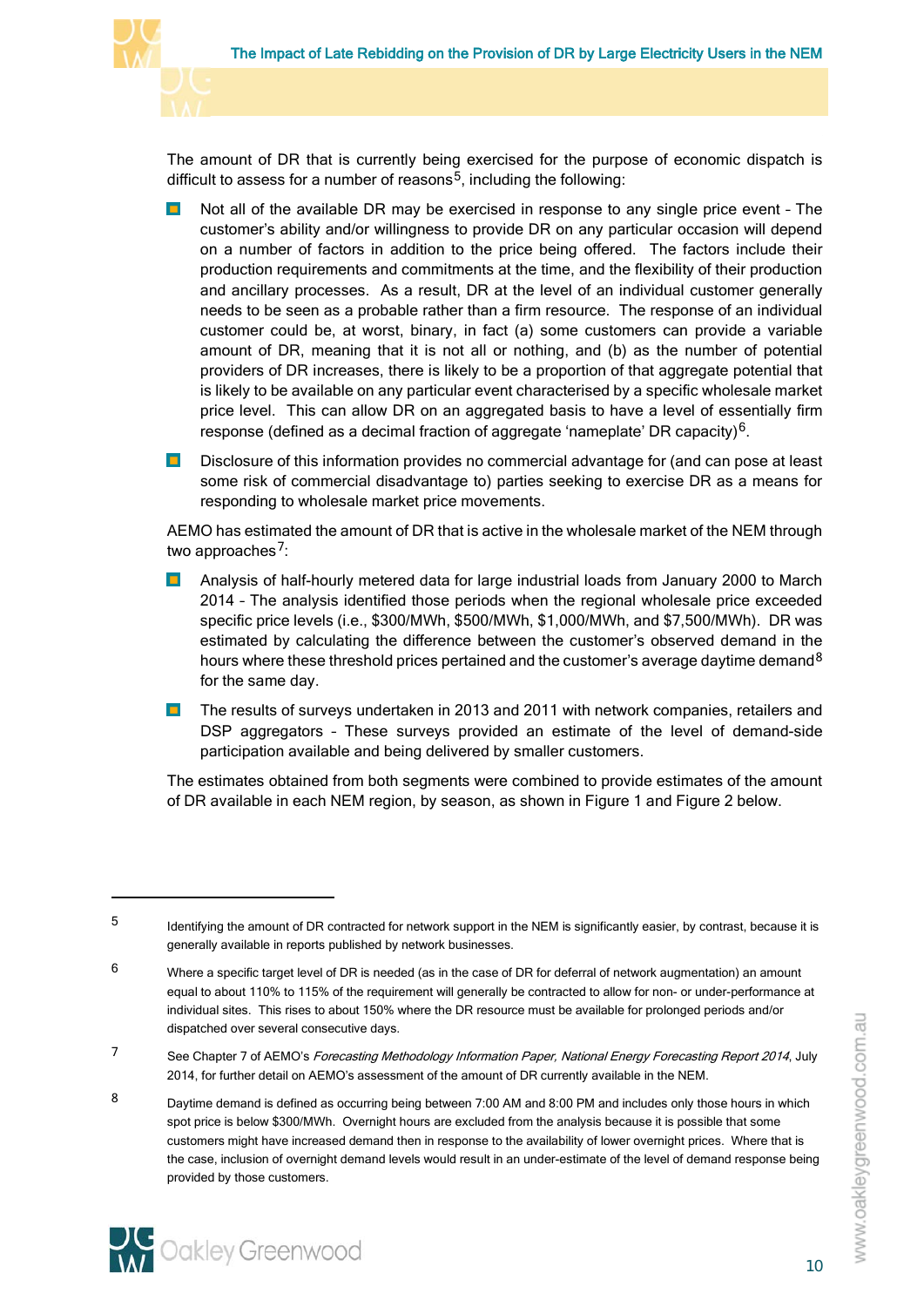| <b>Estimated available DSP - Winter 2014</b> |            |            |      |     |            |
|----------------------------------------------|------------|------------|------|-----|------------|
|                                              | <b>QLD</b> | <b>NSW</b> | VIC. | SA  | <b>TAS</b> |
| Prices > \$300/MWh                           | 49         | 18         | 45   | 39  |            |
| Prices > \$500/MWh                           | 49         | 22         | 57   | 41  | 5          |
| Prices > \$1000/MWh                          | 51         | 24         | 63   | 43  | 5          |
| Prices > \$7500/MWh                          | 61         | 80         | 140  | 126 | 37         |
| Prices = MPC                                 | 123        | 214        | 262  | 147 | 56         |

<span id="page-14-0"></span>Figure 1: Estimated MW of DR available in Winter 2014, by region and spot price

Source: AEMO

#### <span id="page-14-1"></span>Figure 2: Estimated MW of DR available in Summer 2014-15, by region and spot price

| <b>Estimated available DSP - Summer 2014-15</b> |            |            |      |           |            |  |  |  |  |
|-------------------------------------------------|------------|------------|------|-----------|------------|--|--|--|--|
|                                                 | <b>QLD</b> | <b>NSW</b> | VIC. | <b>SA</b> | <b>TAS</b> |  |  |  |  |
| Prices > \$300/MWh                              | 49         | 18         | 65   | 39        | 0          |  |  |  |  |
| Prices > \$500/MWh                              | 49         | 22         | 77   | 41        | 5          |  |  |  |  |
| Prices > \$1000/MWh                             | 51         | 24         | 83   | 43        | 5          |  |  |  |  |
| Prices > \$7500/MWh                             | 61         | 85         | 214  | 126       | 37         |  |  |  |  |
| Prices = MPC                                    | 123        | 219        | 336  | 147       | 56         |  |  |  |  |

Source: AEMO

Based on its analysis, AEMO advised that the Summer seasonal estimate should be applied to the months of December through March only, and the Winter seasonal estimate should be considered applicable to all other months.

The number of high-price events enabled AEMO to make what it felt was a reasonable estimate of the probability distribution of the amount of DR that can be expected at different wholesale market prices. Figure 3 below provides an example of such a probability distribution, in this case for NSW. AEMO notes that this graph indicates that

- 90% of the time when prices have been at or above \$1,000/MWh, the historically observed  $\blacksquare$ level of DR has been at most 80 MW. In other words AEMO observed that when these highpriced events appeared, demand dropped by 80MW which suggests that this was DR responding to the high price, and
- $\blacksquare$ DR from large industrial loads is a probable resource rather than a firm resource; the MW provided at any of the four price levels varies substantially based on the applicable price level in any specific event, with quite high prices being required to induce materially incremental levels of DR[9](#page-14-2).

www.oakleygreenwood.com.au

<span id="page-14-2"></span><sup>9</sup> AEMO, Forecasting Methodology Information Paper, National Energy Forecasting Report 2014, July 2014, p 46-47.

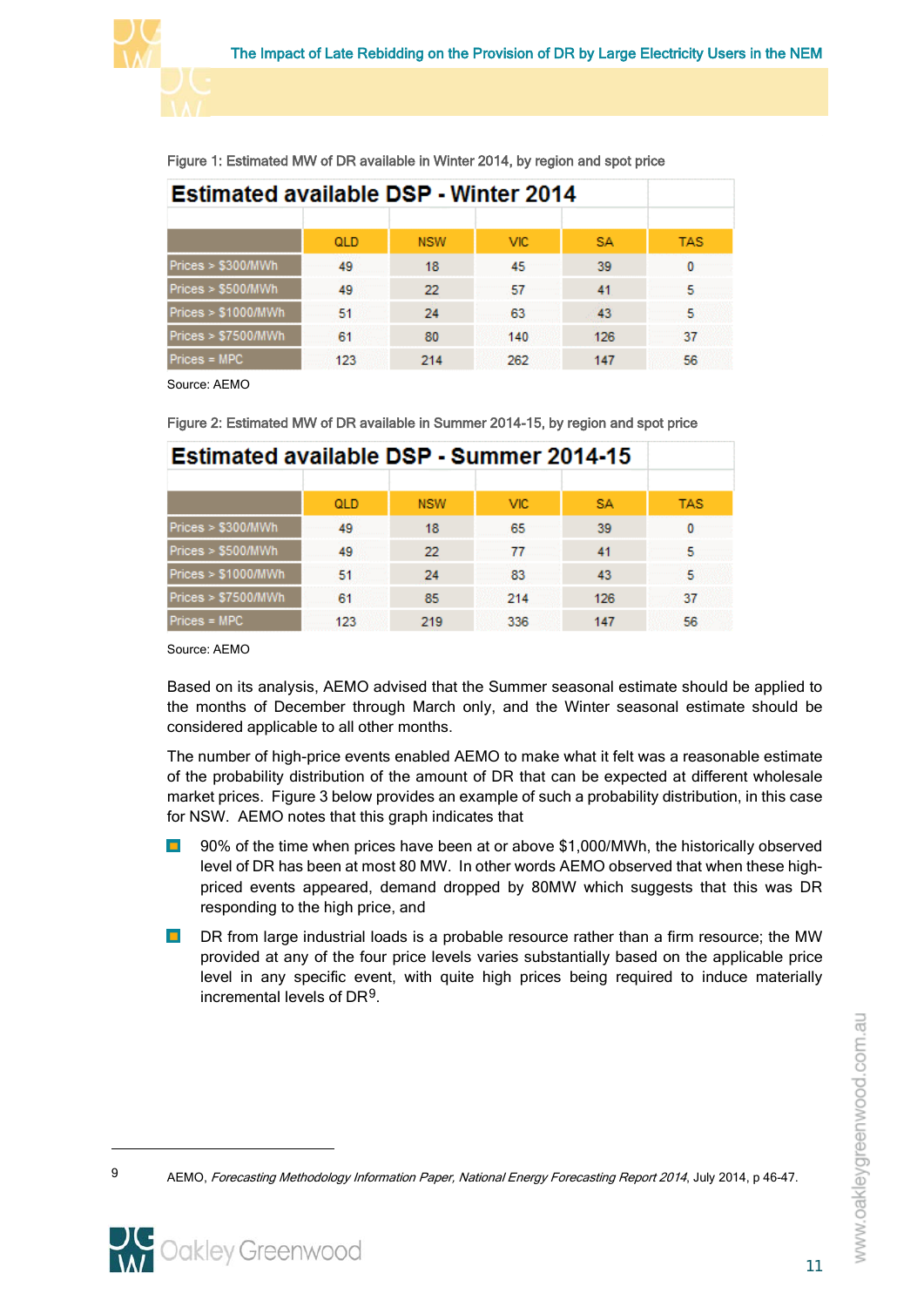



<span id="page-15-1"></span>Figure 3: Probable level of DR in NSW at different wholesale market prices

Source: AEMO

Despite this variation, AEMO notes that the lowest **expected** response on any of the individual price lines occurs in 10% POE conditions (which occur at the 90% point on the x axis in the graph above) and the highest expected response occurs (in practical terms) under 2% POE conditions (which occur at the 98% point on the x axis), with the expected response in 50% POE conditions occurring at the 94% point on the x axis.

Based on these comments, DR in NSW would be expected to be somewhere between 60MW and 200MW depending on the wholesale price pertaining at the time and the POE of the year in question.

It should be recognised, however, that while AEMO's estimate is based on observable reductions in demand at the onset of these high-priced events, it cannot be certain that these responses are entirely due to DR.

## 3.3. Sources of DR

<span id="page-15-0"></span>DR is defined as any conscious action undertaken by a customer to reduce their demand in "response" to a signal to do so. Such DR can be provided in a number of non-mutually exclusive ways including:

 $\blacksquare$ The use of an on-site generator to offset mains electricity consumption. The generator may be configured synchronously with the grid, in which case, the facility can start the generator while still drawing mains power, or in a break-before-make mode, in which case the facility needs to cease drawing mains power prior to connecting and using the generator.

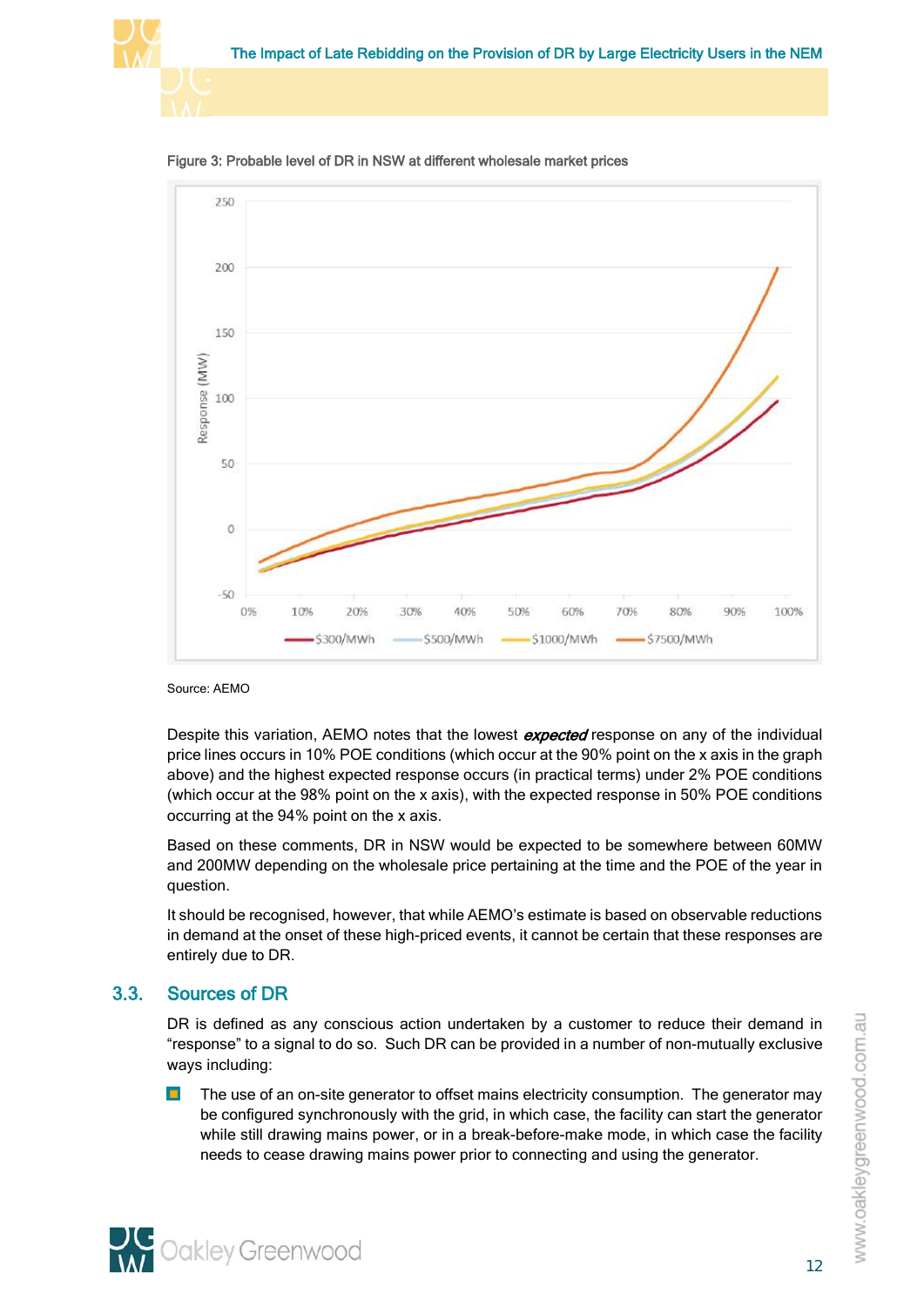

On-site generators are almost always present in hospitals, and often found in other essential service and other facilities as well. Data Centres and telephone exchanges almost always have Uninterruptable Power Supplies (UPS) that can be used to power their operations for up to 15 minutes as well as diesel back-up generators with double and at times triple redundancy and a minimum of three-day supply of fuel.

- $\blacksquare$ The ability to substitute the use of another fuel for the use of electricity on a temporary basis, as in the case of a dual-fuel boiler. For example, glass manufacturers and smelters can often substitute the use of gas for electricity (or vice versa) to maintain heat in their manufacturing processes.
- **Load cycling or temporary consumption reduction.** For example, a cool store may have a large cooled area with several tons of cold material that will hold its temperature for some time. In such cases, active cooling can be switched off for a time (generally for anywhere from 1 to 4 hours depending on the specifics of the cool store and the material in it) without negatively impacting on the quality of the cooled goods.
- $\blacksquare$ Load curtailment, re-scheduling of load or siphoning of a storage facility. Where the price offered for DR (or the savings against pool price) warrant, parts of a production line can be progressively curtailed. Cement mills and paper mills typically provide DR this way, using the down-time to undertake maintenance with idled employees shifted to other work during the period.

The choices made by DR providers as to what sources of DR they will use are dictated in large measure by the nature of the end user's equipment and the production processes of the facility. As noted in the following section, however, most businesses are reluctant to make major changes to their equipment or processes specifically to enable DR unless those changes also provide some additional benefit in their production efficiency or control, or the DR program can provide realisable benefits with certainty and within a reasonable timeframe. As a result, most Economic Dispatch DR in the NEM<sup>[10](#page-16-0)</sup> is provided through means that are relatively easy for the facility to put in place without significant additional capital or operating expense<sup>11</sup>.

Unfortunately, there are no reliable estimates of the relative use of the various strategies by the large end users that provide DR in the NEM. A breakdown is available from New Zealand, however, where EnerNOC uses DR in the frequency control market. While the use of DR is quite different in that application as compared to its application in a wholesale energy market, the breakdown of the 200MW of DR<sup>[12](#page-16-2)</sup> that EnerNOC has under contract there from 86 customers<sup>[13](#page-16-3)</sup> provides at least some guidance as to the relative availability of DR from different sources:

 $\blacksquare$ 163 MW (81.5%) comes from time shifting of certain operations, with no overall loss of production and at only minimal cost to the business,

<span id="page-16-3"></span><span id="page-16-2"></span><sup>13</sup> EnerNOC, Submission on consultation paper on cost-benefit assessment of the DRM, 12 August 2014.



<span id="page-16-0"></span><sup>10</sup> In other electricity markets and with other uses of DR where availability fees are provided, end users can and do invest in DR source improvements.

<span id="page-16-1"></span><sup>11</sup> Where initial experiences in providing DR are positive, customers will in many cases investigate additional means for providing DR, which may involve more intervention and coordination of production processes and/or some capital investment, which often includes aspects that improve production control.

<sup>12</sup> Equivalent to about 2% of the installed generation capacity in New Zealand and about 3% of New Zealand peak demand.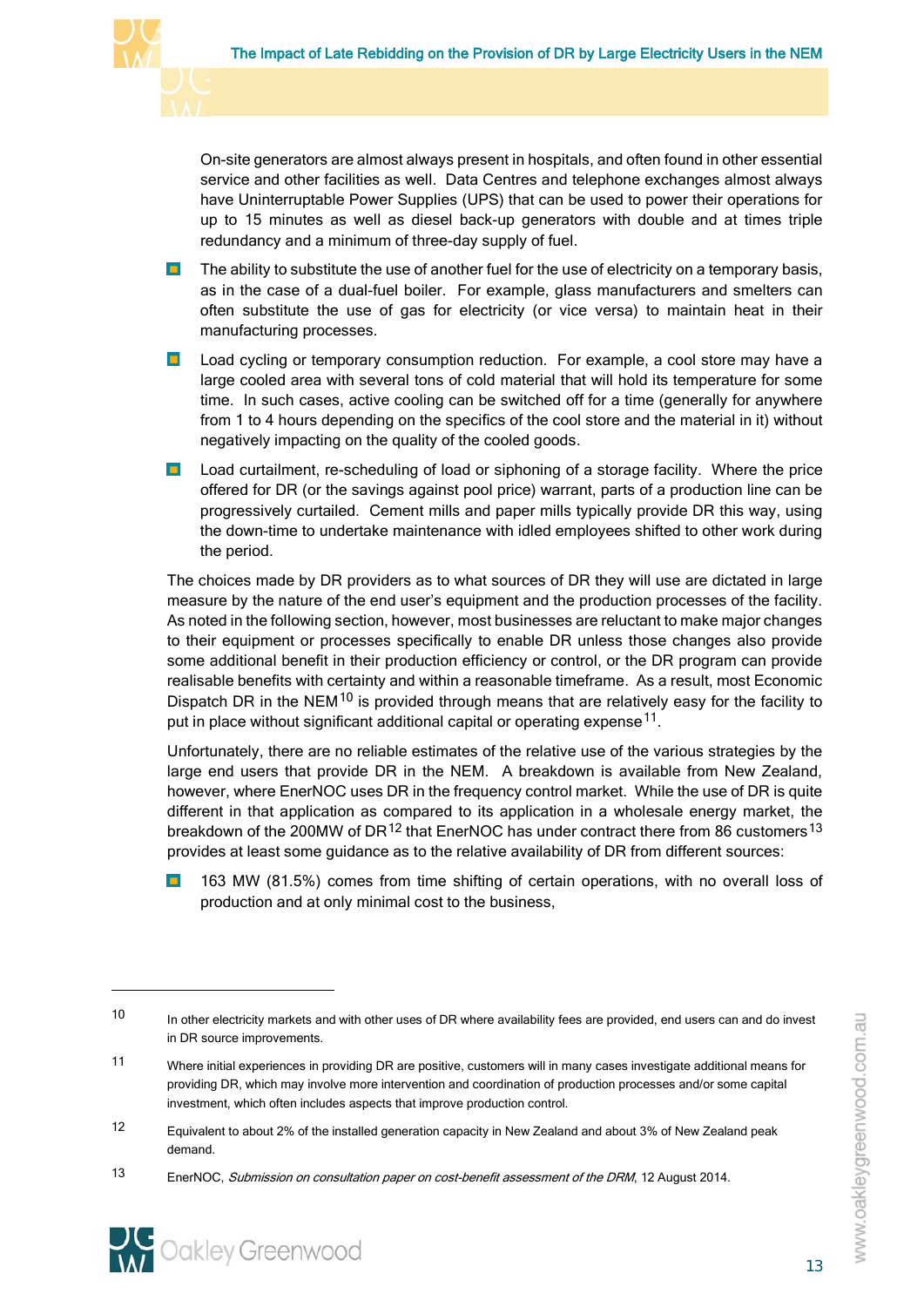

- $\blacksquare$ 17 MW (8.5%) involves some production loss, and almost all comes from a handful of large, heavy industry sites, where some of the processes that are interrupted would otherwise run essentially continuously, and
- $\blacksquare$ 20 MW (10.0%) comes from standby generators that were already in place in these facilities, meaning that the only expense is the input fuel (generally diesel) to run the generator.

It should be noted that in ancillary services markets, such as for frequency control, DR providers must be able to reduce load within a very short time (generally from 1 second to no more than a minute or two) but will only be required to maintain that reduction for relatively short periods (generally less than 15 minutes). Curtailable loads of the types available in cool stores, air conditioning, compressors, mills, smelters and many other types of loads are optimal for these applications. By contrast, the usefulness of on-site generation is limited in such applications to those that are fully synchronised with the electricity grid and that can start almost instantly (which will generally require that the generator is at least running – and therefore using some fuel -- even before the notification, or for an Uninterruptable Power Supply (UPS) to coexist with the generator).

Network DR programs, in which notification can generally be provided the day before it is needed and DR events can last for a number of hours (and sometimes be required on consecutive days), are the other extreme. In these applications, DR provided by on-site generation is optimal although curtailment of large loads in facilities such as cement mills, steel mills and quarry/mining operations are also often suitable.

The use of DR in the NEM's wholesale electricity market (for Economic Dispatch) sits between these extremes in terms of the notice that is generally available. Historically, high price events have most often been associated with very high demand caused by several consecutive days of very high temperature. This allowed retailers and large end users to at least be on alert for potential applications of DR. But even in such situations, firm notification calls are seldom issued by retailers on a day-ahead basis due to the risk of abrupt changes in weather leading to lower prices. Rather, notification tends to be provided no more four hours in advance of an anticipated high-price event.

All of the DR aggregators and retailers that are currently using DR in the wholesale market that were interviewed for this project stated that, under current conditions, notice cannot be made more than 30 minutes in advance and that shorter periods are much preferred. The main determinants of these conditions were cited as being (a) the significant level of over-supply that currently characterises the wholesale market, and (b) the incidence of late rebidding. Under these conditions, the types of DR reported as being useful were quite limited and included only (a) curtailable loads that can ramp down very quickly, such as pumping loads and other DR sources which can be curtailed quickly and preferably remotely, and, to a lesser extent, (b) faststart (synchronised) on-site generation.

## 3.4. End user decision criteria regarding DR

<span id="page-17-0"></span>The decision-making process and criteria that large energy-users apply when considering participation in a DR program include the following:



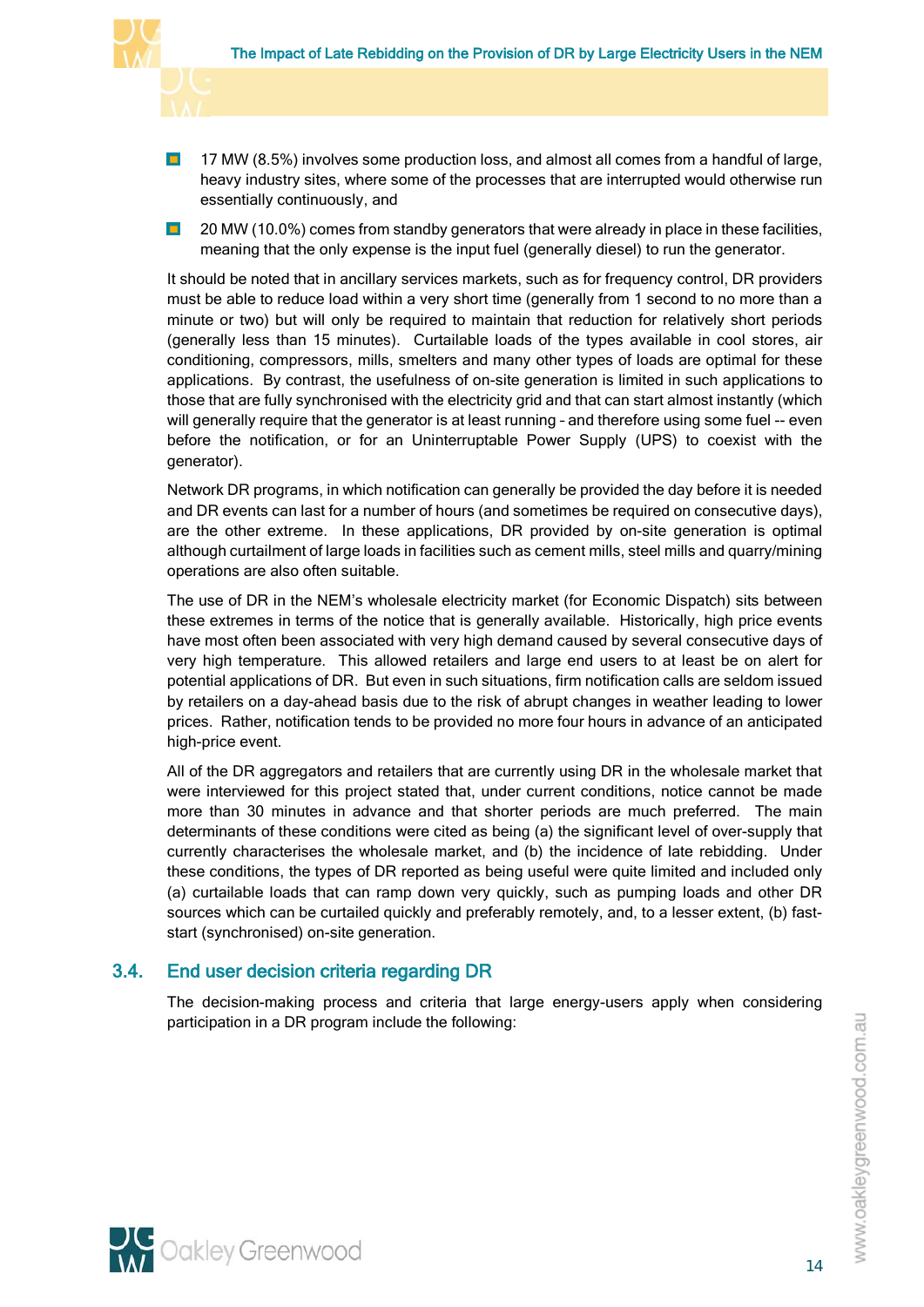

- **Awareness** In our experience many large customers even relatively technically sophisticated ones – are not particularly aware of what loads they could curtail or what value they could extract from that curtailment. This view was corroborated by the DR aggregators, retailers and customer representative organisations that we consulted with. Several retailers reported that in general customers are not interested in the prospect of taking pool price exposure or being asked to reduce their consumption. Both of the representatives of customer organisations we consulted with mentioned that awareness of the potential to use DR to reduce electricity costs is surprisingly low among their members. Retailers and aggregators confirmed our experience that when first approached to consider DR, most large customers state that there is nothing they can turn off. For retailers, whose primary function is to win customers and sell electricity, this generally functions to focus the retailer on other ways in which the retailer's offerings can be made as attractive as possible to the customer. This may be changing somewhat as electricity and gas prices increase, and information on the role DR can play in assisting customers in saving money and putting downward pressure on electricity prices has become more widely discussed in the media<sup>[14](#page-18-0)</sup>. One retailer reported that in their experience, the combination of very thin retail margins for commercial and industrial load, and increased interest in electricity cost control within that market segment, is making participation in DR and the provision of other energy management services significantly more important to the retailer than previously for customer acquisition and retention purposes. This particular retailer – one of the three largest in Australia -- has embarked on an initiative to engage DR aggregators to prospect and manage DR resources on the company's behalf – but also reported that network applications offered the best prospect for DR under today's market conditions.
- **D** Operational concerns Potential DR providers are also concerned about the potential for participation in DR to pose a risk of interrupting production processes, or damaging production equipment or quality. Where on-site generators are used, potential DR providers are concerned that the generator may fail and/or the switch back to the grid may not happen smoothly. Those that curtail discretionary loads generally have the least concerns; however, such loads are often limited depending on production schedules and resource scheduling, including what to do with staff who have been idled by equipment and processes being shut down for the period.
- **Managerial bandwidth** Even large customers have limits to their management time and engineering resources. Where the feasibility of DR provision or management of the resource requires significant analysis or involvement of corporate or production managers, returns will need to be significantly higher and more predictable in order for a proposal to provide DR to get up.

<span id="page-18-0"></span><sup>14</sup> The cost of energy may or may not be a significant cost input but almost certainly it can affect the competitiveness of the company. For companies that participate in spot exposure energy savings effectively reduce their energy costs whereas companies that participate in retailer and aggregator DR programs in which they earn an income from DR that income goes directly to the company's bottom line profit.



 $\overline{a}$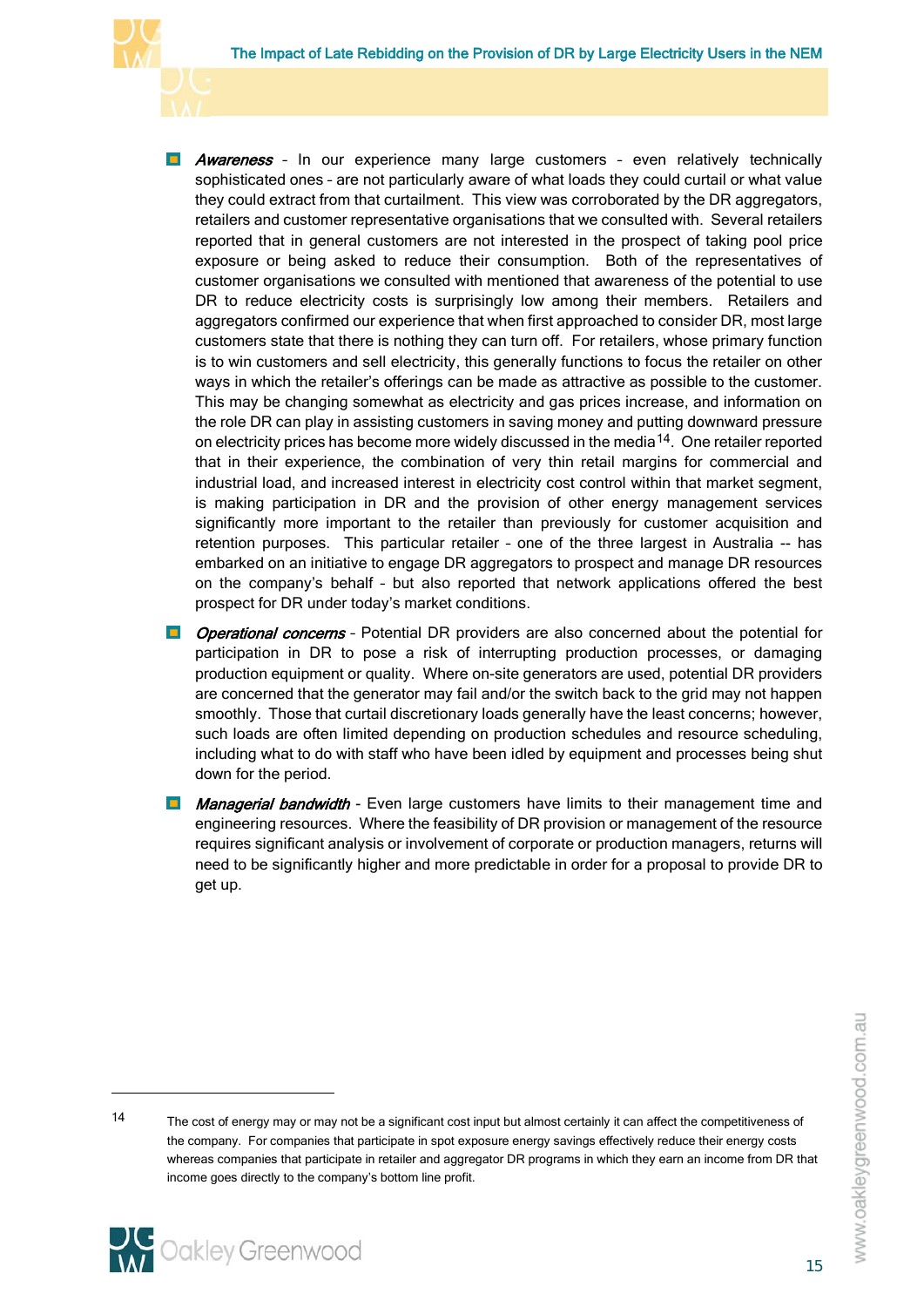

- **Technical risk/reward considerations** While DR offers financial benefit to the firm, technical responsibility for its operation and any risk that the operation of DR poses to the main line of business of the firm generally rest with a plant or facility manager or engineer. In some cases, such as hospitals, the engineering departments who provide the DR do not get their budgets credited with the revenue earned from the DR they provide, so the risks and rewards of the DR are not aligned, which often poses a barrier. Where customers offer DR via an aggregator or retailer, they are generally shielded from market price risk, in exchange for which they must share the rewards with the aggregator. The customer would still be exposed to any technical risk associated with the provision of its DR, however.
- **Materiality and certainty of the returns** Before a final decision is made on whether to enter into an arrangement for the provision of DR, end users will seek to understand the size and certainty of the revenue to be expected. Ideally, end users will want to be relatively certain that they will receive a level of revenue that justifies the amount of management attention, direct cost, lost production, other operational costs and inconvenience incurred to provide the DR. The level and certainty of the revenue will depend on a host of factors including the number and duration of pool price periods that are expected to meet or exceed the customer's dispatch price trigger (including any rebidding by generators), and the specifics of the commercial arrangements through which they provide their DR, and the dispatch decisions of the retailer or retailer agent (in the event that the customer is not taking direct exposure to pool price), It is also the case that customers may offer DR without a full understanding of the variability of all these factors. Where expectations are not met because of such variations, DR that had been offered may be withdrawn.
- **Market information monitoring requirements** Being exposed to the spot price requires an understanding of the market and associated risks as well as the means by which customers can track price events and, insofar as possible, predict them. These systems are expensive and complex, but necessary in order to provide the risk management that is required. In such cases, the aggregator or the retailer takes on the price risk when that DR is dispatched in the wholesale market. Aggregators (to a significantly greater degree than retailers) invest heavily in near real-time technologies in order to relieve the end-use customer from this responsibility and risk, and to monitor and control their aggregated DR in those cases where they have undertaken to provide a specific amount of DR (which is often the case where DR is being used to provide network capacity support, in which case the aggregator takes on performance risk).

As a result of all these factors, the DR that is provided – particularly the DR that is initially offered by an individual customer – will generally be comprised of the simplest and easiest opportunities available within the facility. Where rewards have met expectations, and responding to the price signal or retailer call is not overly burdensome and where additional opportunities exist, customers may decide to make investments to increase the amount of DR they can provide, with an expectation that exercise of the DR will be frequent and remunerative enough to recoup and earn a return on any incremental investment required to provide that DR.

## 3.5. DR operational requirements

<span id="page-19-0"></span>In our experience the operational parameters that are of most importance to potential providers of DR and that most differentiate the types of DR are the following:

- notification time required;
- **<u>n</u>** ramp time required;
- $\blacksquare$  times of year the DR is expected to be available;
- **n** minimum event duration and expected average and maximum event duration;

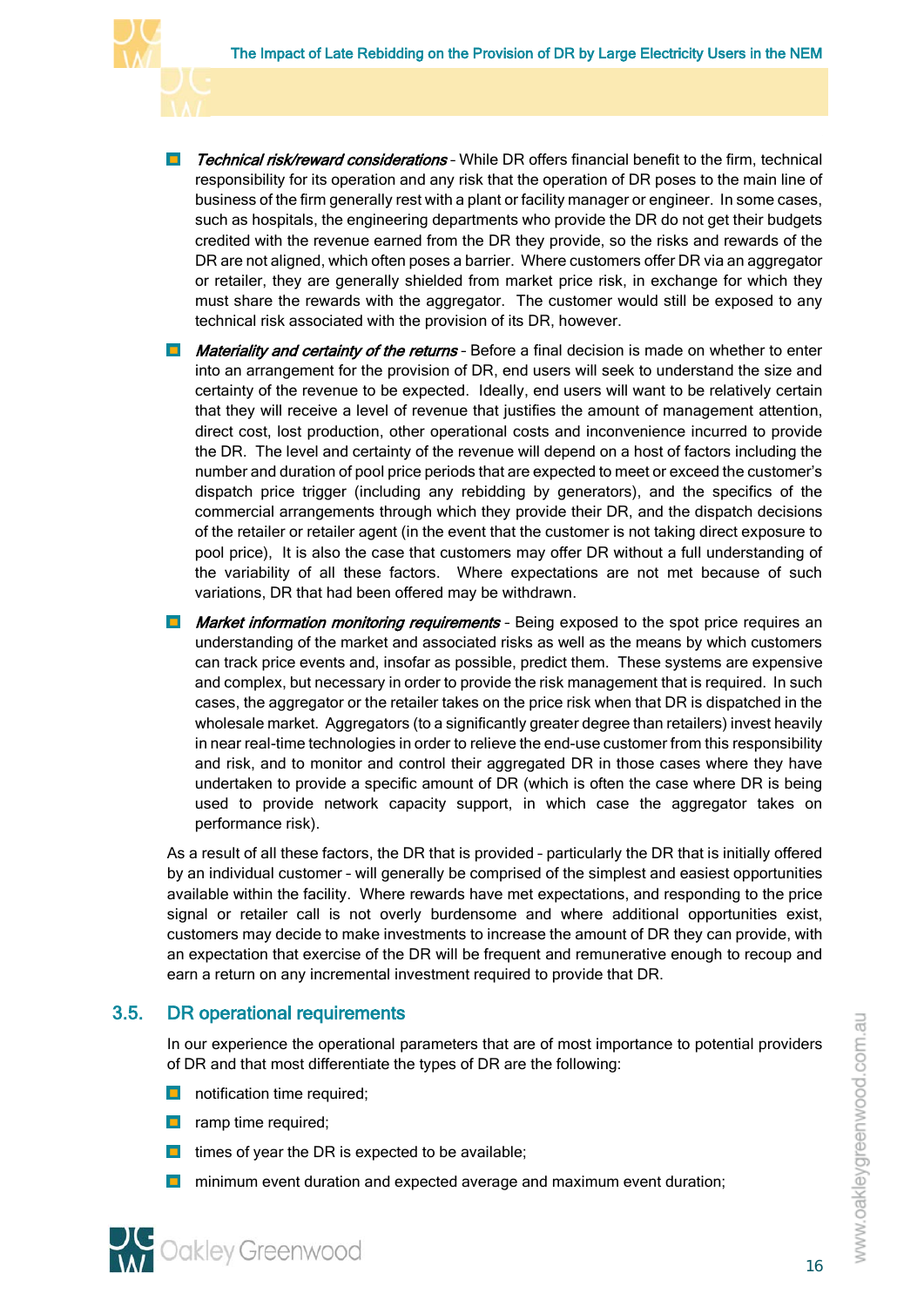

- $\blacksquare$ total hours of expected DR provision per year or season;
- potential for consecutive days of events; and  $\blacksquare$
- $\blacksquare$ telemetry requirements, including timeliness of data from all sites during a DR event.

It is worth noting that the most important operational parameters are not always those that were considered in the original decision to provide DR. For example, at customer workshops organised by Energy Response following the completion major DR programs, customers have been asked to discuss what they had learned, what benefits they saw (other than payments), what issues they encountered and whether they would participate in future events. Issues that have been mentioned in response often relate to ramp-down and ramp-up times/requirements which are critical to regaining quality production, the risk of non-restart of equipment/machinery/product line, loss of production, etc. Participants have generally reported being satisfied with their experiences in the DR programs they have taken part in, with many reporting that they have also found ways to improve their energy efficiency and energy utilisation.

While it is not strictly an operational parameter, the baseline methodology used to determine the amount of DR provided can be very important to the DR provider (and the overall success of the DR program). Development of an approach needs to (a) recognise that the 'without DR' (i.e., baseline) consumption of the facility may vary from day to day, and (b) develop a fit-for-purpose methodology in light of that which balances the need for accuracy with the cost of doing so.

[Figure 4](#page-20-0) below provides a notional timeline of the operational phases of a DR event. The paragraphs following the figure provide more information on those operational phases.



<span id="page-20-0"></span>

### **Notification**

This is the advance warning that is provided to the customer in which time they make preparations to curtail their load. A decision is made to call for DR (this can be done by either a retailer, an aggregator, or by the in-house group charged with price monitoring in the case of an end user taking pool price exposure. The notification may include a request for a specific amount of DR, or a request that the DR provider specify the amount of DR to be provided.

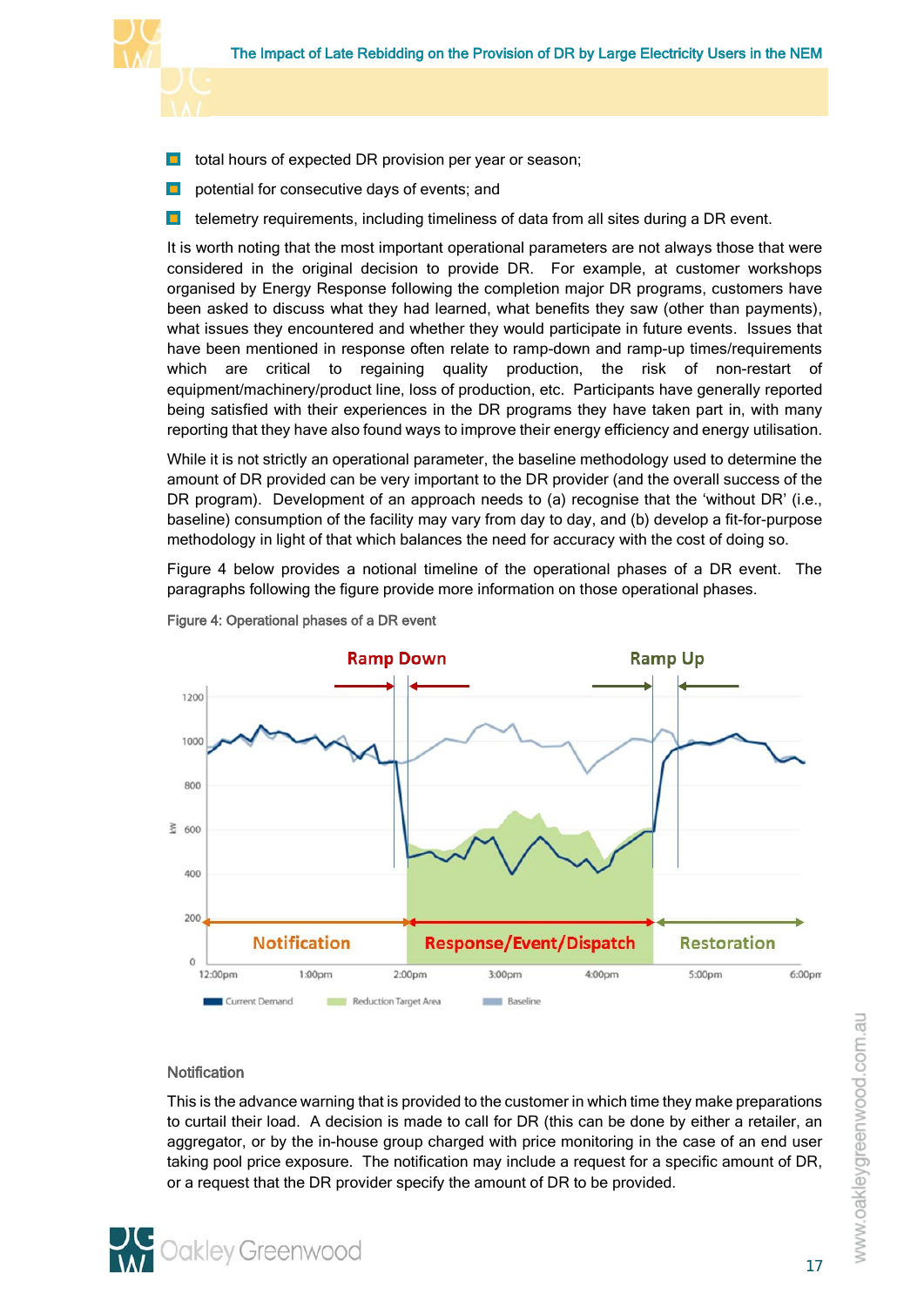

In some situations the customer may need very little time (like the time it takes to flick a switch), at other times the curtailment process can be automated to react on a signal (like a high price signal) or a generator may need to be started manually and switched over to take on the load, or the generator may be able to start automatically and take the load instantly, and every other possible permutation in between.

For some types of loads, curtailment can happen instantly, for others it may require a few minutes to a few hours – and some need a day ahead notification to dispatch (particularly hospitals and other essential service providers).

[Table 3](#page-21-0) below provides a rule of thumb regarding the proportion of available DR that can be expected to occur under varying notification timings, and the relative firmness or confidence in achieving that quantify of DR.

| <b>Notice Period</b> | Likely realisable proportion of<br>dispatchable DR | Relative confidence in Firmness<br>of the DR provided |
|----------------------|----------------------------------------------------|-------------------------------------------------------|
| Day-Ahead            | 100%                                               | High                                                  |
| 4 Hours              | 80%                                                | High                                                  |
| 2 Hours              | 75%                                                | High                                                  |
| 1 Hour               | 60%                                                | Medium                                                |
| 30 Minutes           | 40%                                                | Low to Medium                                         |
| 10 Minutes           | 20%                                                | Low                                                   |
| 1 Minute             | < 10%                                              | Very Low                                              |

#### <span id="page-21-0"></span>Table 3: Approximate effect of notice period on the realisable proportion of available DR

Source: OGW project team experience

#### Communications with the customer

Generally the intermediary (i.e., the aggregator, retailer or network that is operating the portfolio of DR) uses multiple communication means so that if one form fails another may still get through. The most common forms of communication with the customer for Notifications are telephone, mobile (voice or text), email and fax. Once alerted to an impending Event, the customer normally confirms their plant's availability via the same communication media. Where a customer fails to confirm their readiness to Dispatch (within a reasonable period of time<sup>[15](#page-21-1)</sup>), the intermediary will generally try a secondary communication. If that remains unanswered the aggregator will assume the end user is not participating, but will follow-up after the event to ensure that the communications channels are operating and that the end-use customer understands that responses to notifications are a requirement of the program.

<span id="page-21-1"></span>15 Note that to react to a 5 minute dispatch notification as would be necessary in the NEM there is no time for a confirmation from the customer that they are willing to dispatch their plant and there is very little time for Ramp Down.

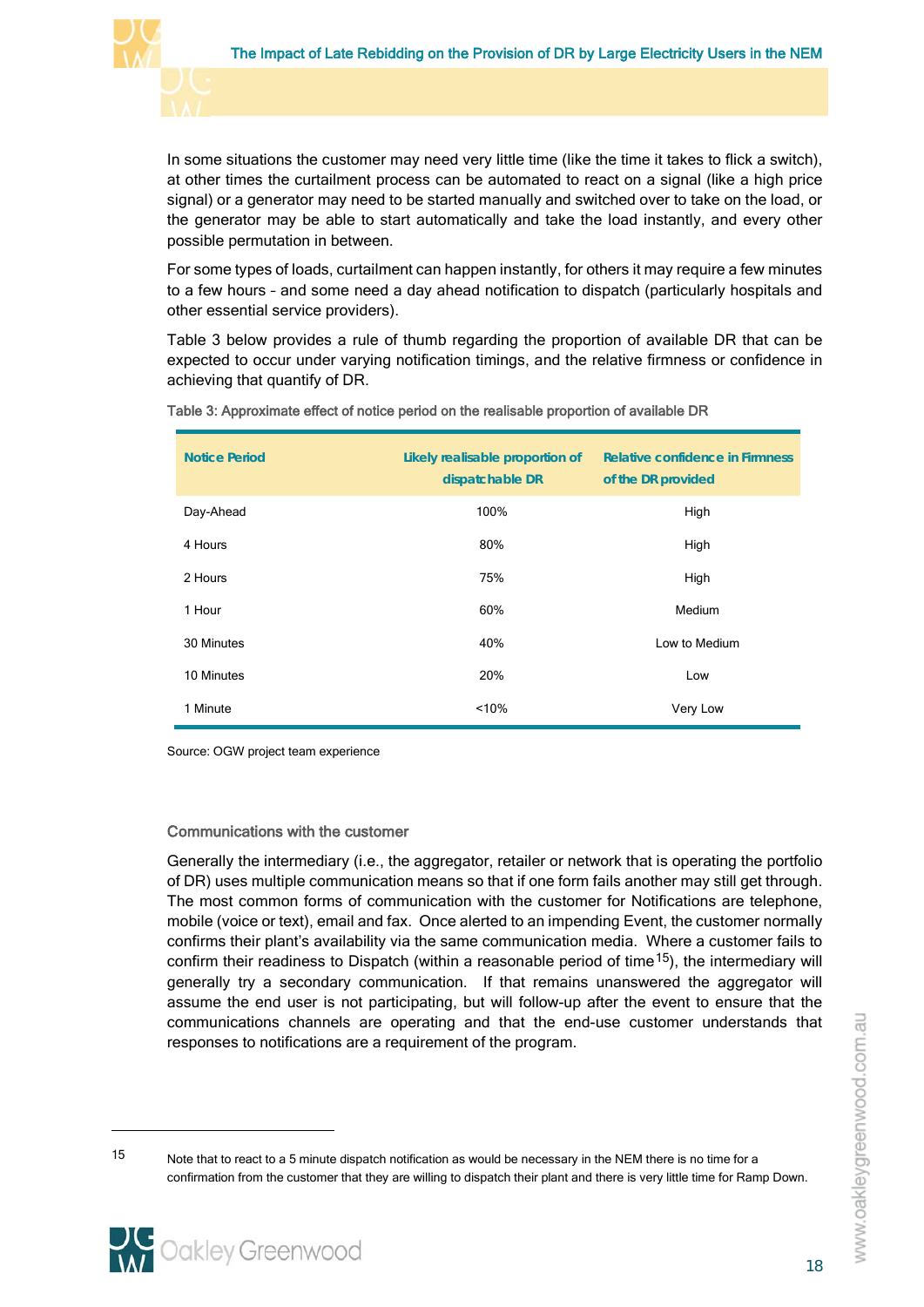

Where remote or automated means are possible these signals are usually carried by the telephone or mobile network, however some networks in particular use radio and ripple control (a powerline carrier technology).

System Operators and Market Operators generally have only large loads and/or aggregated loads. As a result they will typically be dealing with only a handful if customers and/or intermediaries. Their communications requirements are relatively simple and in most cases (in Australia) they use the telephone and/or mobile to call for DR.

There is generally little communication with the customer during the Event but prior to Restoration the intermediary will again contact the customer via the same communications medium as before and seek a confirmation that they will Restore.

#### DR decision

Once the customer gets the notification call (whether that comes from the retailer/aggregator or the in-house price monitoring group), a decision will need to be made as to whether to respond to the notification; that is, whether or not to dispatch DR and how much. Note that the final decision is generally made by the production group within the customer facility.

One retailer noted that the Dispatch can always be cancelled during the Notification period, however they also noted that they are hesitant to notify their DR customers unnecessarily, and therefore as a policy do not send notification unless they are quite certain of the Event, and generally do not cancel notifications except in extreme situations.

#### Ramp down

Once the decision has been made to dispatch DR, specific actions will need to be taken. This can be as simple as flipping a switch, but it could involve much more effort – for example, notifying plant operators to change machine operations. These activities will be specific to the end-use equipment and production processes within the facility. The most complicated curtailment actions are winding down a continuous production line (like a chemical or petroleum refinery) and break-before-make generators<sup>[16](#page-22-0)</sup>.

Once those actions are taken, the load can begin to change (i.e., the load can begin to curtail). Again, how fast the load can be ramped down and DR provided will be specific to the end-use equipment and production processes within the facility.

#### Response/Event/Dispatch

This begins once the load has ramped down to the level that has been decided for the particular event (or to some pre-selected target). The DR is provided for the duration agreed and in the amount agreed in the DR decision.

Few loads have an entirely flat profile – even when curtailed (unless the entire site has been switched off or switched over to an on-site generator).

Different DR purchasers will have different ways of calculating the baseline and current demand profile. There is no standard or internationally recognised measurement method for DR.

<span id="page-22-0"></span><sup>16</sup> In a commercial building with break-before-make generation an operator/electrician will need to be called. They will check the generator/s and fuel level and start the generator. Once started and at speed the operator then calls all the lifts to a convenient floor where the doors are forced open. Where possible loads are then minimised by switching off lights, fans and other non-essential loads. Only then will the operator switch the site load (partly or wholly) off the grid and across to the on-site generation. The Restoration process is the same but the load is switched back to the grid once it is off loaded from the on-site generation.



 $\overline{a}$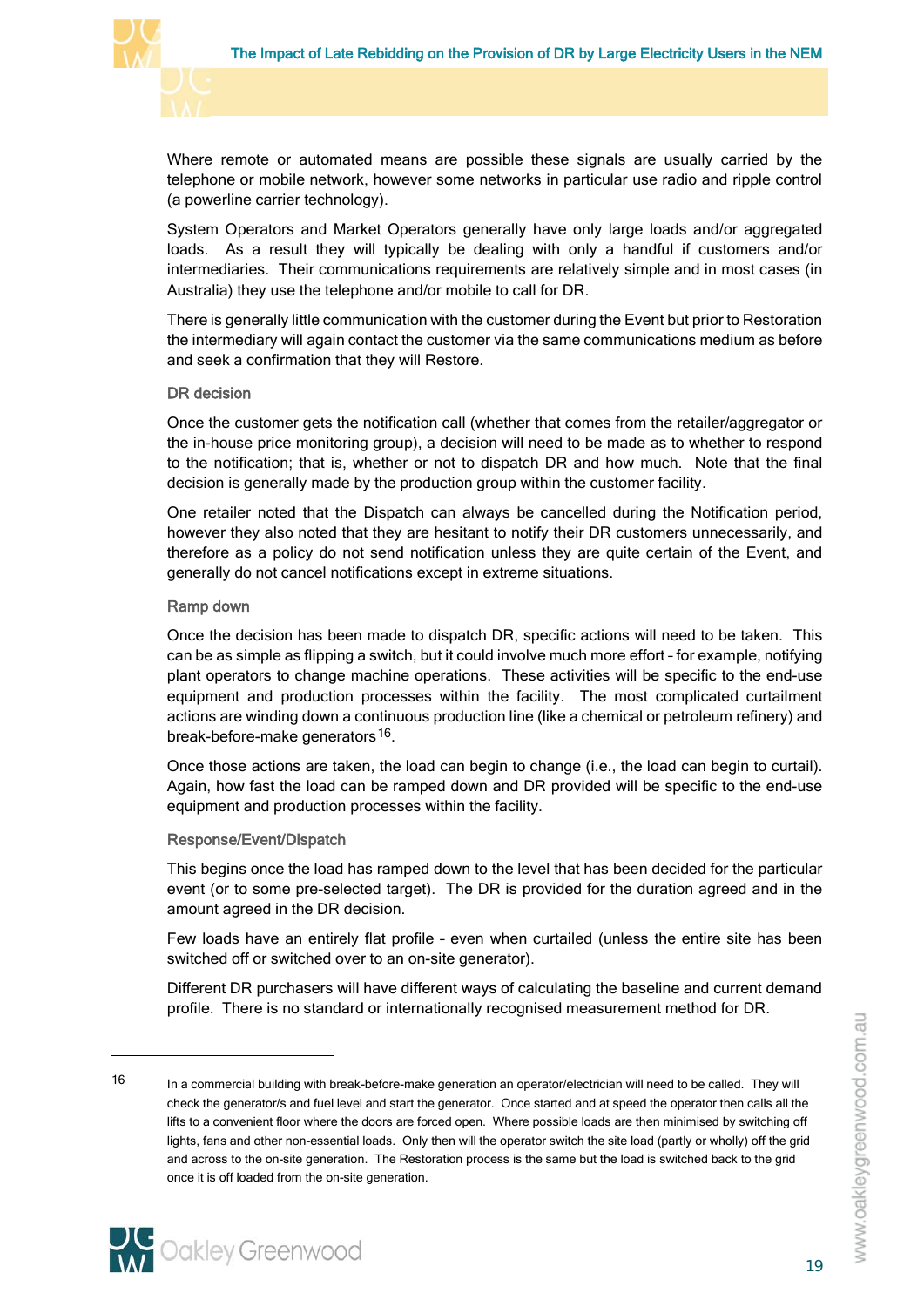

Curtailable load is normally used for relatively short durations (from a few minutes to about 2 hours) and on-site generation is preferred when a Dispatch period must continue in excess of 2 hours at a time.

#### (Near) Real-time monitoring

While real-time monitoring is not essential for all Events, it is very useful and reduces operational and market risks. It is usually activated by taking the pulse output from the utility billing meter<sup>[17](#page-23-0)</sup>. The Meter Data Agent must be called upon to route the pulse output from the meter's internal circuits to an external terminal block, from which another technology provider (usually the aggregator) will take the pulses and aggregate them into 1 or 5 minute readings of kW/kWh. These signals are then relayed back to the aggregator's operation centre where each site's Dispatch performance is closely monitored.

#### Restoration or ramp up

Load is ramped back up to the level desired by the production group at the time previously agreed with the party that placed the notification call, or in communication with the aggregator or retailer, or upon receipt of further information from the in-house price monitoring group).

This step can pose difficulties. For example, a problem often experience by manufacturing facilities is a loss of product quality during the ramping periods and in some extreme situations this may lead a prolonged period of adjusting the quality of the product being manufactured during and after the ramp up period (i.e., during Restoration).

Another problem frequently experienced in ramp up is the possibility of overshoot. This is where the current drawn by the load switching back on overshoots the baseline. In some extreme cases this can cause the maximum demand of the plant to be affected, thereby resulting in increased network charges for the following 12 months.

Normally the customer providing DR is not compensated for ramping or loss of product quality or increased network changes. These are technical risks for the end-use customer to manage, though aggregators will generally make their DR providers aware of the potential for these problems and provide assistance where they can.

#### Financial settlement

Financial settlement requires two key inputs: (a) the amount of DR provided, which might come from the meter of an on-site generator, a deemed value, or through comparison of the metered output of the process or the facility with a baseline energy consumption trace and (b) the price to be paid, which may be a deemed value or a percentage of the pool price during the event. Note that this step is not needed in the case of a customer that is taking exposure to the pool price, as they will simply pay for the electricity they did consume at the pool price.

Because it is unlikely that the customer will know the quantity of DR they have provided, it is generally the responsibility of the intermediary to make this determination and tell the customer. This means that the intermediary must be able to access the customer's (utility) meter data for the event period in order to calculate the DR that was provided.

<span id="page-23-0"></span>17 An electronic billing meter will produce a pulse output usually every 1 to 3 seconds, these are aggregated within the meter's accumulator and then registered at regular intervals which are normally 15 or 30 or 60 minutes.

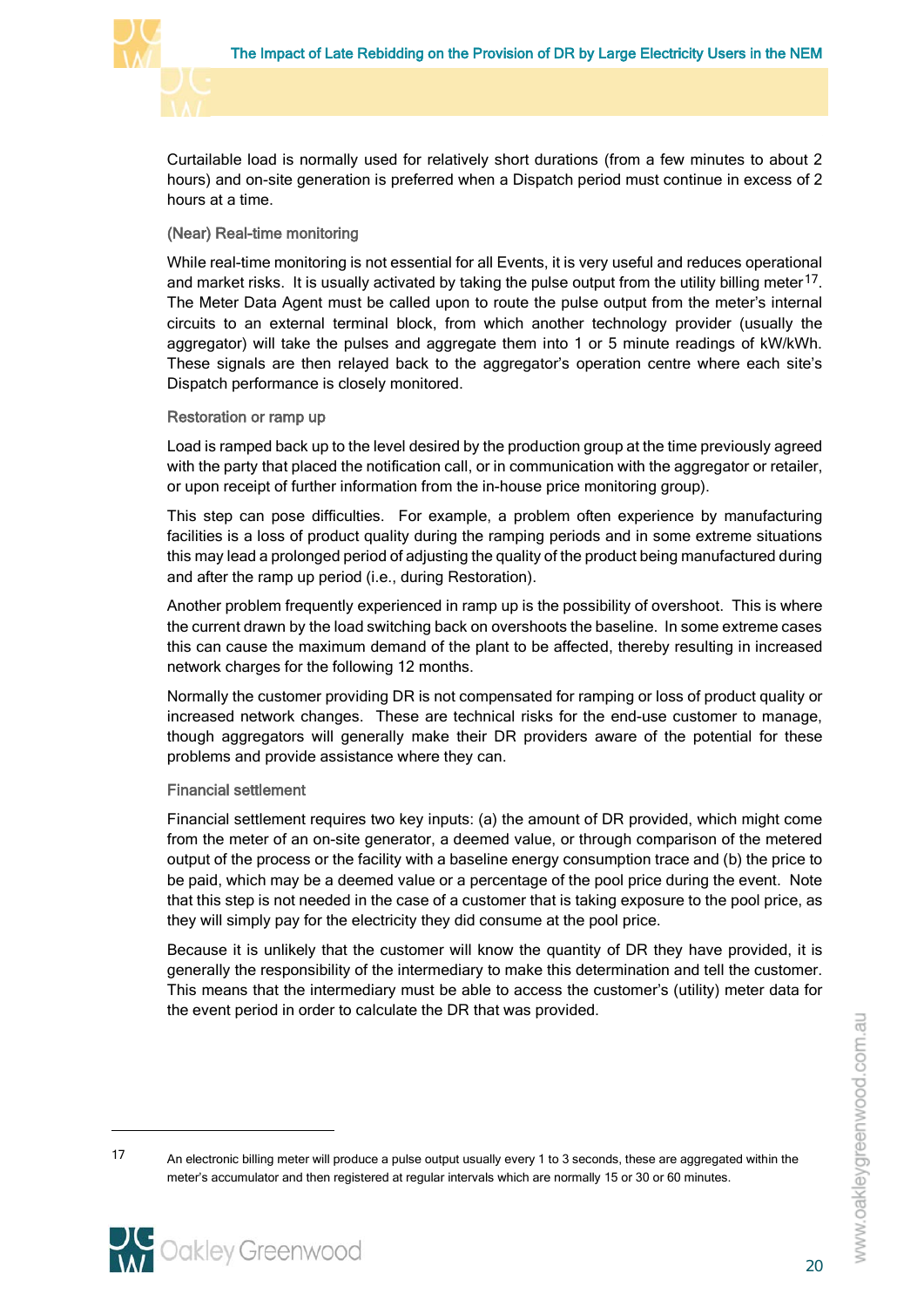

The intermediary will then provide a statement to the customer of what they have earned from the DR activities for the month or quarter. On payment to the customer the intermediary will generate a Recipient Created Tax Invoice (RCTI) or, in the case of a retailer, they may simply credit the customer's electricity account.

## <span id="page-24-0"></span>3.6. Commercial arrangements available for DR in the NEM

### 3.6.1. Available commercial arrangements for DR

<span id="page-24-1"></span>There are several ways large electricity users can provide DR into the wholesale market of the NEM for Economic Dispatch. They include:

- $\blacksquare$ The customer can take full pool exposure as a wholesale market customer;
- $\blacksquare$ The customer can take either full or partial exposure to the spot price through an electricity retailer<sup>[18](#page-24-2)</sup>;
- $\blacksquare$ The customer can participate in a retailer DR program in which the customer receives either:
	- an arbitrage payment generally a percentage of the difference between the spot price and the applicable price in the customer's retail electricity contract - when they reduce their electricity consumption in response to a request from the retailer; or
	- an availability payment or an option fee in exchange for their agreement to provide a target amount of DR (generally on a best endeavours basis) when asked to do so by their retailer, or
	- a lower electricity price from their retailer in exchange for their agreement to provide a target amount of DR (generally on a best endeavours basis) when asked to do so by their retailer<sup>19</sup>.

Of these, participation in a retailer program or taking partial pool price exposure through a retailer are the most common arrangements used by large electricity customers as the basis for providing DR into the NEM's wholesale market. Only three end-use customers in the history of the NEM have taken full pool price exposure as wholesale market customers, and only one customer based in South Australia is doing so at present.

Where the DR is offered via an aggregator or retailer the market risk is absorbed by the aggregator/retailer who manages that risk while the end user must accept operational risk. The end user knows their plant and the dynamics of that plant, so the operational risk is more easily managed by the user. The utility client who is purchasing the DR also has a risk to manage – the network and market operator alike must ensure secure and reliable power supply continues to flow, while the retailer (where they are the client) has a financial and trading risk to manage.

<span id="page-24-3"></span><span id="page-24-2"></span><sup>19</sup> Much less frequently a retailer may offer to provide funding an investment in a customer's standby, emergency generation or co/trigeneration assets to enable their use for demand reduction. This will generally only be done where the customer has committed to a relatively extended contract with the retailer.



<sup>18</sup> The customer can take full pool price pass through from a retailer or enter into a retail arrangement under which they receive all their electricity requirements below a certain price or level of demand at a contract price and take full exposure to spot for load above that level.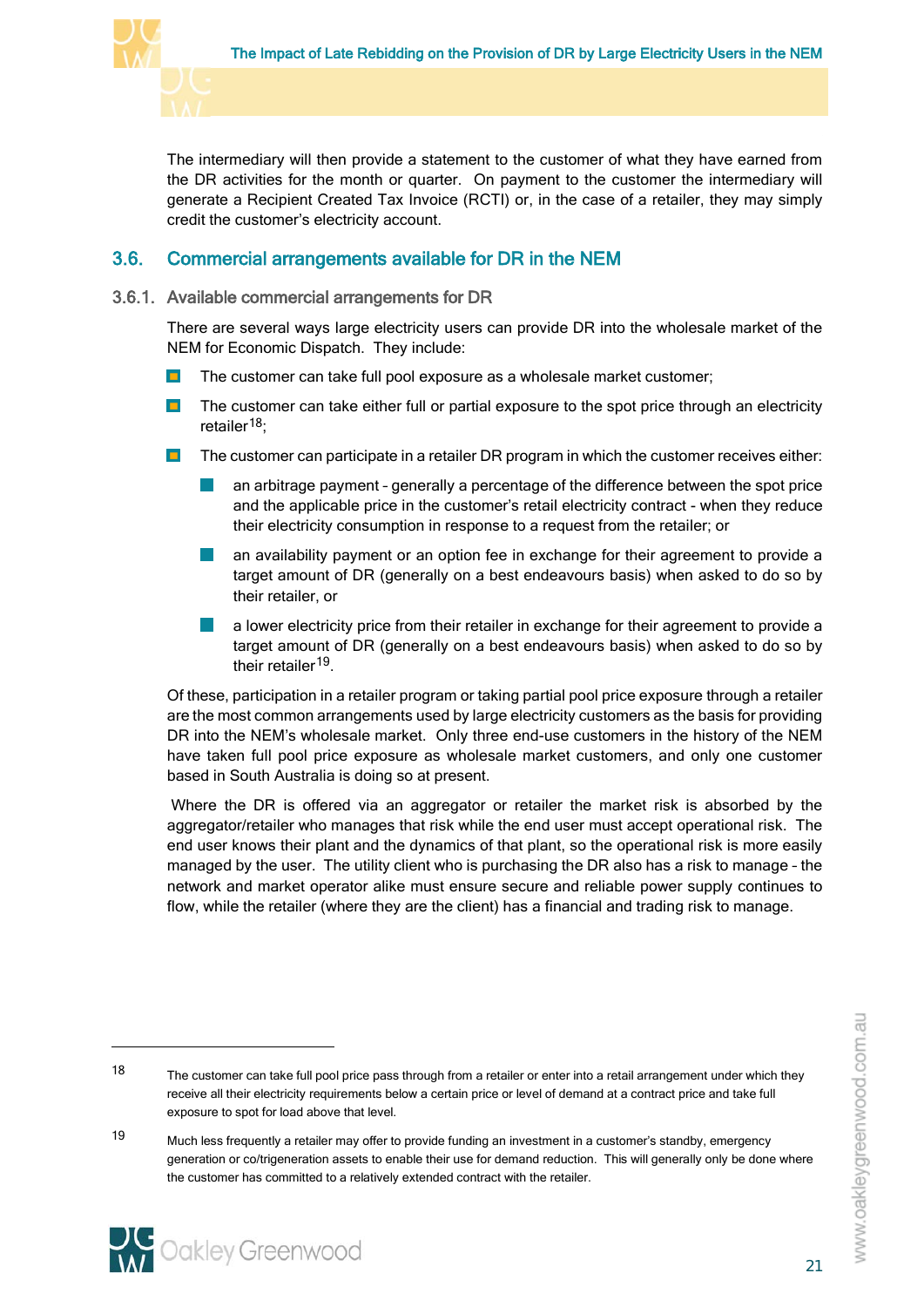

Where an aggregator or retailer contracts for the provision of DR with a network company for network capacity support, or a market/system operator for frequency or voltage control or reserve capacity, the key commercial elements between these parties must be reflected in the agreement between end users and aggregator. For example, if the client (i.e., the network operator or the market/system operator) wants a relatively short notification period of (say) 30 minutes then the aggregator/retailer must impose that condition on the end user and seek out fast start standby generators or curtailable loads that can react in that time frame. The aggregator/retailer will provide price certainty for the customer and remove the need for the customer to know anything about the electricity market, trading, hedges, price spiking, or anything else of any industry complexity.

Aggregators will often be required to provide security deposits and/or performance guarantees (and associated penalties for non-performance) to networks and market operators that cannot, in a practical commercial sense, be passed on to the end-use customers that provide DR. In such cases, the aggregators will use technology (real time monitoring, advanced communications to support immediate customer contact, forecasting and predictive applications, etc.) and a portfolio of DR sources including over-contracting of DR capacity to minimise the performance risk. These risk mitigating actions are costly, and justify the aggregator's commercial returns (usually between 40% to 60% in gross margin terms per program<sup>[20](#page-25-1)</sup> depending on the risk profile and the extent of the mitigating actions).

Aggregators in particular also provide a technological interface to the System and Network Operator such that secure communications can be established and certainty achieved in dispatching the contracted DR. Aggregators often provide portal access to these types of clients so that they can monitor the dispatch of DR in real-time just as the aggregator does. This can be very useful particularly to market/system operators whose SCADA systems usually have relatively low resolution and therefore may not be able to distinguish the curtailment of a few tens to a 100 or so MW on their grids.

No such commercial arrangements are required when an end user exposes their load to the spot price. A retailer who manages that customer's load may well provide market price and other information, and assist the customer by purchasing hedges to better manage their risk. Generally, however, the customer is left to their own devices. This is a barrier to more customers participating directly in the pool or with pool exposure as it requires a high level of understanding of how the market operates. However, feedback gained in the interviews conducted with large energy users that provide DR suggests that such participation is well worth the effort, particularly if the customer has good capabilities in short-term price forecasting, as this is a critical success factor in managing the risk inherent in spot price exposure.

### 3.6.2. Nature of the risks and rewards of the different commercial arrangements

<span id="page-25-0"></span>The arrangements listed above differ in how the end-use customer experiences the benefit of DR. In the case of full or partial pool exposure, the customer reduces the amount of electricity they consume at times when the wholesale price of that electricity exceeds the value to the customer of the use of that electricity. This arrangement is generally taken up by the customer because they believe they can manage their consumption sufficiently to result in lower overall electricity costs on a seasonal or annual basis than they would incur by either (a) taking an allrequirements retail electricity contract in which the electricity price would include the cost of financial hedges to protect the retailer from the customer's consumption volume at times of high price, or (b) purchasing those financial hedges itself.

<span id="page-25-1"></span><sup>20</sup> That is, total revenue minus payments to its DR providers.

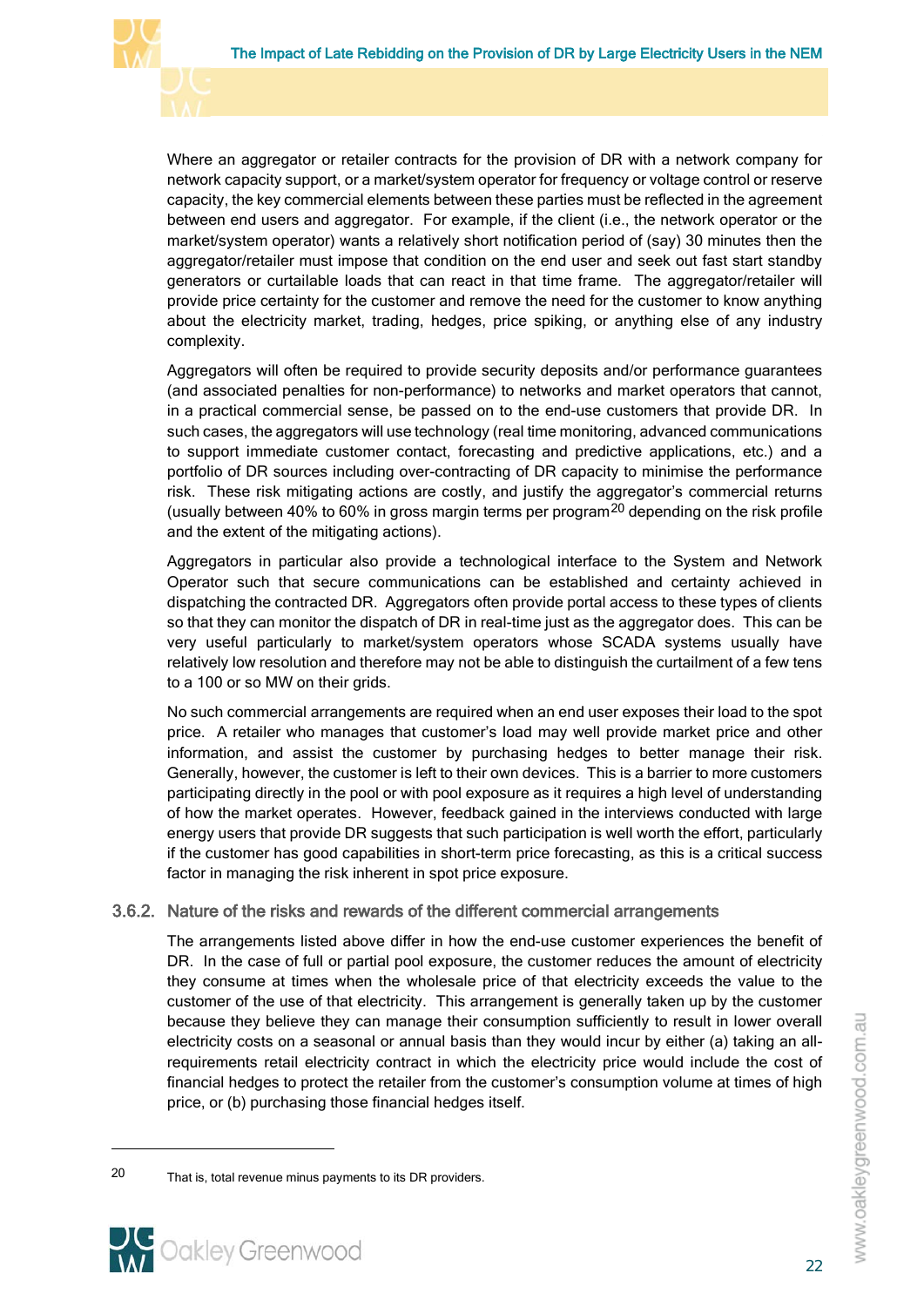

In the case where the customer receives a lower retail electricity contract price in exchange for their agreement to provide DR upon request from the retailer, the customer often benefits with no further action. This is the case for a combination of two reasons: (a) the retailer may not make a call for DR over an extended period of time, and (b) the customer is generally not required to respond as these arrangements generally only specify that participating customers offer their DR on a 'best endeavours' basis<sup>21</sup>'. As a result, the difference between pool exposure and this sort of lower electricity price arrangement is that in the former case the customer must act to manage their overall electricity costs in order to achieve meaningful benefits from the arrangement, while in the latter case, the customer may not need to act at all in order to benefit.

By contrast, in retailer programs that offer either an arbitrage payment, or an availability price or option fee, the customer actually pays their electricity bill as they normally would, but receives an actual payment from the retailer. The difference is that these arrangements provide an income stream (in the case of arbitrage or availability payments) to the customer providing the DR, whereas those discussed above serve to reduce the customer's bill – either all the time (in the case where the customer gets a lower retail electricity price from the retailer), or from time to time (in the case where the customer has pool price exposure and reduces consumption at times of high spot price).

Correspondingly, the different arrangements put different risks on different parties. Under either of the arrangements that involve the customer taking exposure to pool price, the customer faces both volume and price risk – as their electricity bill outcome is a product of the specific level of the pool price and the level of electricity consumed by the customer at that price. In the case of a retailer arbitrage program, the retailer generally mitigates the customer's price risk by guaranteeing a minimum \$/MWh price to be paid for the DR. In general, customers do not participate where that minimum is not an amount that they would, in most cases, be prepared to accept in return for reducing their consumption. In this sense, the customer retains volume risk, in that the customer's pay-off from DR under this arrangement is related to the amount of load reduction. It should be noted, however, that in almost all of these programs, there is no penalty to the customer for not reducing demand in response to a call from the retailer. As a result, the risk to the customer is only a risk of not getting as much benefit as they might have – they will always get some payment if they reduce their consumption, and they have no risk of losing money<sup>[22](#page-26-1)</sup>.

<span id="page-26-0"></span><sup>21</sup> It is worth noting that in most formal DR programs the customer will be exposed to soft penalties. For example they may be contracted to provide 1 MW and be paid an availability fee accordingly. When asked to dispatch, the customer may only provide 0.5MW, in which case the availability payment may be adjusted to reflect that lower level of DR provision until such time the DR is retested and found to be at another level (either higher or lower). Where a customer fails to provide DR the aggregator or retailer will often have a discussion with that customer to discover the cause of their failure. Where the customer materially and repeatedly fails to provide the amount of duration of DR initially offered, the customer will often be advised that they are at risk of losing their DR contract, and at some point they will most likely be excluded from the arrangement.

<span id="page-26-1"></span><sup>22</sup> The only exception to this is in the case where a customer has incurred costs to make themselves capable of reducing consumption in response to a call from the retailer. In such a case, the customer may not recoup those costs where the payments received are lower than expected or less frequent, or both.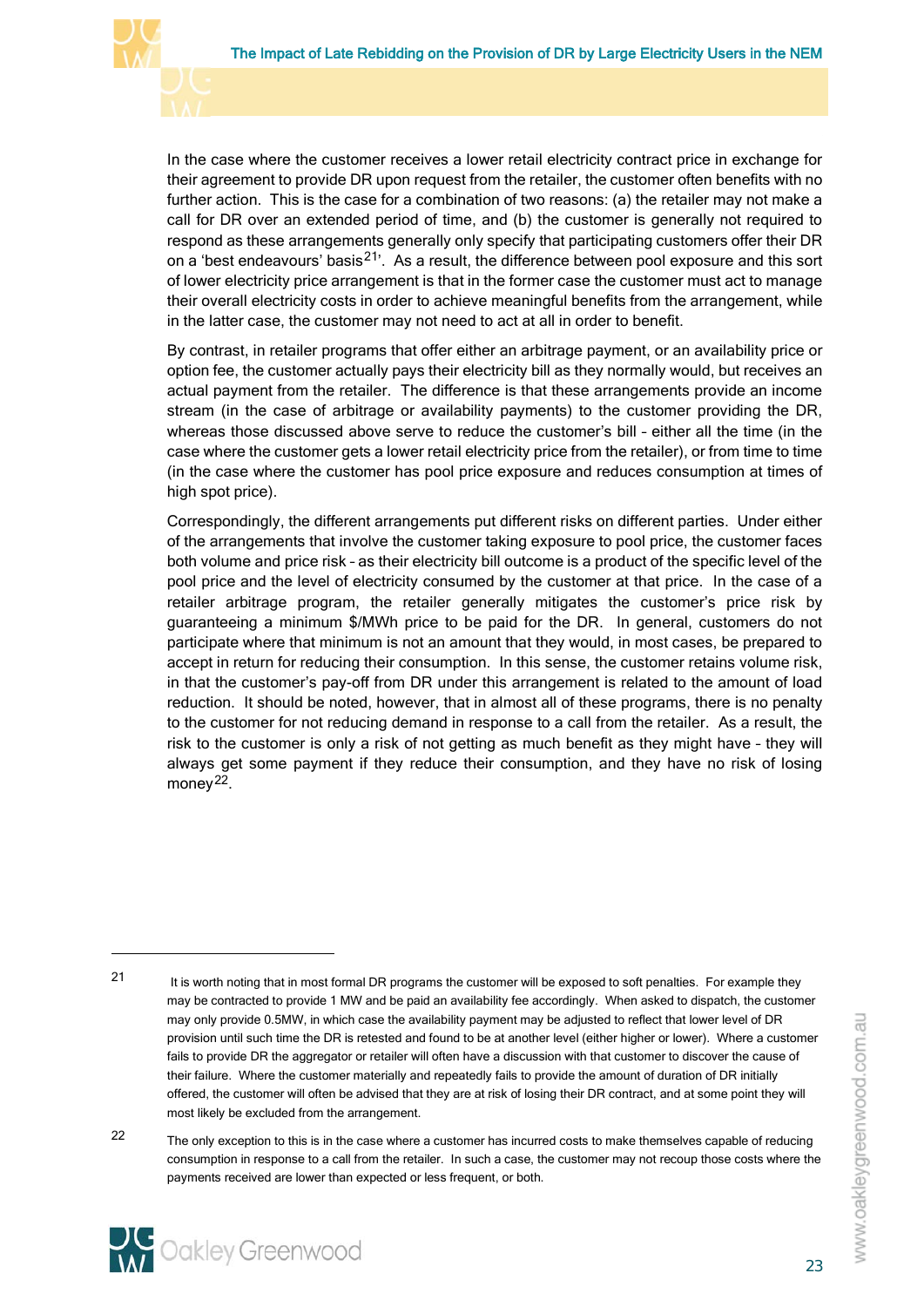

By contrast, the retailer offering the program retains price risk, as pool price could change after the retailer calls for DR and winds up being lower than the minimum guaranteed to the customer. The retailer also takes on risk in the programs where a lower electricity price or an availability payment is offered. In the event that DR is not needed (i.e., the price never gets to a level in which the retailer calls for the customer to provide DR) the retailer will have paid money or reduced revenue for 'no reason'. However, this is similar to the costs that retailers routinely incur for financial hedge products – and cap contracts in particular. The difference is that in order to function equivalently to a cap contract, DR must be firm – that is, it must come forward in the amount contracted whenever needed so as to replace the need for a cap. In the event that the DR offered in these programs is not delivered when called, the retailer will have both volume and price risk.

Because the retailer incurs costs in arranging and administering the program – and particularly because the retailer retains material price and volume risk – it usually seeks to retain a material percentage of the benefit available from the DR anticipated to be provided under these arrangements.

#### 3.6.3. Existing DR potential not being realised and future opportunities for DR in the NEM

<span id="page-27-0"></span>As noted in section 3.2 above, a material amount of DR has already been observed in the wholesale market. However, there may be significantly more DR available in two broad categories, as discussed below.

DR already involved in a DR arrangement but not necessarily dispatched in any particular highprice event

It is quite likely that there is more DR under contract – and ready and willing to participate in the wholesale market – than is typically observed. This is the case because it would be very rare for every end-use customer who has entered into a DR arrangement to be able to provide the full value of their available DR capability at the same time. Quite simply, there are often production requirements that prevent these customers from doing so. Although very high spot market prices will get a great deal of the available DR to dispatch, it is likely that somewhat more is actually available than is exhibited in any particular instance.

#### DR not yet participating but technically capable of doing so

This is a much larger reservoir of DR capacity. Our investigation revealed that there is a significant level of interest in DR from both customers (once they are aware of the opportunity and its potential benefits) and intermediaries (i.e., retailers and aggregators) and from network companies. The fact that there is likely to be a significant level of DR at least technically possible – and available under particular combinations of operational requirements and financial reward – is corroborated by other studies and experience in other markets.

ClimateWorks published a study in early 2014 entitled *Industrial Demand Side Response* Potential. In this study in-depth interviews were conducted with 34 companies representing 26% of all industrial electricity consumption (and 83% of the electricity consumption in the industrial sectors represented by those companies) regarding their DR potential and the likelihood and circumstances under which they would consider providing DR into the market. The surveys provided insight into the operations, load profile, DR feasibility and factors affecting their ability and willingness to participate in DR programs.

Survey results were combined with information in the *Industrial Energy Efficiency Data Analysis* Project database to provide an estimate of the total DR potential across Australian industry. This extrapolation estimated that somewhere between 3.1 and 3.8 GW of DR is potentially available from industrial facilities across Australia, depending on the level of financial return available and effort and expense required.

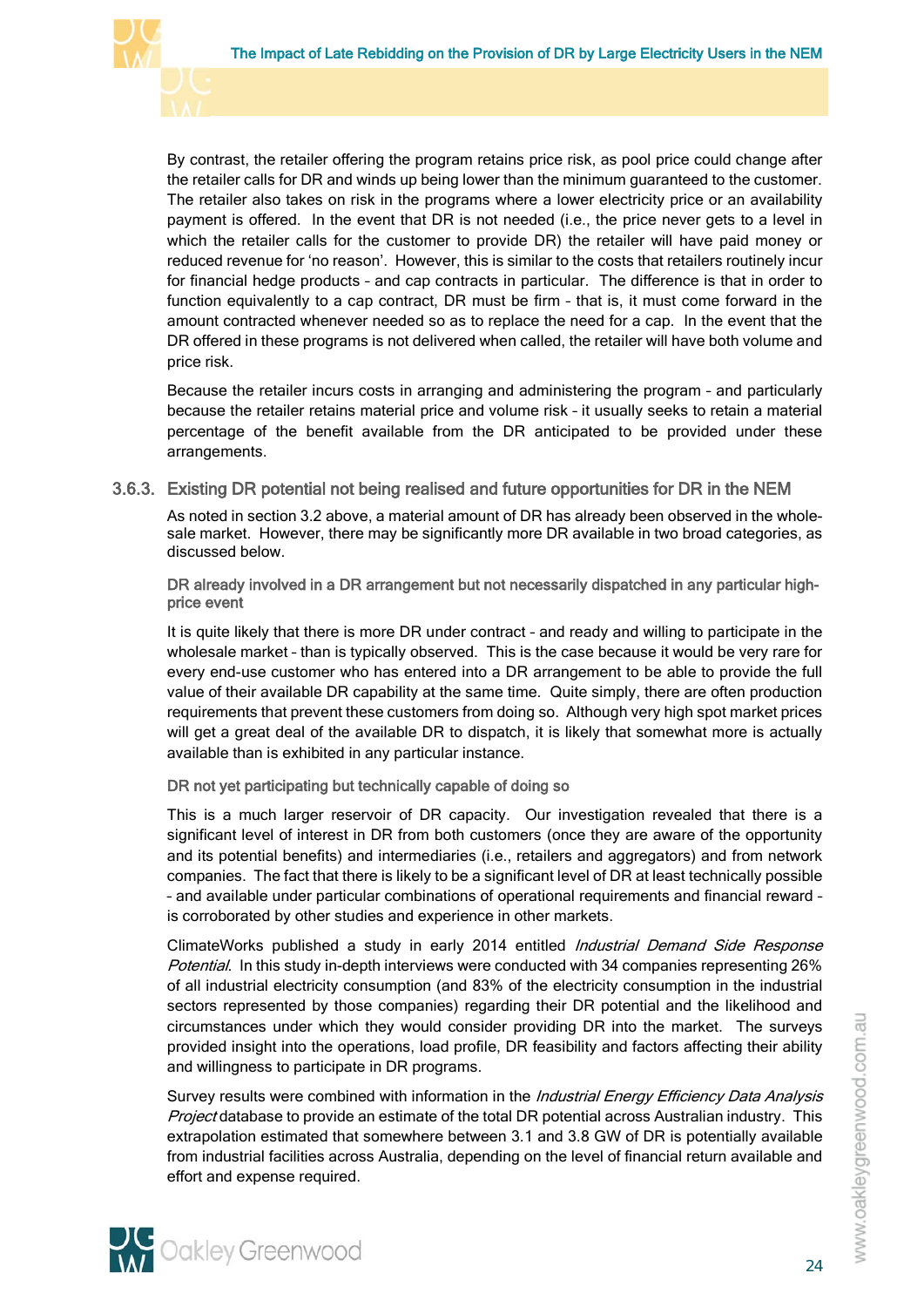

[Table 4](#page-29-0) presents a sample of the information on DR potential identified in the ClimateWorks study. It shows DR potential by industry sector (defined at the ANZSIC sub-division level) and end-use process where the end user expects to (a) obtain returns from the deployment of DR equal to approximately 20% to 30% of the annual costs of running the end use, and (b) be provided with 2 to 4 hours notification of need to dispatch DR..

This potential was identified as a function of the level of financial return available. Two broad ranges of incentive were offered 5 – 15% and 20 – 30% of the total electricity cost associated with the end use from which the DR would be provided. This meant that the survey tested participation acceptance as a function of revenue yield. In actual fact, revenue yield in terms of spot price is a combination of the trigger price the customer is willing to accept in order to provide DR, and the number of times and duration of the events that pool price is above that trigger. Clearly, it is not possible for end-use customers (or even participants in the wholesale market) to know for certain the degree to which those conditions will be met in the future – even over relatively short periods such as a season. For this reason, ClimateWorks used the revenue yield approach to make the question easier for the customers being interviewed to answer. In actual fact, the uncertainty that pertains regarding the decision in the real world would be expected to materially reduce the number of customers that actually decide to provide DR, and to skew participation to those activities that can be undertaken with very little or no capital cost or set-up costs, and to higher price events.

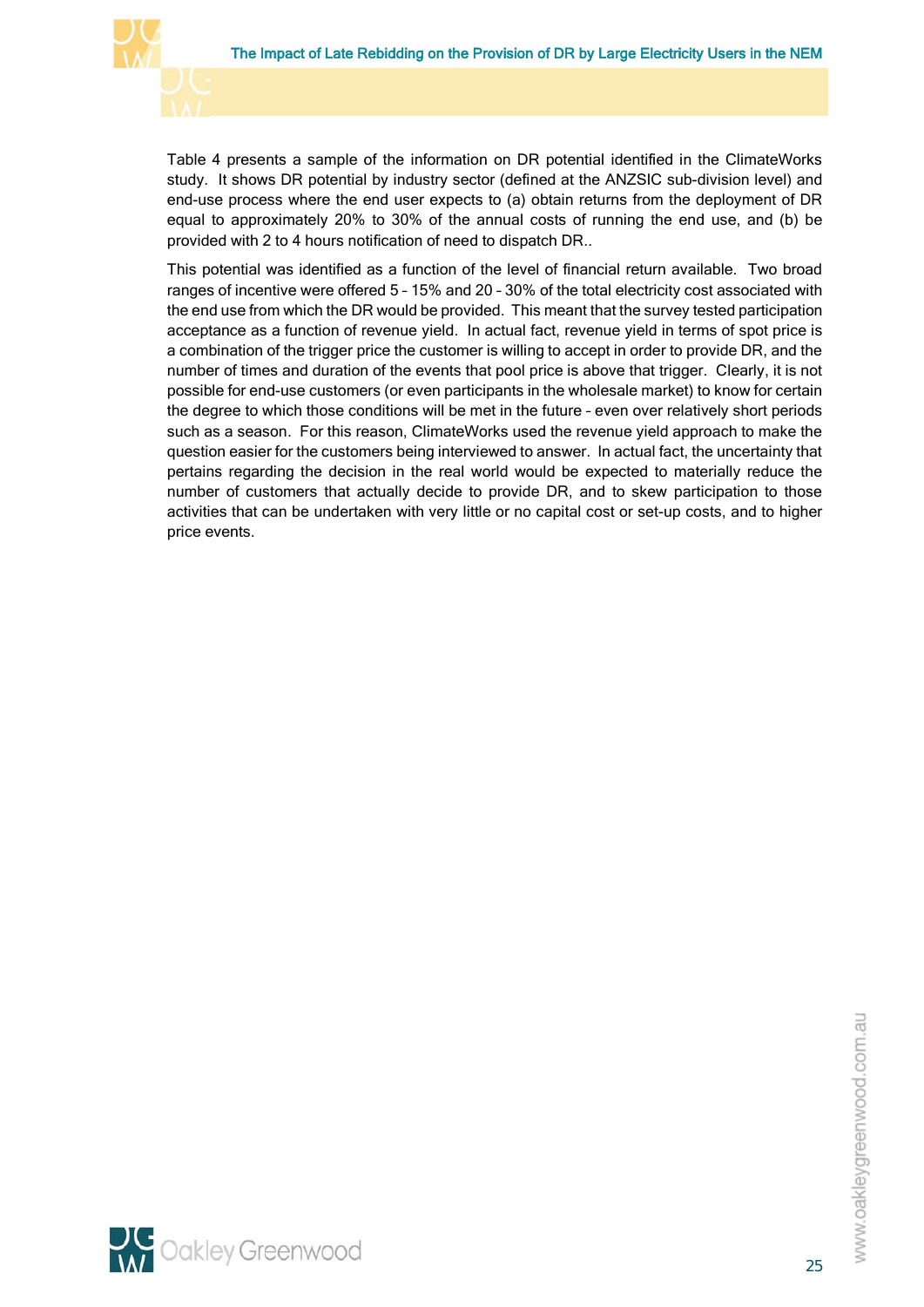

### <span id="page-29-1"></span>Table 4: ClimateWorks estimate of DR potential by sector and process where DR return equals 20% to 30% of end-use electricity costs and 2-4 hour notice is provided

<span id="page-29-0"></span>

| <b>ANZSIC</b>               |                                              |                | <b>End-use process groupings</b> |                         |                 |                  |                  |                   |                     |                    |                   |                   |
|-----------------------------|----------------------------------------------|----------------|----------------------------------|-------------------------|-----------------|------------------|------------------|-------------------|---------------------|--------------------|-------------------|-------------------|
| <b>Division</b>             | Sub-division(s)                              | Sub-div        | <b>Chemical</b>                  | <b>General</b>          | <b>Material</b> | <b>Process</b>   | <b>Compress-</b> | <b>Building</b>   | <b>Refrig &amp;</b> | Water &            | Ventila-          | <b>Back-up</b>    |
|                             |                                              | total          | processing <sup>1</sup>          | industrial <sup>2</sup> | handling3       | htg <sup>4</sup> | ion <sup>5</sup> | SVCS <sup>6</sup> | cool?               | waste <sup>8</sup> | tion <sup>9</sup> | gen <sup>10</sup> |
| Mining                      | Coal mining                                  | 436            | 0                                | 58                      | 265             |                  | 10               | 3                 |                     |                    |                   |                   |
|                             | Oil & gas                                    | 0              |                                  |                         |                 |                  |                  |                   |                     |                    |                   |                   |
|                             | Metal ore mining                             | 530            | 66                               | 36                      | 364             | 21               | 41               | $\overline{c}$    |                     |                    |                   |                   |
|                             | Non-metallic mineral mining                  | 80             | 0                                | 15                      | 66              |                  |                  |                   |                     |                    |                   |                   |
| Manufacturing               | Meat & meat products                         | 44             |                                  | 10                      | 6               |                  | 6                | 2                 | 20                  |                    |                   |                   |
|                             | Dairy products                               | 89             |                                  | 15                      | 3               |                  | 10               | 7                 | 55                  |                    |                   |                   |
|                             | Grain mill & cereal products                 | 77             |                                  | 12                      | 50              |                  | 8                | 4                 | 2                   |                    |                   |                   |
|                             | Sugar and confectionery                      | $\overline{2}$ |                                  |                         |                 |                  |                  |                   |                     |                    |                   |                   |
|                             | Pulp &, paper                                | 279            |                                  | 111                     | 153             |                  | 4                | 4                 |                     |                    |                   |                   |
|                             | Petroleum and coal products                  | 26             |                                  | 13                      | 13              |                  |                  |                   |                     |                    |                   |                   |
|                             | Basic chemicals & chemical<br>products       | 33             |                                  | 18                      | 3               | 3                | 3                | $\overline{2}$    | 3                   |                    |                   |                   |
|                             | Polymer & rubber products                    | 61             |                                  | 43                      | 8               | 9                |                  |                   |                     |                    |                   |                   |
|                             | Other non-metallic minerals<br>products      | 19             |                                  | -1                      |                 | 3                |                  |                   |                     |                    |                   | 14                |
|                             | Ceramic products                             | 32             |                                  | 11                      | 20              |                  |                  |                   |                     |                    |                   |                   |
|                             | Cement, lime, plaster &<br>concrete products | 112            |                                  | 28                      | $70\,$          | 8                |                  | $\overline{2}$    | $\overline{4}$      |                    |                   |                   |
|                             | Basic non-ferrous metal<br>products          | 1059           | 928                              | 55                      | 16              | 11               | 40               | 3                 | 4                   | $\overline{4}$     |                   |                   |
|                             | Fabricated metal products                    | 63             |                                  | 49                      |                 |                  | $\sqrt{5}$       | $\overline{7}$    | 2                   |                    |                   |                   |
|                             | Motor vehicles and parts                     | 0              |                                  |                         |                 |                  |                  |                   |                     |                    |                   |                   |
| Water and<br>waste services | Water supply, sewerage,<br>drainage          | 155            |                                  | 32                      |                 |                  |                  |                   |                     | 65                 |                   | 38                |
| Process total               |                                              | 3,092          | 995                              | 529                     | 1,139           | 55               | 129              | 36                | 90                  | 69                 |                   | 72                |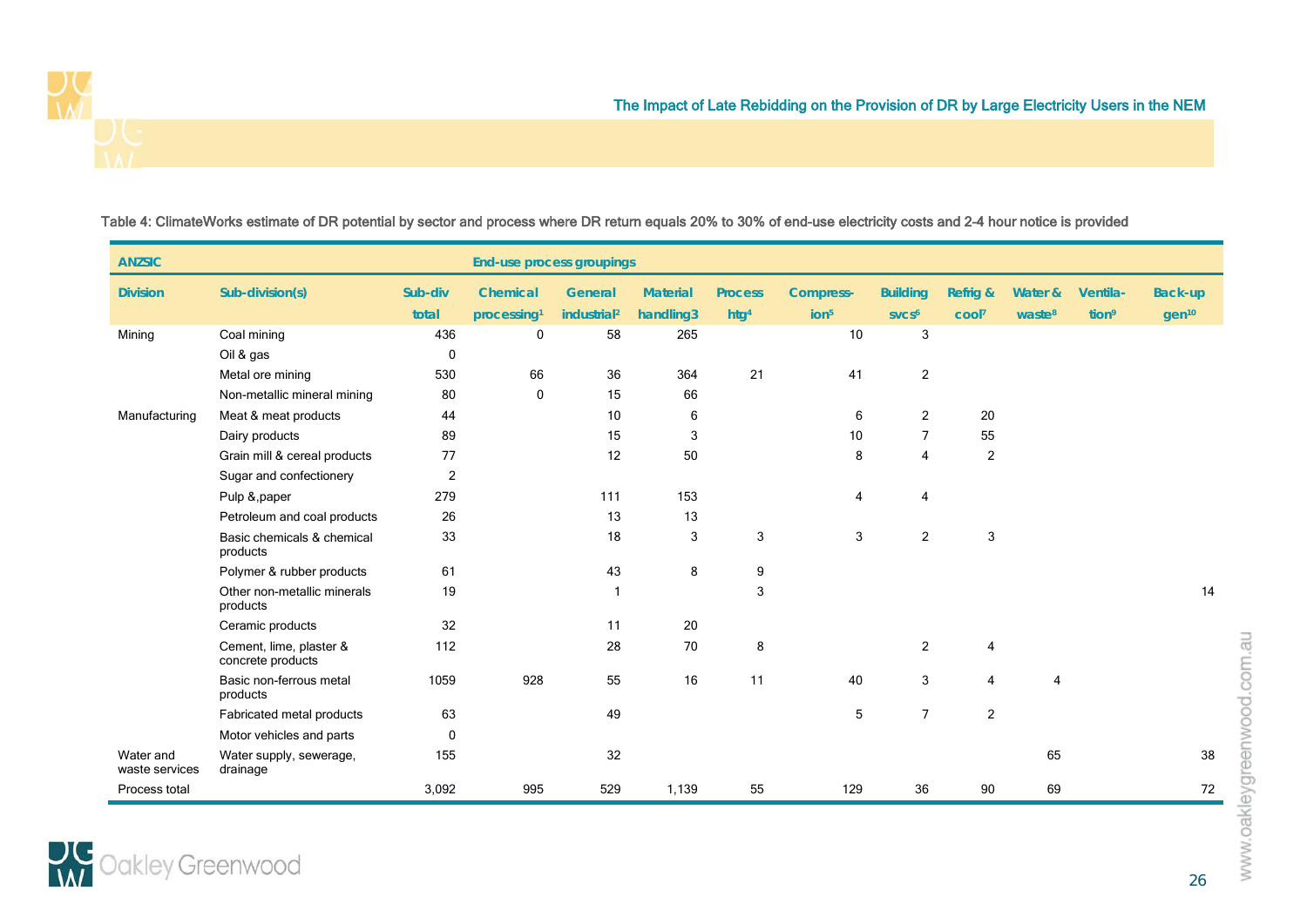

#### Notes to [Table 4](#page-29-1)

- 1. Chemical processing includes electrolysis, other chemical processing and filtration
- 2. General industrial includes pumping systems, ventilation, fans and blowers, motors, various industrial machinery, non-transport machinery, and other equipment
- 3. Material handling includes commination and blasting, stationary materials handling, conveyors and mining, earthmoving and excavation
- 4. Process heating includes electric arc furnaces, furnaces and kilns, blast furnaces ovens, and other process heating
- 5. Compression includes compressed air systems and gas compression equipment
- 6. Building services includes lighting systems, HVAC systems, IT, comms and other electronics, and other building services
- 7. Refrigeration and cooling includes refrigeration and freezing and cooling towers
- 8. Water and waste includes water treatment and purification, water desalination, and waste treatment and disposal
- 9. Ventilation includes flaring systems, venting and leaks
- 10. Back-up generation includes on-site electricity generation equipment

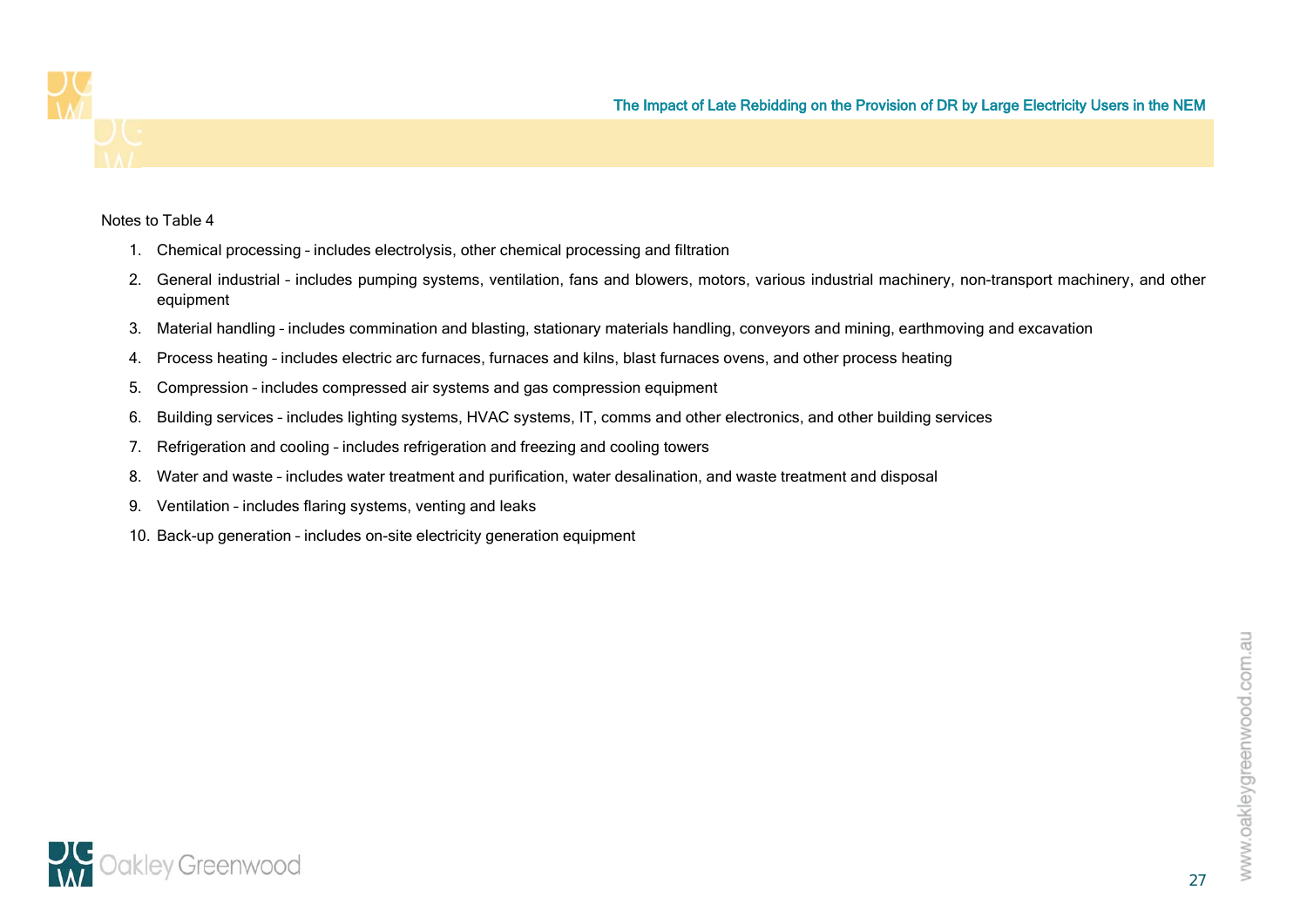

Survey results also indicated that over 95% of the identified potential could be available with 2-4 hours notice with limited requirement for additional investment (i.e., if we assume the potential for DR in the NEM is 3,000MW then with 2-4 hours notice we could expect about 2,850MW to be available for DR service) $23$ , while shorter notice periods would most likely require some level of investment in automation and addressing potential safety issues and would significantly reduce the potential. Intuitively, if there is less than 15 minutes notification then the expected DR available is likely to be about 10% of the potential (i.e., 300 MW). At 30 minutes to 1 hour we would expect about 50% participation from DR (i.e., 1,500 MW). However even with day ahead notice it is unlikely that 100% participation would be achievable, mainly because there will always be a proportion of the DR (say 2-3% of the total) where the plant is being maintained or the production schedules simply do not make DR provision attractive.

The results of the ClimateWorks study are also broadly in line with experience in some other markets, though it is important to note that market structure can play a significant role in the amount of DR provided. For example, in Western Australia's capacity market, DR represents about 10% of installed capacity. In PJM (the market that serves Pennsylvania, New Jersey and Maryland in the eastern US), which also has a capacity mechanism. DR represents about 8.5% of installed generation capacity. In New Zealand, where DR is used primarily for frequency control, which requires that DR be able to respond immediately (less than 1 second), there is about 200 MW of DR, representing about 2% of installed capacity and 3% of peak demand.

These figures all indicate that there is almost certainly a material level of DR potential within the NEM, as the amount identified by AEMO corresponds to only about 2.5% of the NEM's installed capacity.

#### Potential likely to be available in the future

Changes in the economy within Australia are likely to change the nature of this potential over time. The loss of manufacturing as a percentage of the economy is likely to reduce the amount of DR available from that sector in total, but improved communications and control technology is likely to make quicker response of the remaining DR potential easier to access. There are also likely to be some emerging industries that can offer significant new sources of DR. One example that has been mentioned is the LNG industry in Queensland which is likely to have significant opportunities for DR in pumping and compression loads.

Network programs such as the Critical Peak Demand pricing program that has been implemented by AusNet Services are popular with intermediaries and many have focused their attention in this geographic area. The network income or savings go to the customer directly or via the intermediary and then any spot exposure or curtailment on peak prices would provide the cream. The recent draft determination regarding the value of cost-reflective network pricing is likely to see a number of similar pricing approaches being put into place and offering a viable platform from which DR could be provided in the wholesale market at times of high price other than when the network tariff calls for it.

At the same time, there appears to be some movement away from direct spot exposure on the part of large end-users within the NEM, and increased interest in working through intermediaries. While this approach limits the customer's choice and flexibility (to a degree) – and therefore reduces the potential savings – it also provides support services to the end-use customer and insulation form price risk.

<span id="page-31-0"></span><sup>23</sup> It is worth noting that NEM data suggests that about 3,000MW of generation capacity is used for only 40 hours a year. This is the part of the load duration curve in which DR could provide a competitive source with potential benefits to the market as a whole.

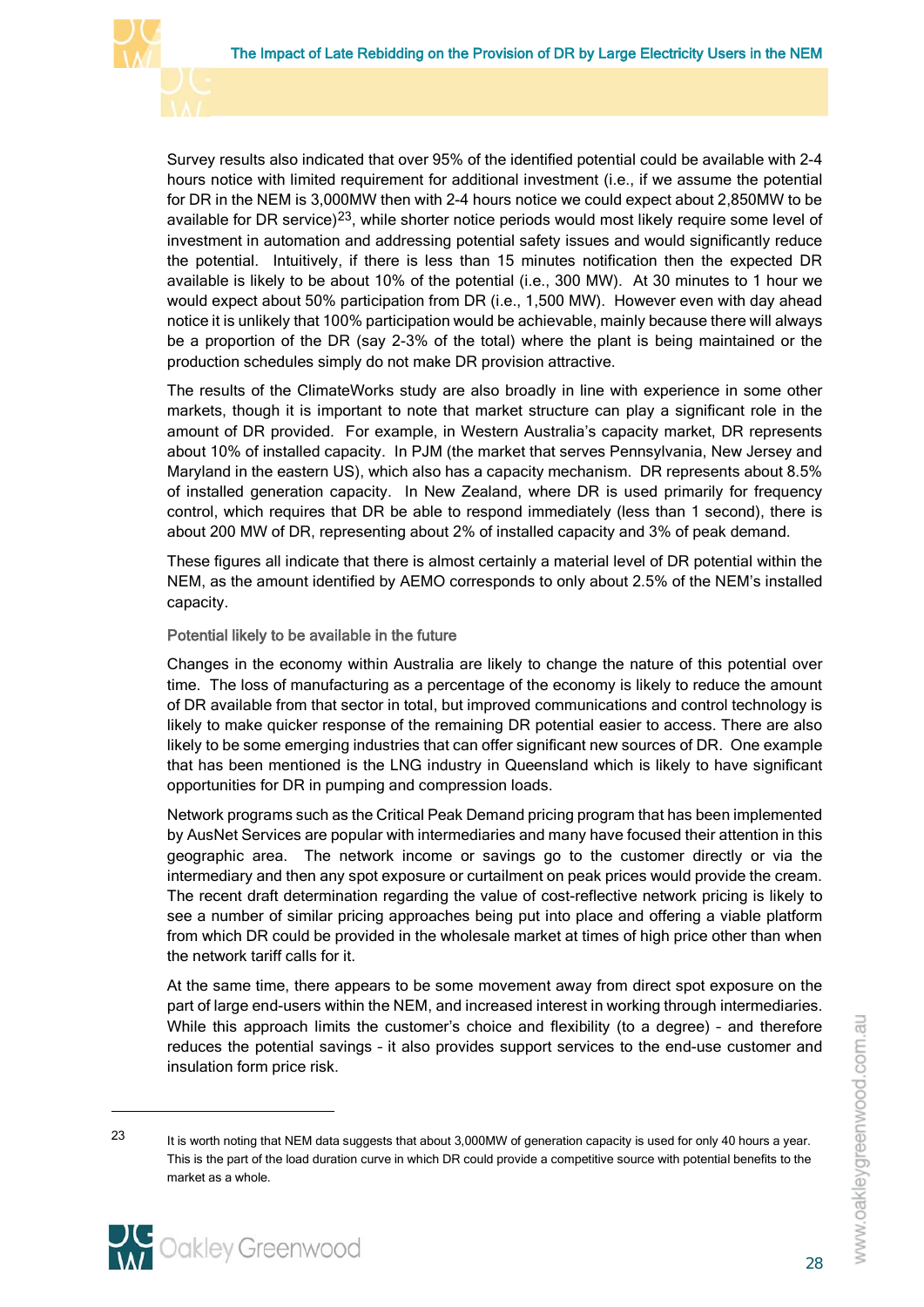

These factors – plus the possible implementation of the Demand Response Mechanism (DRM) currently being considered as part of a potential Rule Change – indicate that effective mechanisms for obtaining greater amounts of DR may be coming on line in the near future, resulting in a materially greater DR resource becoming available<sup>[24](#page-32-2)</sup>.

## <span id="page-32-0"></span>3.7. Experience of DR providers with late rebidding

#### 3.7.1. Nature of relevant market conditions

<span id="page-32-1"></span>It is widely recognised that there is at present an over-supply of generation capacity in the NEM. This is generally felt to be the result of:

- $\blacksquare$ softening demand due to the impacts of the Global Financial Crisis (GFC) and structural changes in the nature of the Australian economy with consequent losses in more energyintensive manufacturing;
- $\blacksquare$ price elasticity effects in response to relatively high year-on-year price rises over the past 5 or so years;
- **D** additional energy consumption reductions driven by Commonwealth and state-based energy efficiency programs; and
- government incentives for large-scale renewables and small-scale, decentralised  $\blacksquare$ renewables, particularly rooftop PV systems.

The over-supply has resulted in historically low wholesale market spot prices, and a reduction in price volatility – and because of the combination of these factors, significantly less revenue available over the course of a year from demand reductions that are undertaken at or above the level of price at which DR generally enters the market.

In short, these are not particularly encouraging times for  $DR<sup>25</sup>$ .

However, while prices and volatility are both depressed as compared to previous years, a number of those consulted mentioned that they (and others) have observed other departures in market price and market price movement in the present market as compared to previous times particularly in South Australia and Queensland. These include:

- $\blacksquare$ significantly less correlation between supply/demand conditions and price than characterised the market previously;
- **D** a significant number of spikes in spot price occurring at times they have not tended to occur in previous years;
- $\blacksquare$ those periods of high price being quite short in duration as compared to previously, and

<span id="page-32-3"></span><sup>25</sup> These conditions are not entirely bad for consumers, however. Low and relatively stable prices are very good for electricity consumers, at least in the short run. However, where those prices do not allow generators to operate at acceptable commercial returns they can threaten the attractiveness of investment which can create higher and more volatile prices for consumers in the future.



<span id="page-32-2"></span><sup>24</sup> The Demand Response Mechanism would provide payment for documented demand response at spot market prices and allow end use customers with annual electricity consumption in excess of 100 MWhpa to provide that demand response either directly to the wholesale market, or through a market intermediary (called a Demand Response Aggregator). This latter feature would provide more competitive drive for exercising DR in the wholesale market and potentially overcome certain aspects of retailer DR arbitrage programs that have frequently been criticised by end use customers – namely, that retailers retain an inordinately high percentage of the pool price arbitrage available to DR, and that they often fail to call an event in which the price exceeds the end-users' trigger price.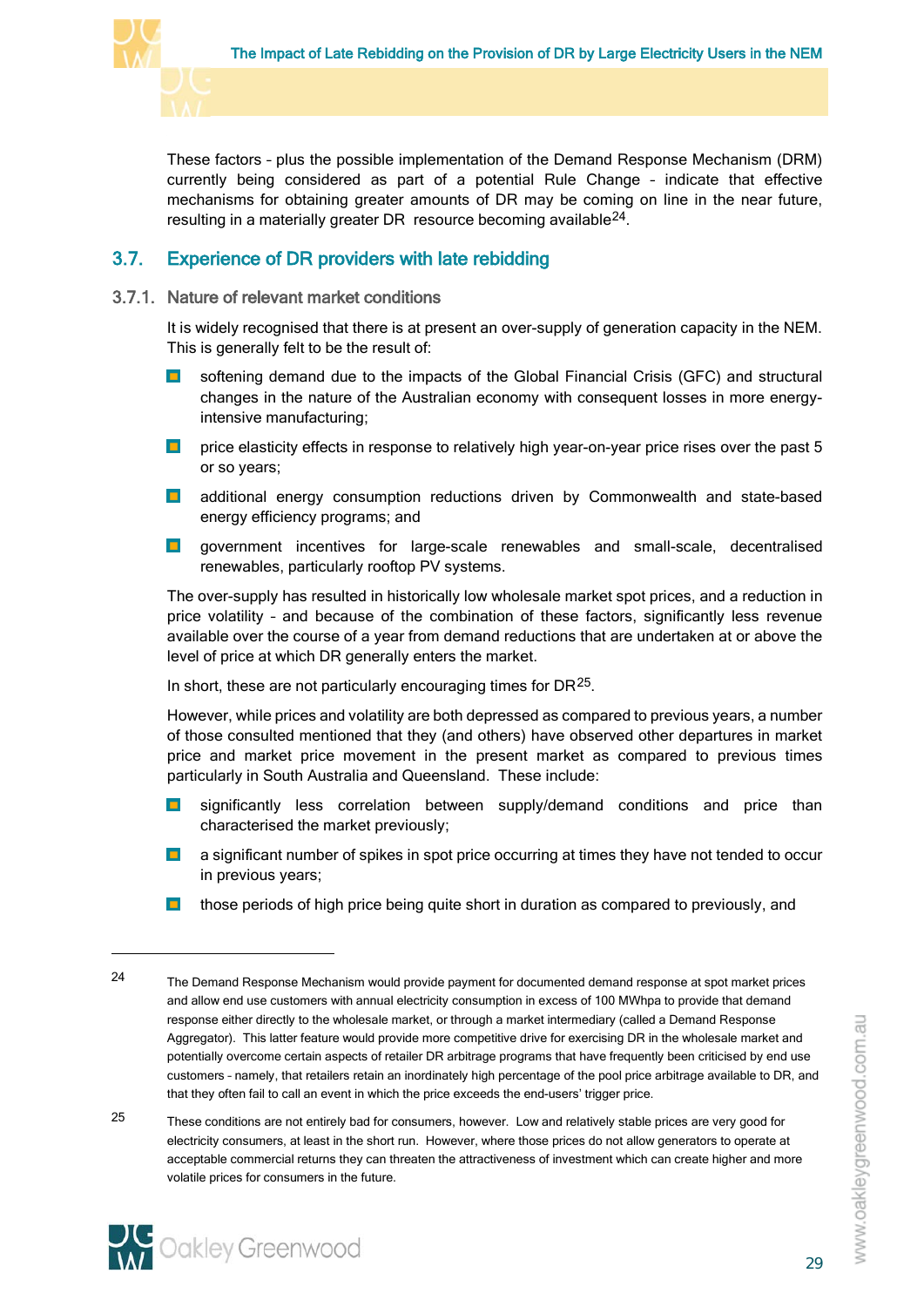

 $\blacksquare$ those periods of significant price increase tending to occur in the last one or two 5-minute Dispatch Intervals of a given 30-minute Trading Interval.

Taken together, these factors have resulted – according to most of the organisations consulted – in it having become much harder to foresee and predict with any acceptable level of accuracy when a period of sufficiently high price to warrant the dispatch of DR is likely to occur.

Virtually all of the organisations consulted felt that these short durations of high spot price, which occur at times that would not be expected given general supply/demand conditions, are the product of bidding behaviour the purpose of which is to increase generator revenue in a market environment characterised by sub-standard returns. Organisations consulted differed markedly, however, on

- $\blacksquare$ whether they saw this as price manipulation or rational economic market behaviour, and
- $\blacksquare$ whether they felt anything should be done to limit such behaviour, and if so what sort of things should be done.

Some of those interviewed – particularly aggregators, specialist retailers and representatives of consumer organisations – commented that given the importance of volatility in the NEM as a signal of the need for new generation, such price spikes which are unrelated to supply/demand elements should be seen as a market failure and an example of market power $^{26}$  $^{26}$  $^{26}$  being exercised by the generators involved. They also noted that the generators who either drive or profit from these price spikes most often tend to be baseload facilities that shift volume in the first 20 to 25 minutes of the trading interval to capture more market demand and then dramatically reduce their output in the last five minute of a trading interval, sometimes combining those actions with a rebid of a portion of their capacity at a very high price. Either or both of these practices can force the price to the next generator bid that meets the level of demand. Particularly at times of low demand, the next bid can be close to or at VoLL – this explains the spurious nature of these price events and why they often happen at strange hours.

Some of those interviewed believe that these generators have taken to using these strategies very frequently, however, their efforts only bear fruit when market conditions are right.

Virtually all of the organisations consulted – including the large end users – agreed that instances in which prices have suddenly and significantly changed in the last one or two Dispatch Intervals have occurred with some frequency lately, and that this pattern has not been observed until quite recently. They also agreed that these price patterns have tended to occur primarily in Queensland and South Australia and virtually exclusively result from coal-fired baseload facilities shifting volume between bands. When gas is available and the gas plants can foresee the price run and put in bids despite these events happening outside times of normally tight supply/demand conditions, the incidence of late rebidding appears to abate.

These respondents also said that they expect this type of behaviour to continue even once market prices improve due to a reduction in the current over-supply of generation capacity. They felt that now that this behaviour has been seen to be successful in increasing baseload generation revenue, it would remain an attractive commercial behaviour in the future.

<span id="page-33-0"></span><sup>26</sup> It should be noted that in economics there is a technical definition of market power. The definition generally includes reference to the ability of a firm (or firms) to manipulate the price of a good or service such that it is persistently and consistently above long-run marginal cost. The term as used by those interviewed may not have been meant in this technical sense, but was certainly used to reflect pricing that these respondents felt was both opportunistic and inappropriate (i.e., not in accordance with the intent of the market design or Rules).



 $\overline{a}$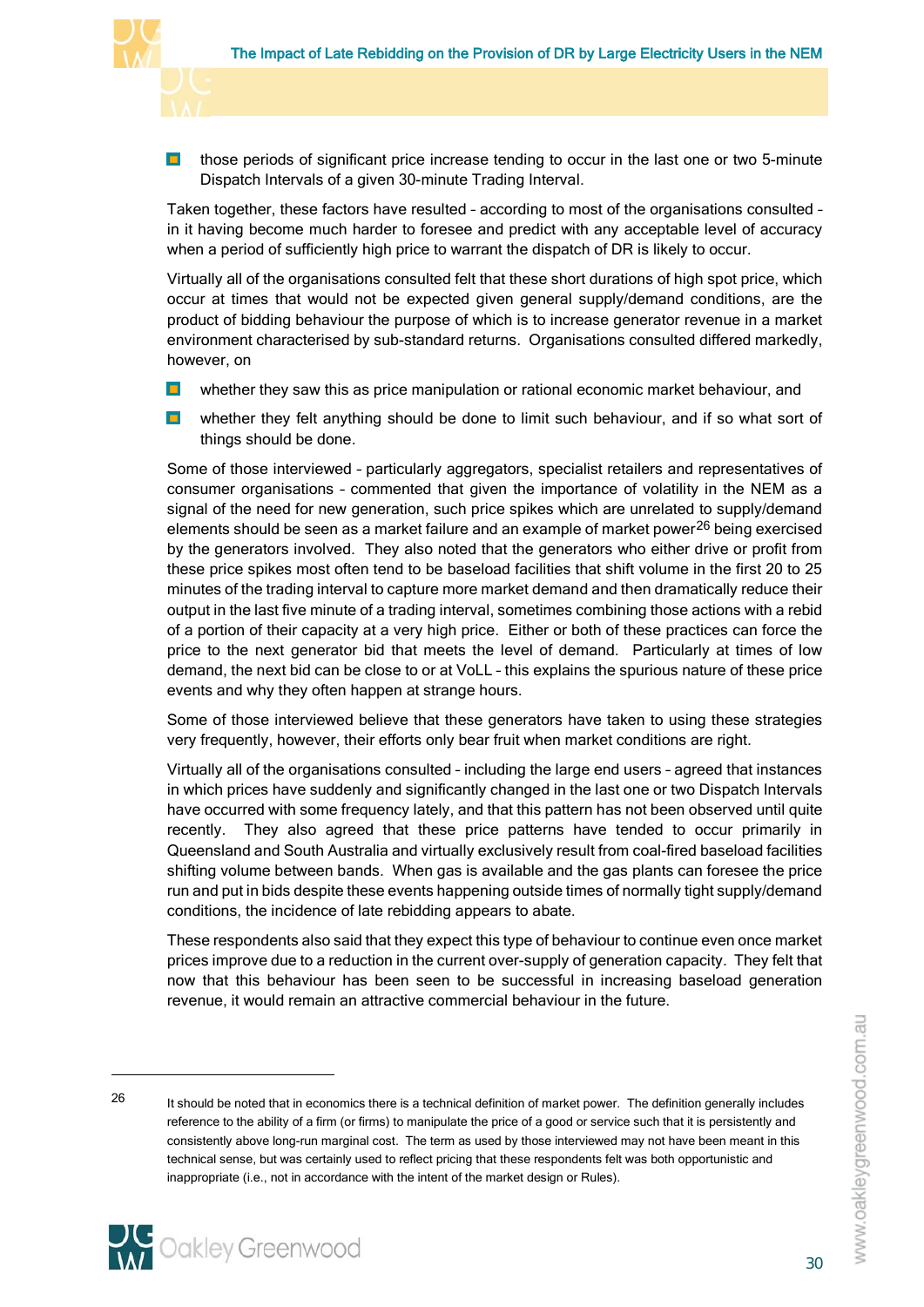

#### 3.7.2. The nature of late rebidding on DR in the context of the NEM's 5 minute/30 minute price-setting mechanism

<span id="page-34-0"></span>The impact of late rebidding within the NEM's 5-minute/30-minute price setting mechanism is different depending on whether the rebid occurs toward the beginning or the end of a 30-minute Trading Interval as discussed in further detail below.

The cost incurred by a load in the wholesale market is calculated as follows:

(total volume of electricity consumed by the load customer in the Trading Interval)

- X (average spot price in the Trading Interval, which is calculated as the arithmetic average of the 6 five-minute market clearing spot prices within the half hour of the Trading Interval)
- X (transmission loss factor X distribution loss factor).

As a result, if there is a high price at the beginning of the Trading Interval, the dispatch of DR can reduce the amount of volume exposed to the half-hourly price that will be affected by the high spot price of the initial Dispatch Intervals.

However, if the same level of price characterises the last one or two 5-minute Dispatch Intervals, the dispatch of DR (a) will only be able to affect the volume within the half-hour period if it can be put into effect very quickly, but (b) regardless of whether that can be accomplished or not, the electricity consumed during the earlier four or five 5-minute Dispatch Intervals will have already taken place and will not be able to be kept from having an impact on the cost incurred by the load for the overall 30-minute period.

In addition to adding significant risk for DR providers, the short duration of these high-price events also reduces the savings or income that can be earned through DR – and this is the case regardless of whether the DR is provided by a end-use customer taking direct exposure to peak price, or an aggregator who provides a firm price to end-use customers and in doing so takes on the associated price risk $^{27}$  $^{27}$  $^{27}$ .

The following paragraphs explore the impacts of rebidding using examples illustrating how those impacts differ depending on when in the Trading Interval the late rebidding occurs.

Late rebidding comes without warning and is often unrelated to the underlying supply/demand balance. It can happen in any part of a Trading Interval – [Figure 5](#page-35-1) below illustrates a late rebid that occurs in the last 5 minutes of a Trading Interval.

www.oakleygreenwood.com.au

<span id="page-34-1"></span><sup>27</sup> It is also interesting to note that this pattern of pricing is very difficult for a peaking generator, in that it puts them at risk of not running during a high price period which would be likely to require them to pay out on cap contracts they have taken up with retailers, but leaving them with no pool revenue to cover those payments in the event that they did not bid and therefore did not generate during the relevant Dispatch or Trading Intervals.

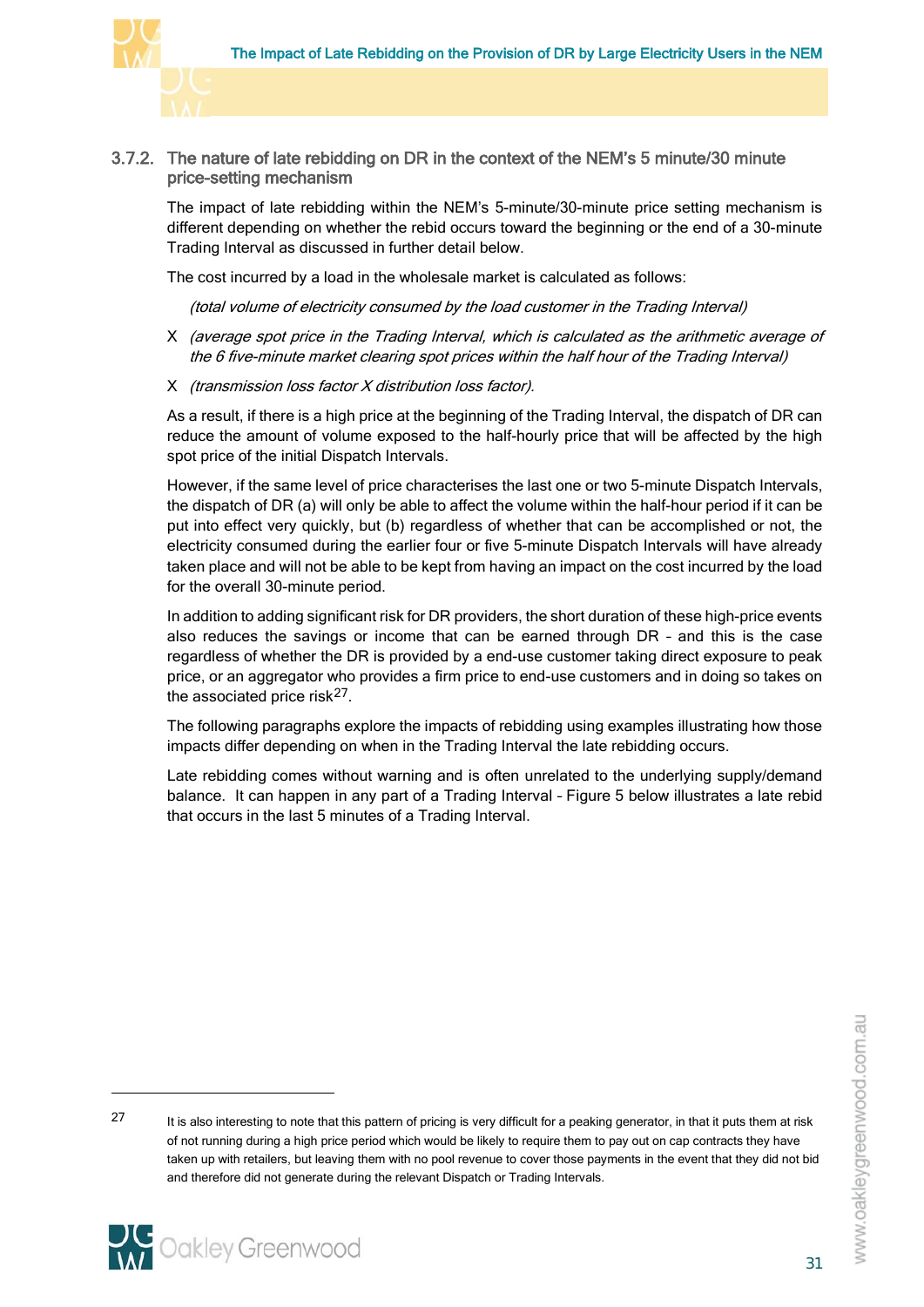

<span id="page-35-1"></span>Figure 5: An example of the impact of late rebidding on 5-minute Dispatch Interval prices and on the Trading Interval price

#### Scenario 1

Assume a 1MW DR participant is monitoring prices and can immediately curtail their load on the appearance of a price spike. They will be expecting a price of \$65/MW for the Trading Interval based on the observed prices in the first five 5-minute intervals. However, at the last 5 minute interval the price reaches \$12,000/MWh and at that point the customer curtails their load.

Assuming that the 1MW load is the entire site load, then the customer has exposed its load to an average Trading Interval cost of \$2,054.17/MWh for an average load of 833kW (i.e., 5/6ths of 1 MW) which equates to a total price of \$855.90 for the half hour.

#### Scenario 2

A more realistic scenario occurs where the customer needs 5 to 10 minutes to curtail that same 1MW of load. In that case they would miss the event entirely and therefore expose their full 1MW of load to the average price (i.e., their cost would be \$1,027.08) for that half hour.

#### Second Guessing the Generators

Interviewees noted that it is possible to see the generators positioning themselves to spike the price by progressively taking on load early in the trading interval only to drop their output to force the price to the next highest bid that covers the demand level.

Assuming that the customer who is exposed to the pool price is monitoring the actions of the generators and recognises when they are jostling for position, it is possible that the customer could curtail the load prior to the price spike, even with a 5 to 10 minute preparation time. However this poses two issues for the customer:

- $\blacksquare$ The generators are likely to be trying to create spikes at every possible opportunity. So even though the customer has visibility of these actions by the generators and can take actions to limit their exposure to the price spike they cannot curtail every time they think price will surge, given the disruption that can cause to production.
- $\blacksquare$ The customer would still be exposed to a higher price during the Trading Interval even if they can dispatch in time (as shown in Scenario 1 and 2 above).

#### 3.7.3. Implications for DR of the late rebidding currently being experienced in the NEM

<span id="page-35-0"></span>The overall findings in the study with regard to the implications of late-rebidding for DR are that:

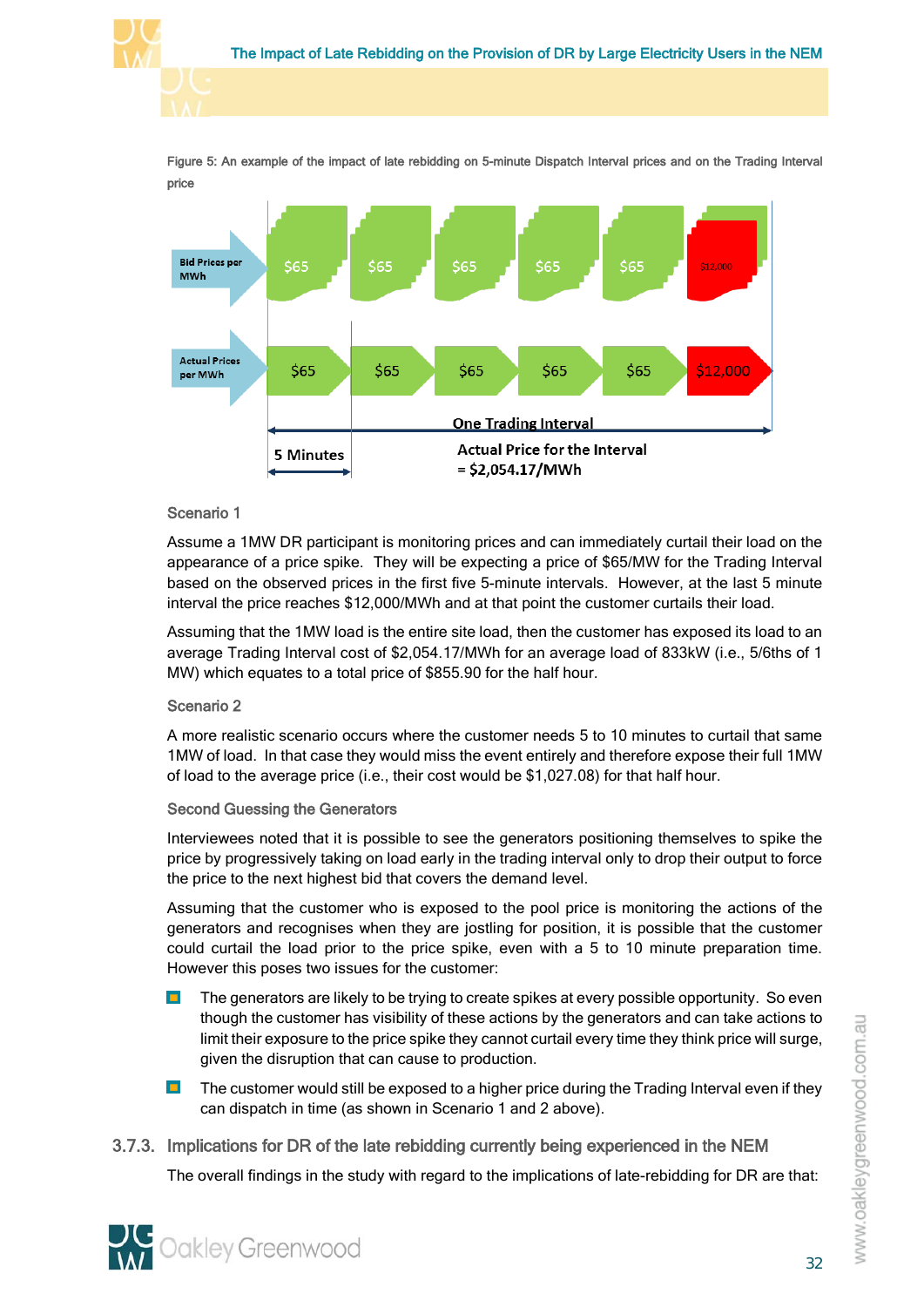

- $\blacksquare$ Current market conditions in the NEM have significantly reduced the likely economic returns from DR because
	- average price has reduced to historically low levels, and
	- l a l there are fewer hours during which pool price exceeds the trigger price at which DR typically enters the market.

This makes DR of any sort less economic than it has been in previous years. :

- $\blacksquare$ In addition to the lower overall returns that are currently available for DR, the rebidding that has been experienced in the NEM in the last year or two (a) has further reduced the amount of DR that is applicable to the nature of high price events and (b) entails higher levels of risk for DR providers, for the following reasons:
	- A much higher proportion of the high price intervals that do occur in the market at present are the result of rebidding – and particularly rebidding that occurs late in the Trading Interval. These instances of high price are difficult to predict, and generally do not last long - generally 15 minutes or less, and often for no more than 5 minutes<sup>28</sup>.
	- As such, responding to these events limits the use of DR to those resources that can take action very quickly upon notification of a potential high price event and ramp down facility demand very quickly.

The aggregators and retailers that were consulted who are relatively active in working with customers to identify, arrange and deliver DR all reported that the only DR that can respond to these price events – and the only resources they are actively dispatching any more – are those that can deliver their target DR levels within 30 or preferably 10 minutes. One of these respondents reported that this has reduced the effective amount of DR available from his customers by 95%.

Even where customers can respond, the nature of these high price events makes them extremely risky. Because the events are hard to predict, the choice is to either (a) dispatch DR whenever there is a chance of such an event in order to avoid the high price that is likely to last for one or two Dispatch Intervals but influence the price that will be applied to all electricity consumed by the customer in that Trading Interval, or (b) to only respond when the price event is definite.

The primary risk in the former situation is that the high price may not eventuate and any effort or loss in production experienced by the DR provider will have essentially been wasted. It is also the case this entails significantly more monitoring and, where the DR is dispatched in response to a notification from a retailer or an aggregator, there will be significantly more notifications than previously, which requires more attention from the end-use DR provider. This runs the risk of fatiguing the DR provider and making DR seem too hard.

The primary risk in the latter situation is that DR is not dispatched, and the party at risk (the customer if they are exposed to pool price, or the retailer in the case of a retailer program) is exposed to the spot price for the full load.

<span id="page-36-0"></span><sup>&</sup>lt;sup>28</sup> DR providers generally prefer to participate in events lasting longer than 30 minutes at a time. Some, such as hospitals and other emergency services, prefer to run their generators for the entire day when they know for certain that their DR is required.

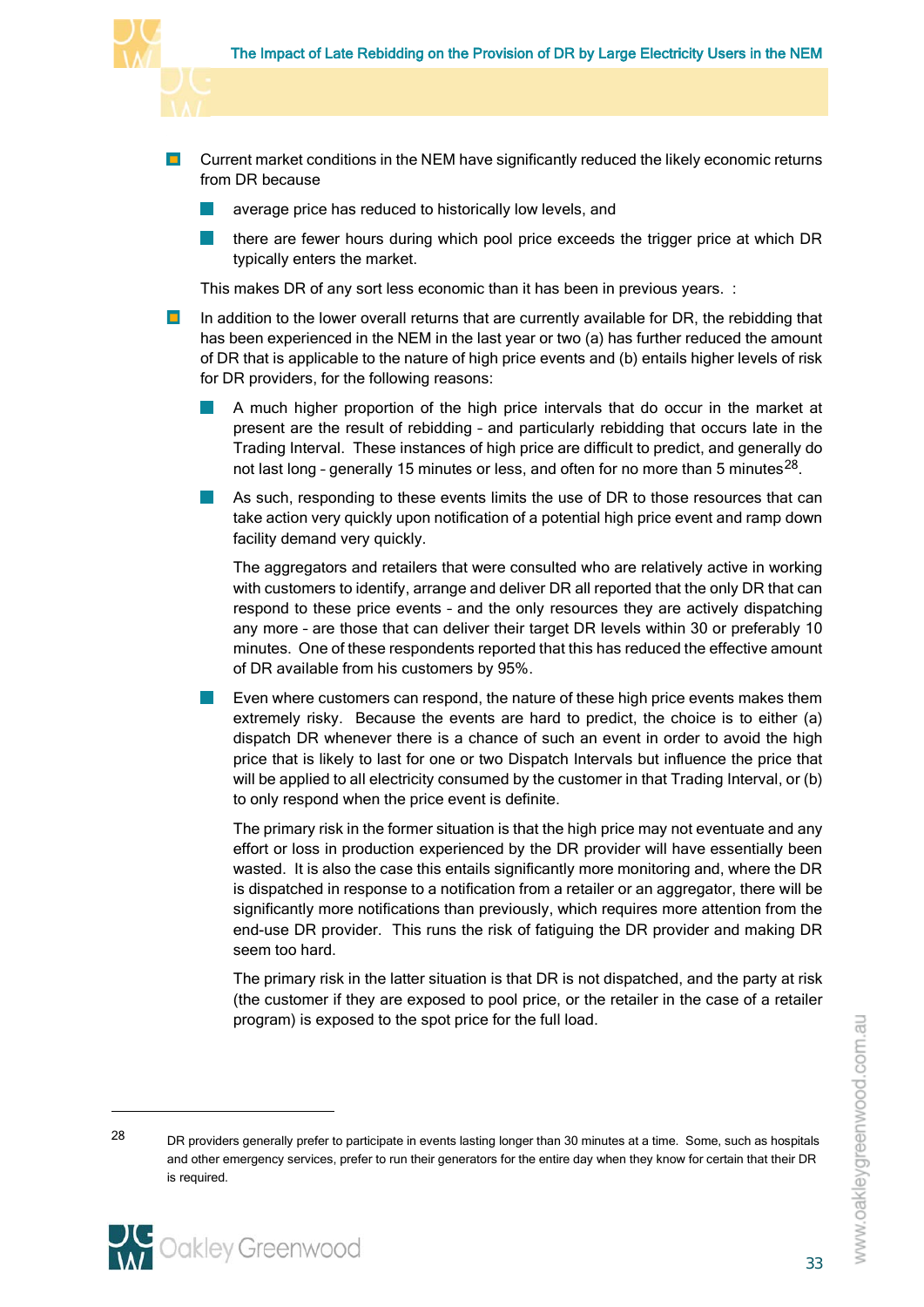

 $\blacksquare$ Altogether, current market conditions are very poor for DR. One retailer reported that many of the customers that had been exercising DR to offset their own pool price exposure (and who are under partial pool price exposure retail contracts) have decided not to take that exposure any more. As a result, that DR capability will no longer be available to the market.

In addition, all of the parties involved with DR that were consulted stated that the potential returns for DR in the wholesale market are inadequate at present for most end use customers. Increasing reliance is being placed by retailers and aggregators on network applications of DR to justify the involvement of end-use customers. However, where those do not exist, the business case for DR at present is generally quite weak.

 $\mathbf{m}$ It was also mentioned that late rebidding poses similar problems for peaking generators as it does for DR providers. Peakers need to be generating at times when the caps they sell will be called on, as it is the spot revenue that provides the funds for payments against the cap. Because the rebid high price events are hard to predict and have generally occurred at times when peakers do not typically generate, several peakers have 'missed' high price events, entailing significant financial payouts uncompensated by pool revenue. It was reported that in response, one peaker has reconfigured its plant to allow it to go to full load within a few minutes. This required a material capital expenditure and on-going costs to keep the generator spinning at a minimum level. However, the generator in question felt these costs were justified on commercial grounds including the avoidance of risk and increased flexibility of operation.

Some of those interviewed – generally retailers associated with generation businesses - cited this as a self-correcting aspect of the market: one party finds a way to gain competitive advantage and another finds a way to counter-act it. These respondents felt this was evidence that the market does not need intervention. They also expressed the view that interventions should be avoided wherever possible on the grounds that they often have unforeseen and distortionary effects.

Others, while recognising that such a response could mitigate the impact of the current instances of late rebidding, questioned whether such a solution was in the best long-term interests of consumers, as it will, of necessity, increase costs while providing no net benefit to consumers. Those respondents tended to see the current form of late rebidding as an abuse of market power<sup>29</sup>. Their view was that in these instances a generator was exploiting a temporal and in some cases a geographic position in which no other party can respond to the resulting price signal. These respondents felt that this was a product of the incumbency position of the causal generator in the bid stack and the technical limitations on other parties to respond. In short, they saw these events as 'cash grabs' rather than responses to supply/demand conditions.

<span id="page-37-0"></span><sup>29</sup> As noted earlier, there is a technical definition of market power, and it is not clear whether these respondents were using the term in its technical sense or more generally to refer to opportunistic and inappropriate pricing behaviour.

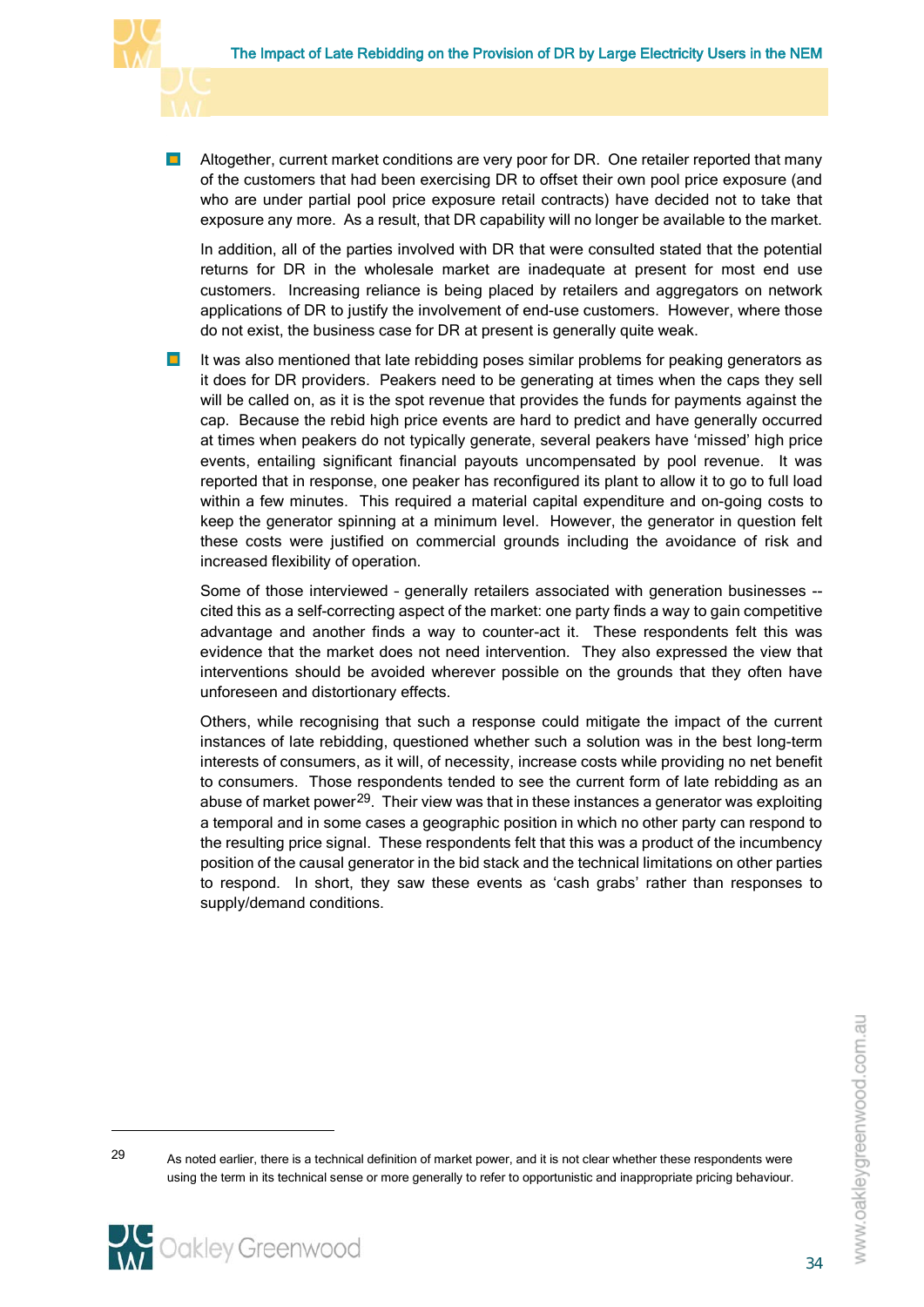

 $\blacksquare$ In one of the interviews conducted early in the project the idea of an early gate closure was put forward as a possible 'fix' for the late rebidding problem. It was noted that there is no other energy-only market that operates without a gate closure mechanism, along with some sort of balancing mechanism to respond to supply/demand mismatches that arise after gate closure. It was recognised that the timing of the gate closure would be critical. For best results, the gate closure would need to be early enough to allow other generators and customers with DR capability to respond, but short enough to allow bids to be based on as good information as possible about supply/demand conditions and to limit the volume of adjustments needing to be handled in the balancing mechanism.

Several of the respondents – generally retailers associated with generation businesses - were not in favour of any gate closure. They cited the self-correcting possibilities of the market and also (a) felt it is imperative that analysis be undertaken to determine whether the rebidding was actually producing any material disbenefit in the market before deciding there is a 'problem' that needs to be fixed, and (b) expressed concern that changing this basic aspect of the market could be costly and engender further distortions with more significant impacts than the original 'problem' caused by rebidding.

All of the aggregators and large customer that provide DR that were interviewed and even one or two of the retailers felt that a gate closure anywhere from 30 minutes to 2 hours prior to the Trading Interval should be considered as a means for improving the ability of DR to make a positive contribution to the NEM. Most felt that 1 hour would provide the best compromise for providing a better basis for DR while avoiding undue volumes needing to be dealt with through a balancing mechanism.

In this regard, it is worth noting that, earlier this year, the Southwest Power Pool in the US introduced a 5-minute settlement with a 10 minute gate closure. Early indications are that this appears to have negated the need for a balancing market  $30$ .

<span id="page-38-0"></span><sup>30</sup> While this is a very interesting and potentially useful result, it should be noted that (a) it is an early result, and (b) it does not mean that this result would be experienced in other markets or that any gate closure interval longer than 10 minutes will necessarily require a balancing mechanism.